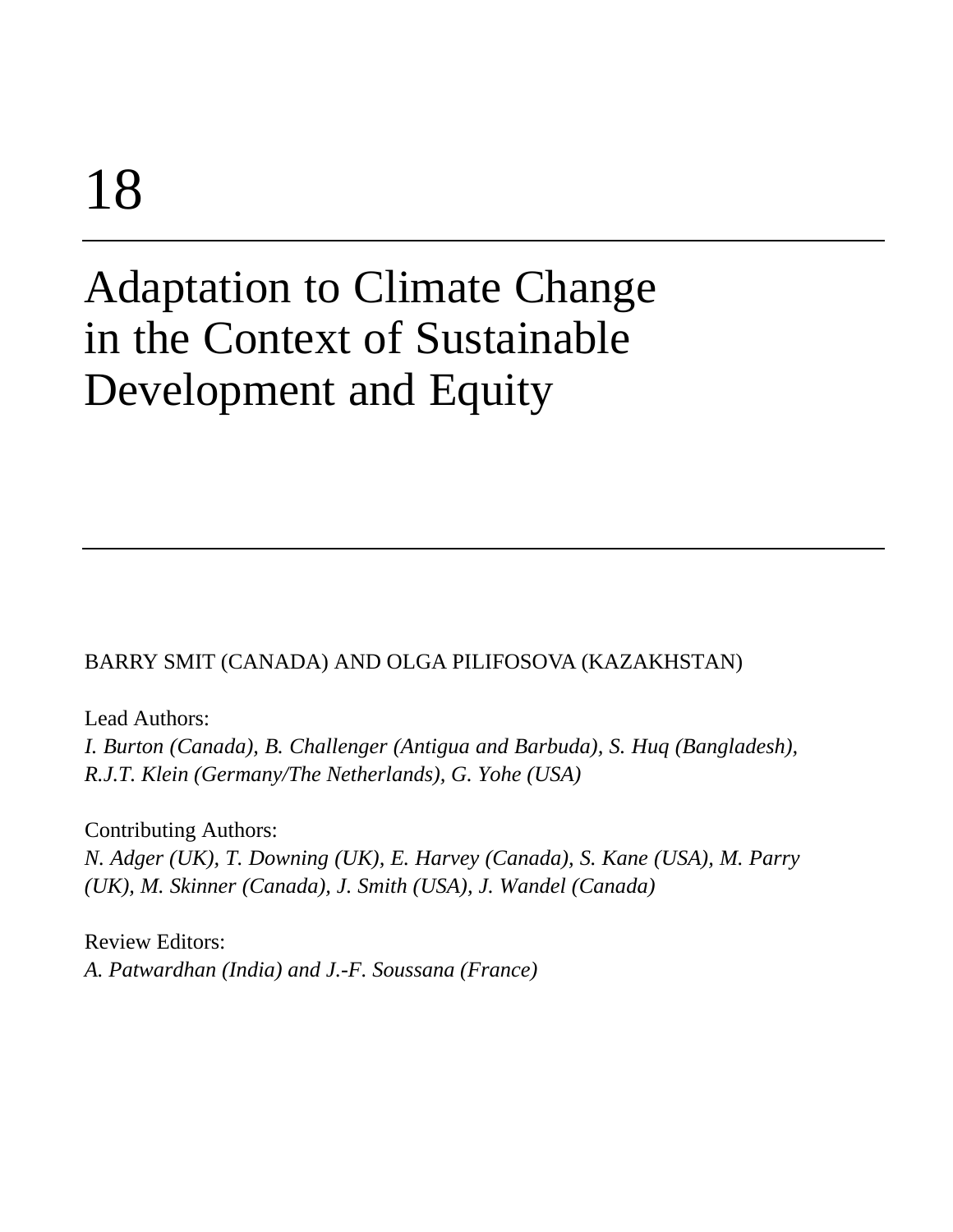# **CONTENTS**

| <b>Executive Summary</b>                                       | 879 |
|----------------------------------------------------------------|-----|
| 18.1. Introduction:<br><b>Adaptation and Adaptive Capacity</b> | 881 |
| 18.2. Adaptation Characteristics and Processes                 | 882 |
| 18.2.1. Components and Forms of Adaptation                     | 882 |
| 18.2.2. Climate Stimuli for Adaptation                         | 882 |
| 18.2.3. Adaptation Types and Forms                             | 883 |
| 18.2.4. Systems, Scales, and Actors                            | 883 |
| 18.2.5. Processes and Evaluation of Adaptations                | 884 |
| 18.3. Future Adaptations                                       | 885 |
| 18.3.1. Possible Adaptation Measures                           | 885 |
| 18.3.2. Impact Assessment Models                               | 886 |
| 18.3.3. Models, Analogs, and Empirical                         |     |
| Analysis of Autonomous Adaptation                              | 887 |
| 18.3.4. Costs of Autonomous Adaptation                         | 888 |
| 18.3.5. Lessons from Adaptation Experiences                    | 889 |
| 18.4. Planned Adaptations and                                  |     |
| <b>Evaluation of Policy Options</b>                            | 890 |
| 18.4.1. Rationale and Objectives                               |     |
| for Planned Adaptations                                        | 890 |
| 18.4.2. Identification of Adaptation Policy Options            | 891 |
| 18.4.3. Evaluation of Adaptation Options                       |     |
| and Adaptation Costs                                           | 891 |
| 18.4.4. Public Adaptation Decisions,                           |     |
| Uncertainty, and Risk Management                               | 893 |

| 18.5. Adaptive Capacity and its Determinants | 893 |
|----------------------------------------------|-----|
| 18.5.1. Vulnerability and Adaptive Capacity  | 893 |
| 18.5.2. Determinants of Adaptive Capacity    | 895 |
| 18.5.2.1. Economic Resources                 | 895 |
| $18.5.2.2$ . Technology                      | 896 |
| 18.5.2.3. Information and Skills             | 896 |
| 18.5.2.4. Infrastructure                     | 896 |
| 18.5.2.5. Institutions                       | 896 |
| 18.5.2.6. Equity                             | 897 |
| 18.5.3. Adaptive Capacity of Regions         | 897 |
| 18.6. Enhancing Adaptive Capacity            | 898 |
| 18.6.1. Adaptive Capacity and                |     |
| Sustainable Development                      | 899 |
| 18.6.2. Capacity Enhancement by Scale        | 899 |
| 18.7. Sectoral and Regional Findings         | 902 |
| 18.8. Conclusions                            | 902 |
| <b>References</b>                            | 906 |
|                                              |     |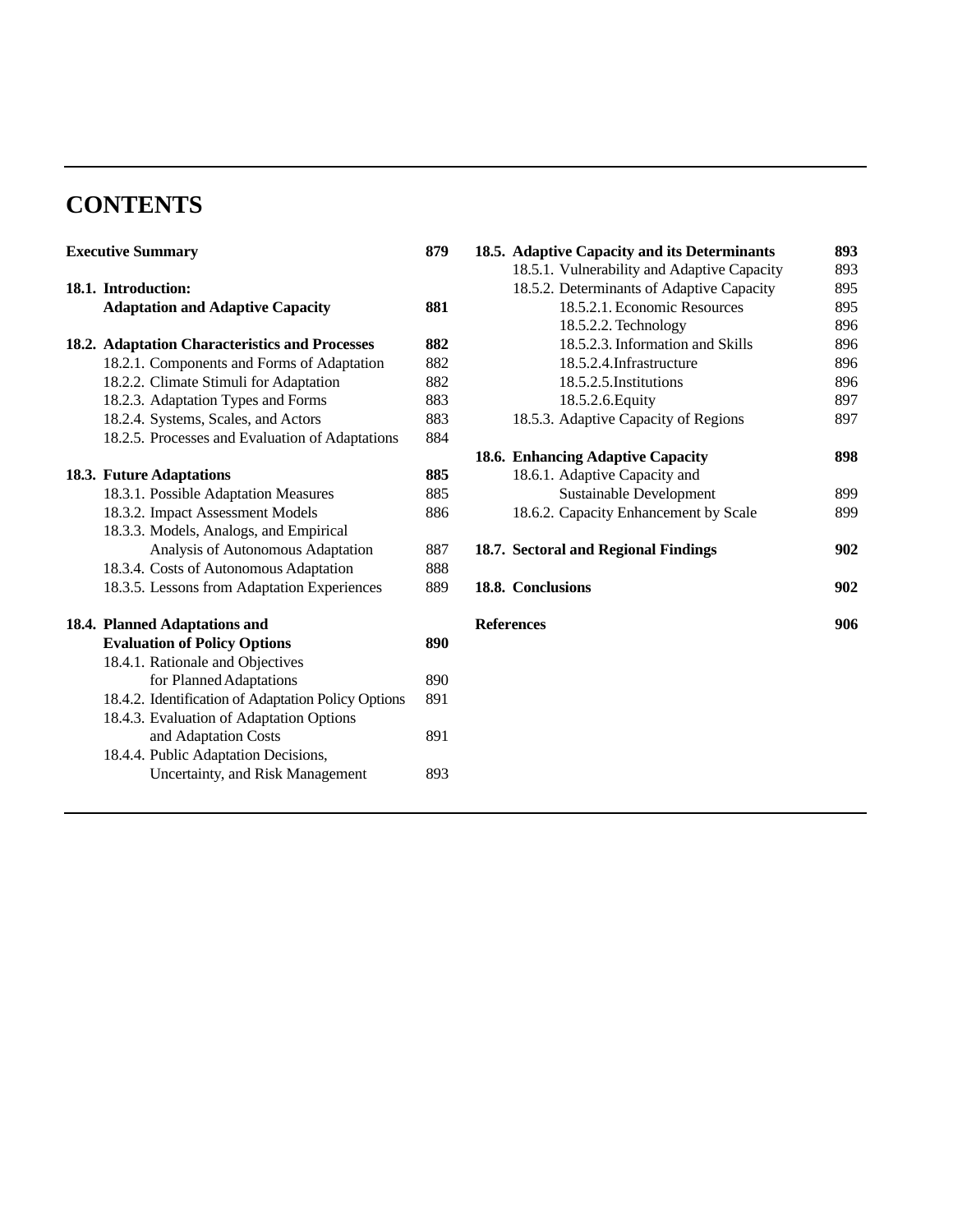# **EXECUTIVE SUMMARY**

*Adaptation* refers to adjustments in ecological, social, or economic systems in response to actual or expected climatic stimuli and their effects or impacts. It refers to changes in processes, practices, and structures to moderate potential damages or to benefit from opportunities associated with climate change.

Estimates of likely future adaptations are an essential ingredient in *impact and vulnerability assessments*. The extent to which ecosystems, food supplies, and sustainable development are vulnerable or "in danger" depends both on exposure to changes in climate and on the ability of the impacted system to adapt. In addition, adaptation is an important policy *response* option, along with mitigation. There is a need for the development and assessment of planned adaptation initiatives to help manage the risks of climate change.

Adaptations vary according to the system in which they occur, who undertakes them, the climatic stimuli that prompts them, and their timing, functions, forms, and effects. In unmanaged natural systems, adaptation is autonomous and reactive; it is the process by which species and ecosystems respond to changed conditions. This chapter focuses on adaptations consciously undertaken by humans, including those in economic sectors, managed ecosystems, resource use systems, settlements, communities, and regions. In human systems, adaptation is undertaken by private decisionmakers and by public agencies or governments.

Adaptation depends greatly on the *adaptive capacity* or adaptability of an affected system, region, or community to cope with the impacts and risks of climate change. The adaptive capacity of communities is determined by their socioeconomic characteristics. Enhancement of adaptive capacity represents a practical means of coping with changes and uncertainties in climate, including variability and extremes. In this way, enhancement of adaptive capacity reduces vulnerabilities and promotes sustainable development.

*Adaptation to climate change has the potential to substantially reduce many of the adverse impacts of climate change and enhance beneficial impacts—though neither without cost nor without leaving residual damage.* 

*The key features of climate change for vulnerability and adaptation are those related to variability and extremes, not simply changed average conditions.* Most sectors and regions and communities are reasonably adaptable to changes in average conditions, particularly if they are gradual. However, these communities are more vulnerable and less adaptable to changes in the frequency and/or magnitude of conditions other than average, especially extremes.

*Sectors and regions will tend to adapt autonomously to changes in climate conditions.* Human systems have evolved a wide range of strategies to cope with climatic risks; these strategies have potential applications to climate change vulnerabilities. However, losses from climatic variations and extremes are substantial and, in some sectors, increasing. These losses indicate that autonomous adaptation has not been sufficient to offset damages associated with temporal variations in climatic conditions. The ecological, social, and economic costs of relying on reactive, autonomous adaptation to the cumulative effects of climate change are substantial.

*Planned anticipatory adaptation has the potential to reduce vulnerability and realize opportunities associated with climate change, regardless of autonomous adaptation.* Implementation of adaptation policies, programs, and measures usually will have immediate benefits, as well as future benefits. Adaptation measures are likely to be implemented only if they are consistent with or integrated with decisions or programs that address n onclimatic stresses. The costs of adaptation often are marginal to other management or development costs.

*The capacity to adapt varies considerably among regions, countries, and socioeconomic groups and will vary over time.* The most vulnerable regions and communities are those that are highly exposed to hazardous climate change effects and have limited adaptive capacity. Countries with limited economic resources, low levels of technology, poor information and skills, poor infrastructure, unstable or weak institutions, and inequitable empowerment and access to resources have little capacity to adapt and are highly vulnerable.

*Enhancement of adaptive capacity is a necessary condition for reducing vulnerability, particularly for the most vulnerable regions, nations, and socioeconomic groups.* Activities required for the enhancement of adaptive capacity are essentially equivalent to those promoting sustainable development. Climate adaptation and equity goals can be jointly pursued by initiatives that promote the welfare of the poorest members of society—for example, by improving food security, facilitating access to safe water and health care, and providing shelter and access to other resources. Development decisions, activities, and programs play important roles in modifying the adaptive capacity of communities and regions, yet they tend not to take into account risks associated with climate variability and change. Inclusion of climatic risks in the design and implementation of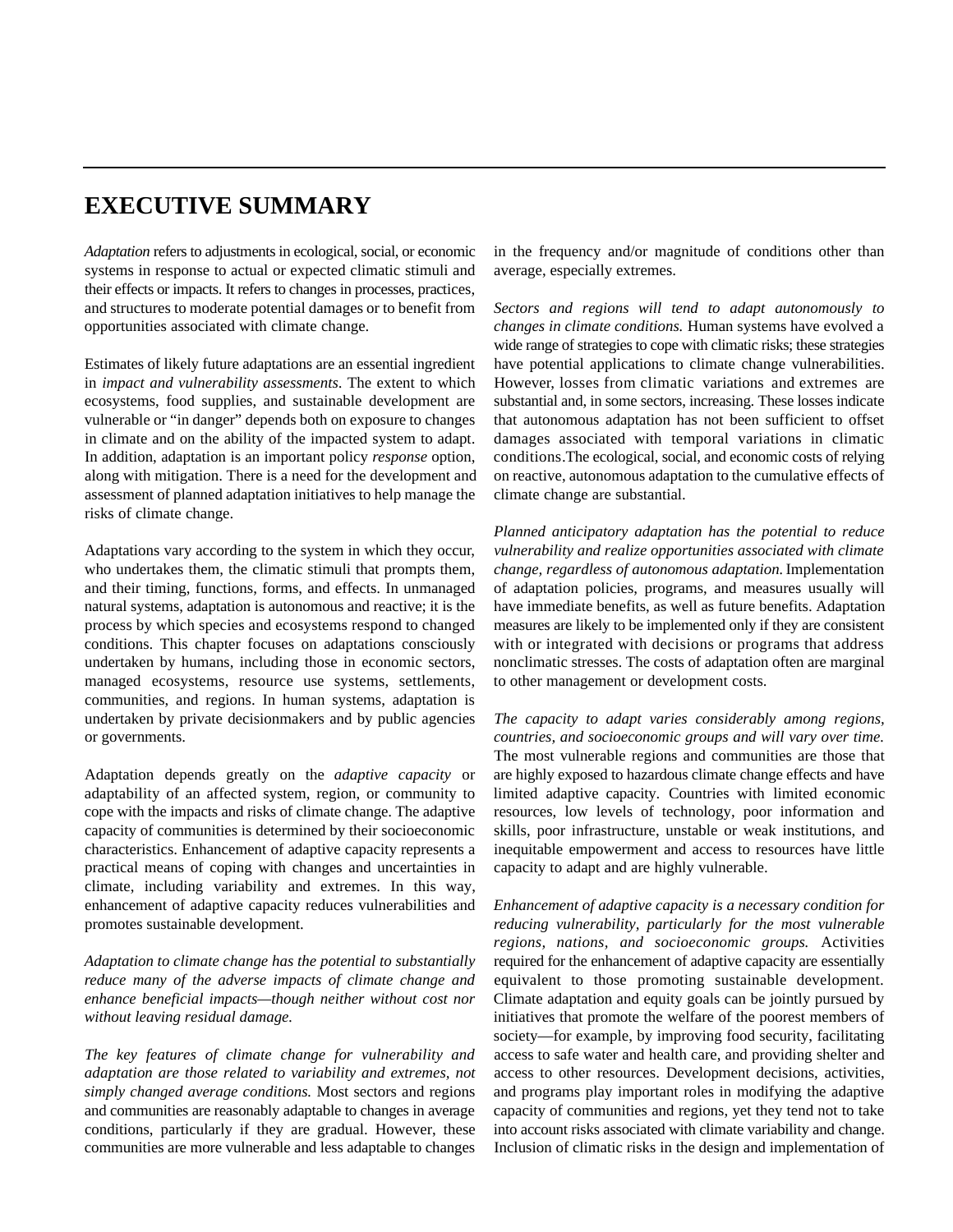development initiatives is necessary to reduce vulnerability and enhance sustainability.

*Current knowledge of adaptation and adaptive capacity is insufficient for reliable prediction of adaptations; it also is insufficient for rigorous evaluation of planned adaptation options, measures, and policies of governments.* Climate change vulnerability studies now usually consider adaptation, but they rarely go beyond identifying adaptation options that might be possible; there is little research on the dynamics of adaptation in human systems, the processes of adaptation decisionmaking, conditions that stimulate or constrain adaptation, and the role of nonclimatic factors. There are serious limitations in existing evaluations of adaptation options: Economic benefits and costs are important criteria but are not sufficient to adequately determine the appropriateness of adaptation measures; there also has been little research to date on the roles and responsibilities in adaptation of individuals, communities, corporations, private and public institutions, governments, and international organizations. Given the scope and variety of specific adaptation options across sectors, individuals, communities, and locations, as well as the variety of participants—private and public—involved in most adaptation initiatives, it is probably infeasible to systematically evaluate lists of particular adaptation measures; improving and applying knowledge on the constraints and opportunities for enhancing adaptive capacity is necessary to reduce vulnerabilities associated with climate change.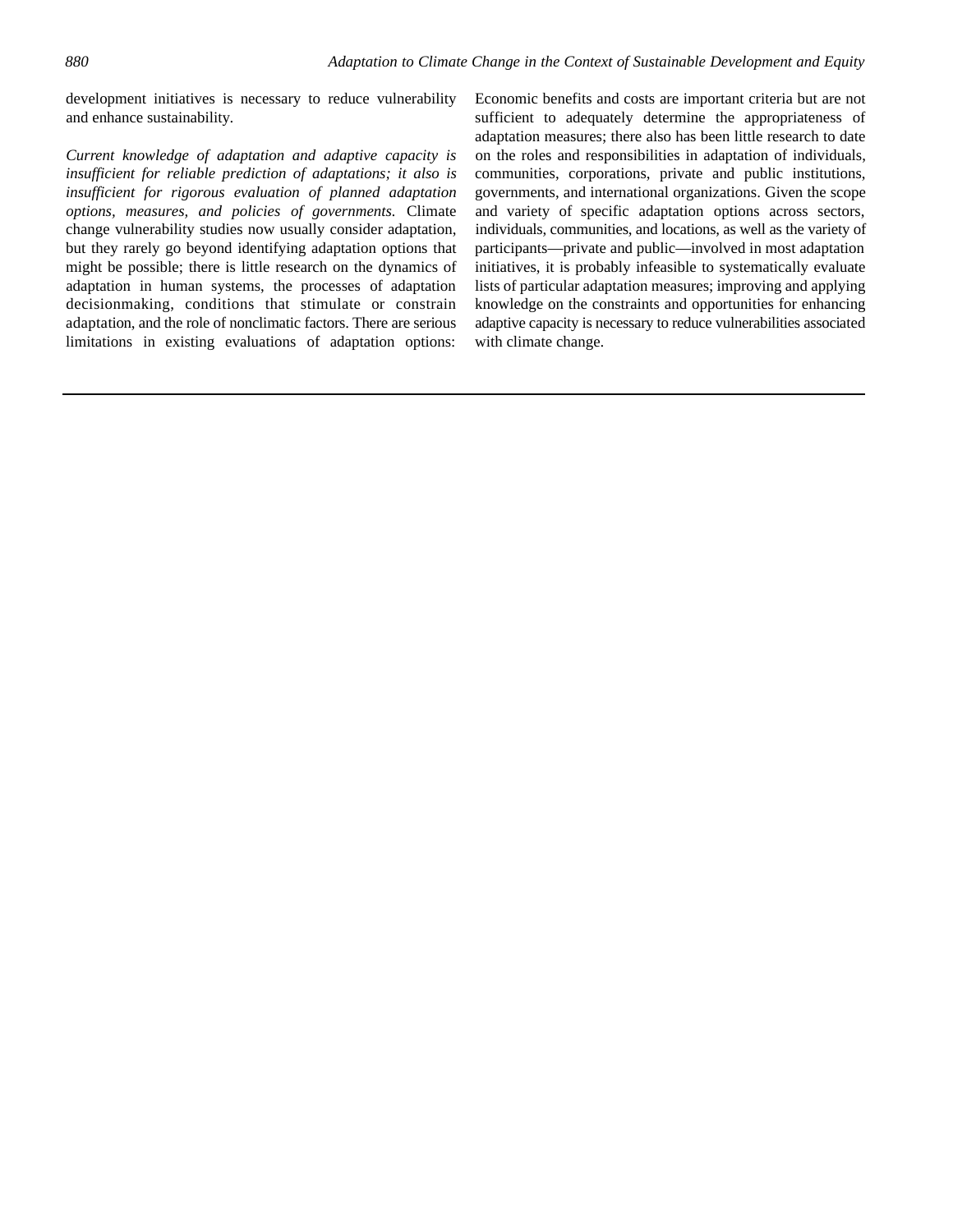# **18.1. Introduction: Adaptation and Adaptive Capacity**

*Adaptation* is adjustment in ecological, social, or economic systems in response to actual or expected climatic stimuli and their effects or impacts. This term refers to changes in processes, practices, or structures to moderate or offset potential damages or to take advantage of opportunities associated with changes in climate. It involves adjustments to reduce the vulnerability of communities, regions, or activities to climatic change and variability. Adaptation is important in the climate change issue in two ways—one relating to the assessment of impacts and vulnerabilities, the other to the development and evaluation of response options.

Understanding expected adaptations is essential to *impact and vulnerability assessment* and hence is fundamental to estimating the costs or risks of climate change (Fankhauser, 1996; Yohe *et a l*., 1996; Tol *et al.*, 1998; UNEP, 1998; Smit *et al*., 1999; Pittock and Jones, 2000). Article 2 of the United Nations Framework Convention on Climate Change (UNFCCC) refers to "dangerous" human influences on climate in terms of whether they would "allow ecosystems to adapt, ensure food production is not threatened, and enable economic development to proceed in a sustainable manner." The extent to which ecosystems, food supplies, and sustainable development are vulnerable or "in danger" depends on their exposure to climate change effects and on the ability of impacted systems to adapt. Thus, to assess

the dangerousness of climate change, impact and vulnerability assessments must address the likelihood of autonomous adaptations (see Figure 18-1).

Adaptation also is considered an important *response option or strategy*, along with mitigation (Fankhauser, 1996; Smith, 1996; Pielke, 1998; Kane and Shogren, 2000). Even with reductions in greenhouse gas (GHG) emissions, global temperatures are expected to increase, other changes in climate—including extremes—are likely, and sea level will continue to rise (Raper *et al.*, 1996; White and Etkin, 1997; Wigley, 1999). Hence, development of planned adaptation strategies to deal with these risks is regarded as a necessary complement to mitigation actions (Burton, 1996; Smith *et al.*, 1996; Parry *et al.*, 1998; Smit *et al*., 1999) (see Figure 18-1). Article 4.1 of the UNFCCC commits parties to formulating, cooperating on, and implementing "measures to facilitate adequate adaptation to climate change." The Kyoto Protocol (Article 10) also commits parties to promote and facilitate adaptation and deploy adaptation technologies to address climate change.

*Adaptive capacity* is the potential or ability of a system, region, or community to adapt to the effects or impacts of climate change. Enhancement of adaptive capacity represents a practical means of coping with changes and uncertainties in climate, including variability and extremes. In this way, enhancement of adaptive capacity reduces vulnerabilities and promotes



**Figure 18-1**: Places of adapatation in the climate change issue (Smit *et al*., 1999).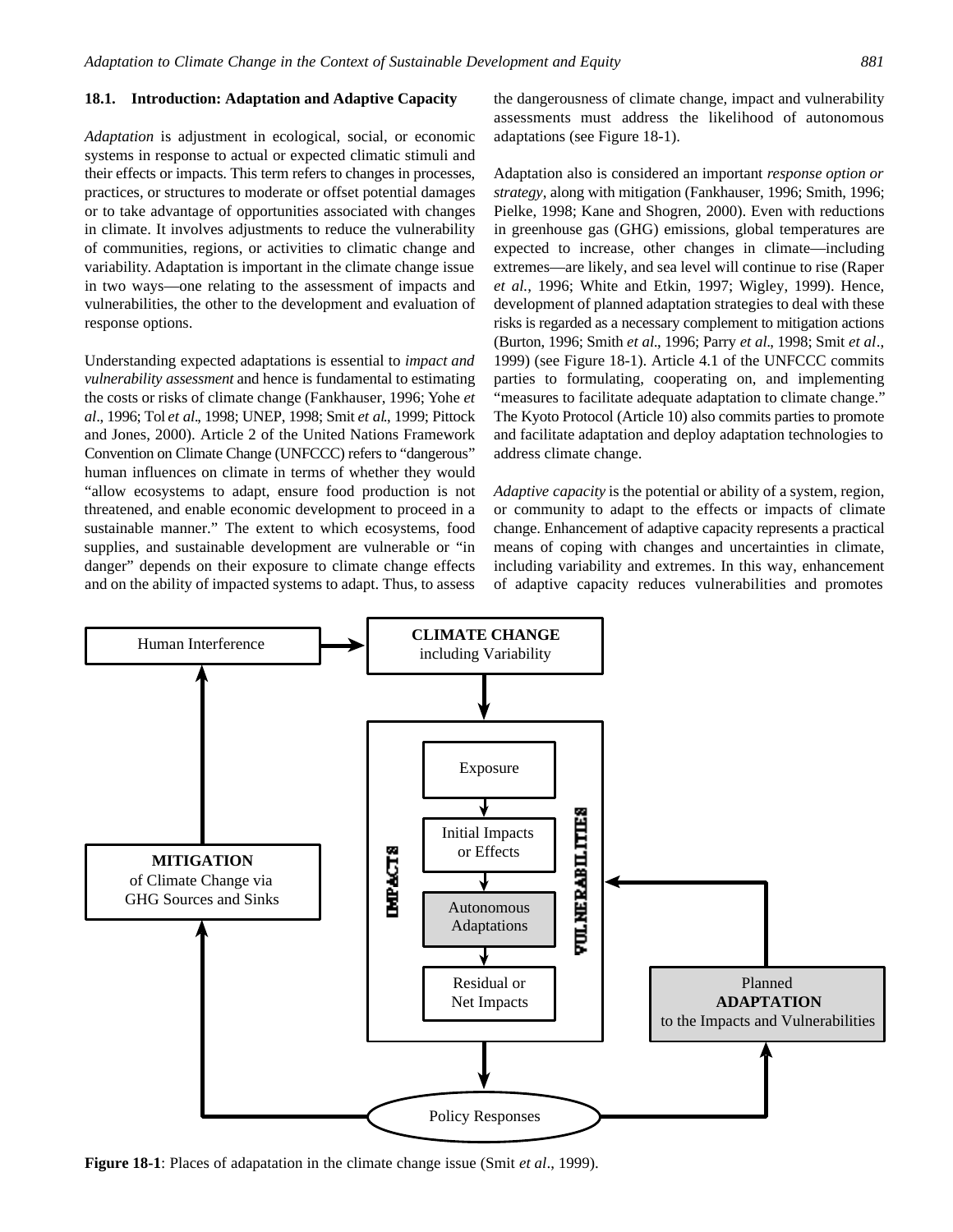sustainable development (Goklany, 1995; Burton, 1997; Cohen et al., 1998; Klein, 1998; Rayner and Malone, 1998; Munasinghe, 2000; Smit *et al.*, 2000).

Considerable attention has been devoted to the characteristics of communities, countries, and regions that influence their propensity or ability to adapt and hence their vulnerability to risks associated with climate change. These *determinants of adaptive capacity* relate to the economic, social, institutional, and technological conditions that facilitate or constrain the development and deployment of adaptive measures (e.g., Bohle *et al.*, 1994; Rayner and Malone, 1998; Kelly and Adger, 1999).

# **18.2. Adaptation Characteristics and Processes**

Adaptation refers both to the *process* of adapting and to the *condition* of being adapted. The term has specific interpretations in particular disciplines. In ecology, for example, adaptation refers to changes by which an organism or species becomes fitted to its environment (Lawrence, 1995; Abercrombie et al., 1997); whereas in the social sciences, adaptation refers to adjustments by individuals and the collective behavior of socioeconomic systems (Denevan, 1983; Hardesty, 1983). This chapter follows Carter *et al.* (1994), IPCC (1996), UNEP (1998),



**Figure 18-2**: Adaptation to climate change and variability (from Smit *et al*., 2000).

and Smit *et al.* (2000) in a broad interpretation of adaptation to include adjustment in natural or human systems in response to experienced or future climatic conditions or their effects or impacts—which may be beneficial or adverse.

#### *18.2.1. Components and Forms of Adaptation*

As both a process and a condition, adaptation is a relative term: It involves an alteration in something (the system of interest, activity, sector, community, or region) to something (the climaterelated stress or stimulus). Description of an adaptation requires specification of who or what adapts, the stimulus for which the adaptation is undertaken, and the process and form it takes (Downing *et al.*, 1997; Krankina *et al*., 1997; UNEP, 1998; Pittock *et al*., 1999; Risbey *et al*., 1999; Reilly and Schimmelpfennig, 2000). These elements are summarized in Figure 18-2 and addressed in turn in subsequent subsections.

#### *18.2.2. Climate Stimuli for Adaptation*

Most impact and adaptation studies to date have been based on climate change scenarios that provide a limited set of possible future climates—invariably specified as average annual conditions, such as temperature and moisture. Yet the climate change-related stimuli for which adaptations are undertaken (i.e., adaptation to what?) are not limited to changes in average annual conditions; they include variability and associated extremes. Climatic conditions are inherently variable, from year to year and decade to decade. Variability goes along with, and is an integral part of, climate change (Mearns *et al*., 1997; Karl and Knight, 1998; Berz, 1999; Hulme *et al*., 1999): A change in mean conditions actually is experienced through changes in the nature and frequency of particular yearly conditions, including extremes (see Figure 18-3). Thus, adaptation to climate change necessarily includes adaptation to variability (Hewitt and Burton, 1971; Parry, 1986; Kane *et al.*, 1992b; Katz and Brown, 1992; Downing, 1996; Yohe *et al.*, 1996; Smithers and Smit, 1997; Smit *et al.*, 1999). Downing *et al.* (1996), Etkin (1998), Mileti (1999), and others use the term "climate hazards" to capture those climate stimuli, in addition to changes in annual averages, to which the system of interest is vulnerable. Climate change stimuli are described in terms of "changes in mean climate and climatic hazards," and adaptation may be warranted when either of these changes has significant consequences (Downing *et al.*, 1997). In water resource management, changes in the recurrence interval of extreme conditions, which are associated with changes in means, are the key stimuli (Beran and Arnell, 1995; Kundzewicz and Takeuchi, 1999).

Furthermore, for most systems and communities, changes in the mean condition commonly fall within the coping range (see Figure 18-3), whereas many systems are particularly vulnerable to changes in the frequency and magnitude of extreme events or conditions outside the coping range (Baethgen, 1997; Schneider, 1997; Rayner and Malone, 1998; Kelly and Adger,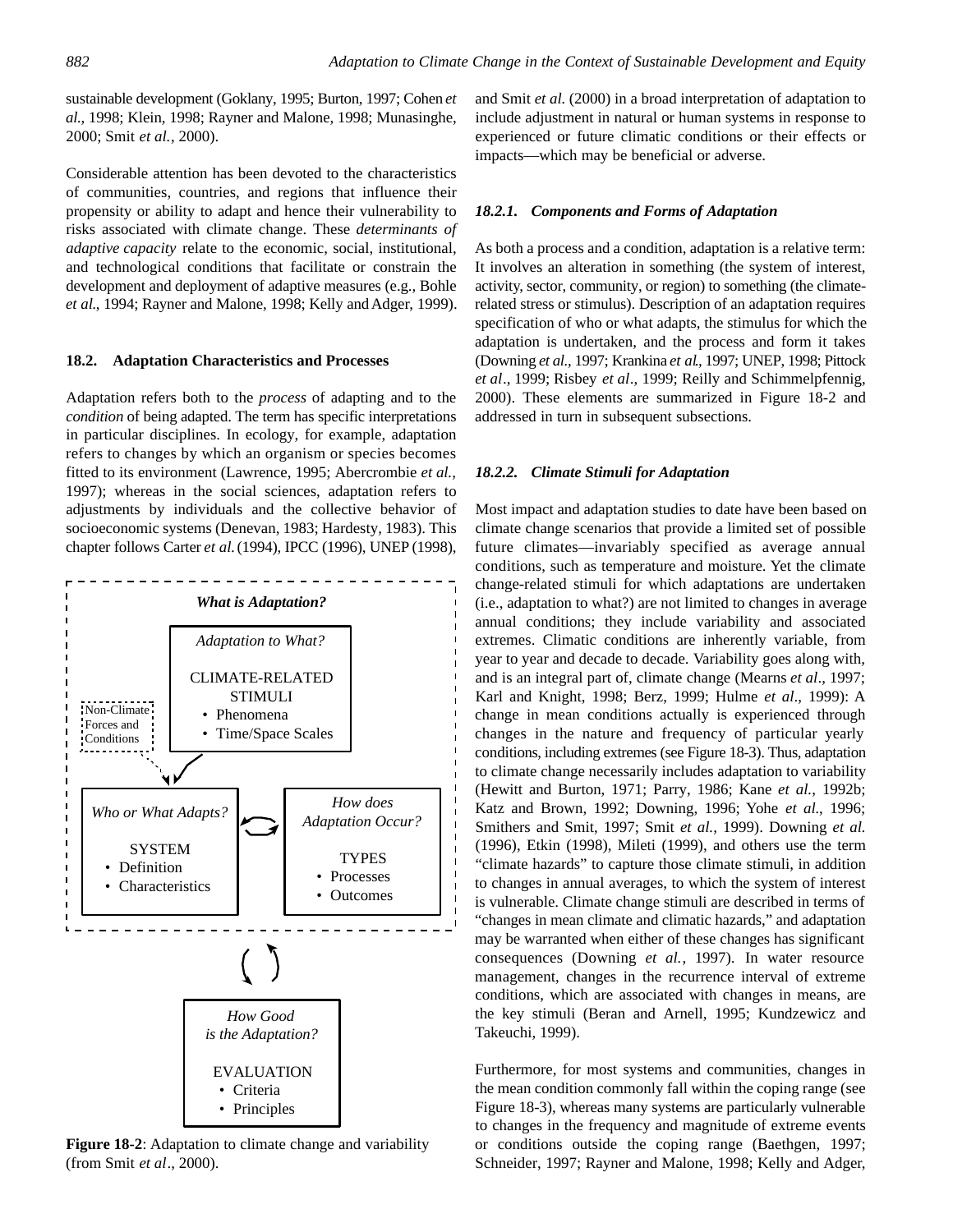

**Figure 18-3**: Climate change, variability, extremes, and coping range (after Hewitt and Burton, 1971; Fukui, 1979; Smit *et al*., 1999; and others).

1999). Interannual variations are key stimuli in many sectors (Rosenzweig, 1994; Adams *et al*., 1995; Mearns *et al*., 1997; Bryant *et al*., 2000).

Natural and human systems have adapted to spatial differences in climate. There also are examples of adaptation (with varying degrees of success) to temporal variations—notably, deviations from the annual average conditions on which climate change scenarios focus. Many social and economic systems—including agriculture, forestry, settlements, industry, transportation, human health, and water resource management—have evolved to accommodate some deviations from "normal" conditions, but rarely the extremes. This capacity of systems to accommodate variations in climatic conditions from year to year is captured in Figure 18-3 in the shaded "coping range." This capacity also is referred to as the vulnerability or damage threshold (Pittock and Jones, 2000). The coping range, which varies among systems and regions, need not remain static, as depicted in Figure 18-3. The coping range itself may change (move up or down, expand

or contract), reflecting new adaptations in the system (De Vries, 1985; de Freitas, 1989; Smit *et al.*, 2000). The coping range indicated in Figure 18-3 can be regarded as the adaptive capacity of a system to deal with current variability. Adaptive capacity to climate change would refer to both the ability inherent in the coping range and the ability to move or expand the coping range with new or modified adaptations. Initiatives to enhance adaptive capacity (Section 18.6) would expand the coping range.

#### *18.2.3. Adaptation Types and Forms*

Adaptations come in a huge variety of forms. Adaptation *types* (i.e., how adaptation occurs) have been differentiated according to numerous attributes (Carter *et al.*, 1994; Stakhiv, 1994; Bijlsma *et al.*, 1996; Smithers and Smit, 1997; UNEP, 1998; Leary, 1999; Bryant *et al*., 2000; Reilly and Schimmelpfennig, 2000). Commonly used distinctions are purposefulness and timing. Autonomous or spontaneous adaptations are considered to be those that take place—invariably in reactive response (after initial impacts are manifest) to climatic stimuli—as a matter of course, without the directed intervention of a public agency. Estimates of these autonomous adaptations are now used in impact and vulnerability assessment. Planned adaptations can be either reactive or anticipatory (undertaken before impacts are apparent). In addition, adaptations can be short or long term, localized or widespread, and they can serve various functions and take numerous forms (see Table 18-1).

Adaptations have been distinguished according to individuals' choice options as well, including "bear losses," "share losses," "modify threats," "prevent effects," "change use," and "change location" (Burton *et al*., 1993; Rayner and Malone, 1998). The choice typology has been extended to include the role of community structures, institutional arrangements, and public policies (Downing *et al*., 1997; UNEP, 1998; see Figure 18-4).

#### *18.2.4. Systems, Scales, and Actors*

Adaptations occur in something (i.e., who or what adapts?), which is called the "system of interest," "unit of analysis," "exposure unit," "activity of interest," or "sensitive system" (Carter *et al.*, 1994; Smithers and Smit, 1997; UNEP, 1998; Reilly and Schimmelpfennig, 2000). In *unmanaged natural systems,* adaptation is autonomous and reactive and is the means by which species and communities respond to changed conditions. In these situations, adaptation assessment is essentially equivalent to natural system impact assessment (addressed in other WGII chapters). This chapter focuses on adaptations consciously undertaken by *humans*, including those in economic sectors, settlements, communities, regions, and managed ecosystems.

Human system adaptation can be motivated by private or public interest (i.e., who adapts?). *Private* decisionmakers include individuals, households, businesses, and corporations; *public* interests are served by governments at all levels. The roles of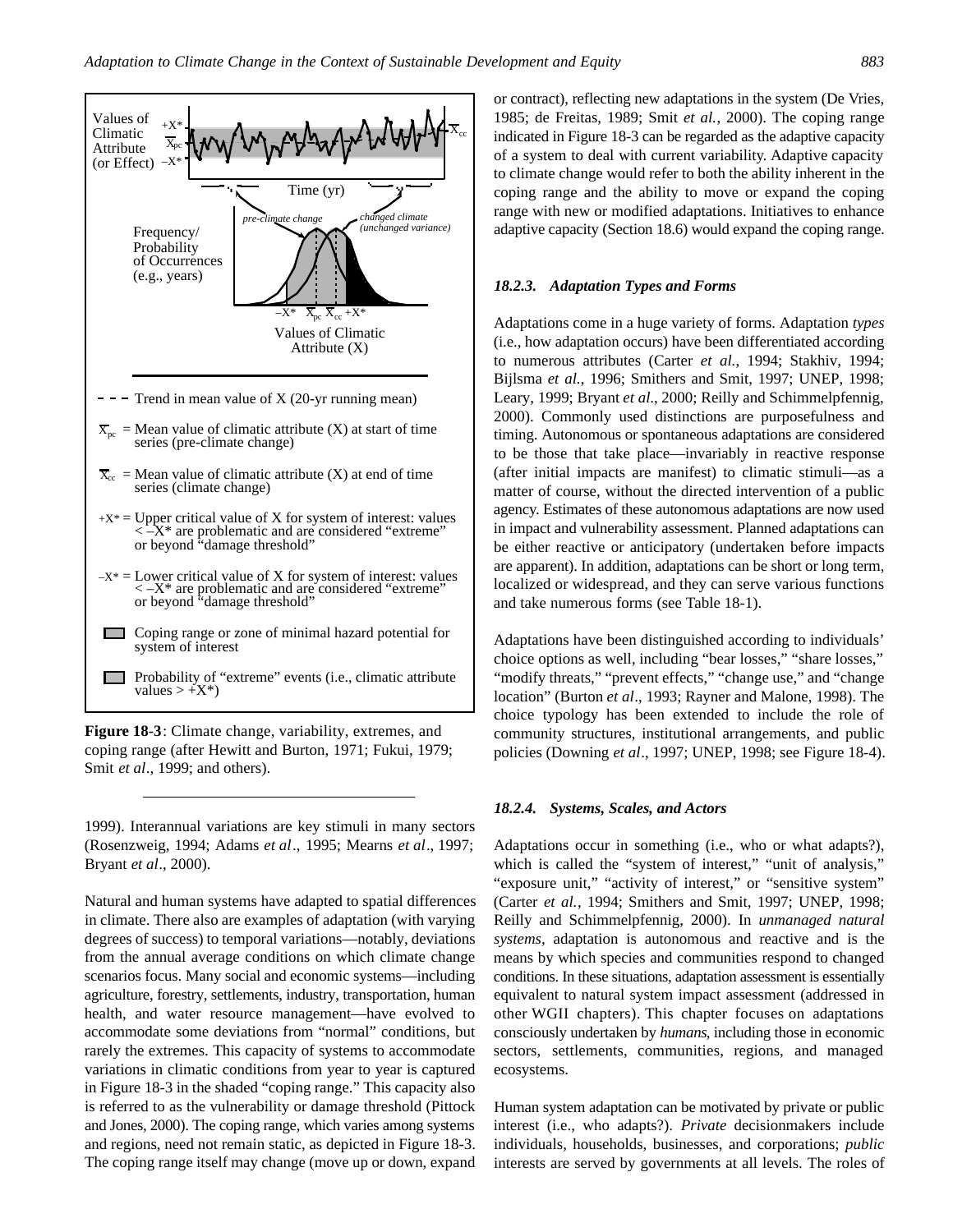| <b>General Differentiating</b><br>Concept orAttribute | <b>Examples of Terms Used</b>                                                     |                                                |                                                                                                                                                                              |  |
|-------------------------------------------------------|-----------------------------------------------------------------------------------|------------------------------------------------|------------------------------------------------------------------------------------------------------------------------------------------------------------------------------|--|
| Purposefulness                                        | Autonomous<br>Spontaneous<br>Automatic<br>Natural<br>Passive                      | $\longleftrightarrow$                          | Planned<br>$\blacktriangleright$<br>Purposeful<br>Intentional<br>$\longleftrightarrow$<br>$\overline{\phantom{a}}$<br>Policy<br>Active<br>$\blacktriangleright$<br>Strategic |  |
| Timing                                                | Anticipatory<br>Proactive<br>Ex ante                                              | $\longleftrightarrow$                          | Responsive<br>$\longleftrightarrow$<br>Reactive<br>Ex post                                                                                                                   |  |
| <b>Temporal Scope</b>                                 | Short term<br>Tactical<br>Instantaneous<br>Contingency<br>Routine                 | $\longleftrightarrow$<br>$\longleftrightarrow$ | $\longleftrightarrow$ Long term<br>Strategic<br>Cumulative                                                                                                                   |  |
| Spatial Scope                                         | Localized                                                                         | $\longleftrightarrow$                          | Widespread                                                                                                                                                                   |  |
| <b>Function/Effects</b>                               | Retreat - Accommodate - Protect<br>Prevent - Tolerate - Spread - Change - Restore |                                                |                                                                                                                                                                              |  |
| Form                                                  | Structural - Legal - Institutional - Regulatory - Financial - Technological       |                                                |                                                                                                                                                                              |  |
| Performance                                           | Cost - Effectiveness - Efficiency - Implementability - Equity                     |                                                |                                                                                                                                                                              |  |

|  | Table 18-1: Bases for characterizing and differentiating adaptation to climate change (Smit et al., 1999). |  |  |
|--|------------------------------------------------------------------------------------------------------------|--|--|
|--|------------------------------------------------------------------------------------------------------------|--|--|

public and private participants are distinct but not unrelated. Figure 18-5 shows examples of types of adaptation differentiated according to timing, natural or human systems, and public or private decisionmakers.

Planned adaptation often is interpreted as the result of a deliberate policy decision on the part of a public agency, based on an awareness that conditions are about to change or have changed and that action is required to minimize losses or benefit from opportunities (Pittock and Jones, 2000). Autonomous adaptations are widely interpreted as initiatives by private actors rather than by governments, usually triggered by market or welfare changes induced by actual or anticipated climate change (Leary, 1999). Smith *et al.* (1996) describe autonomous adaptations as those that occur "naturally," without interventions by public agencies, whereas planned adaptations are called "intervention strategies." Thus defined, autonomous and planned adaptation largely correspond with private and public adaptation, respectively (see Figure 18-5).

The extent to which society can rely on autonomous, private, or market adaptation to reduce the costs of climate change impacts to an acceptable or nondangerous level is an issue of great interest. Autonomous adaptation forms a baseline against which the need for planned anticipatory adaptation can be evaluated.

Distinguishing among the various decisionmakers involved in adaptation is important. The case of African agriculture and water resources illustrates that stakeholders and potential adapters range from vulnerable consumers to international organizations charged with relief and research (Eele, 1996; Magadza, 1996; Downing *et al*., 1997). Poor and landless households have limited resources, yet failure to adapt can lead to significant deprivation, displacement, morbidity, and mortality. Subsistence farmers do not have the same adaptation options as commercial producers. Water supply adaptations may involve landowners, private traders, local authorities, water-dependent businesses, national governments, and international organizations. Each stakeholder has distinct interests, information, risks, and resources and hence would consider distinct types of adaptive responses (Downing *et al*., 1997).

#### *18.2.5. Processes and Evaluation of Adaptations*

In order to predict autonomous adaptations and provide input to adaptation policies, there is a need for improved knowledge about processes involved in adaptation decisions. This knowledge includes information on steps in the process, decision rationales, handling of uncertainties, choices of adaptation types and timing, conditions that stimulate or dampen adaptation, and the consequences or performance of adaptation strategies or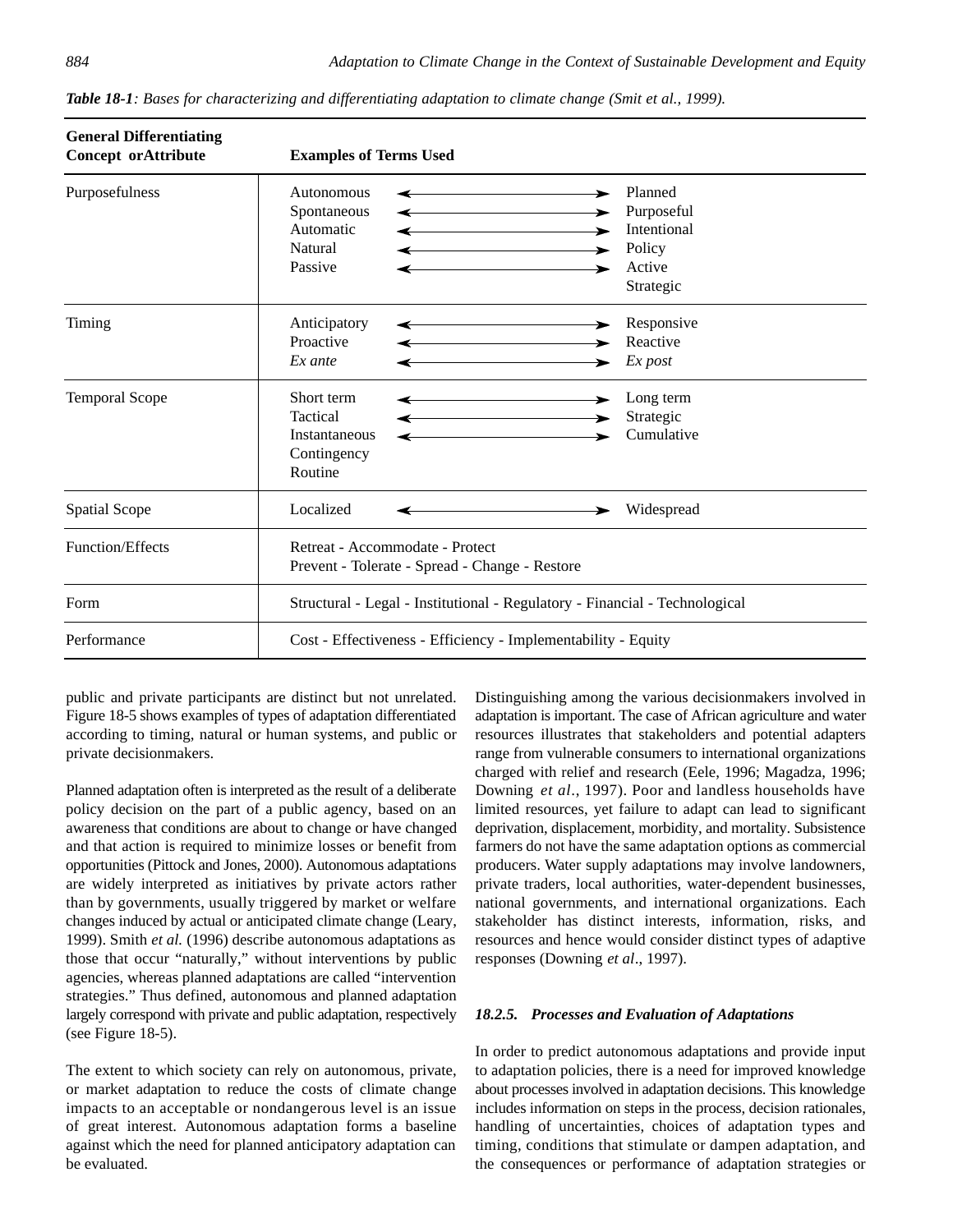

**Figure 18-4**: Classification of adaptation options (Burton, 1996).

measures (Burton, 1997; Rayner and Malone, 1998; Tol *et al*., 1998; Basher, 1999; Klein *et al*., 1999; Pittock, 1999; Smit *et al*., 1999).

Decisions regarding adaptations can be undertaken at any of several scales, by private individuals, local communities or institutions, national governments, and international organizations. Where these adaptations are consciously planned activities, whether by public agencies or individuals, there is an interest in assessing the performance or relative merits of alternative measures and strategies (see Figure 18-4). This *evaluation* (i.e., how good is the adaptation?) can be based on criteria such as costs, benefits, equity, efficiency, and implementability (see Sections 18.3.5 and 18.4.3).



**Figure 18-5**: Types of adaptation to climate change, including examples (from Klein, 1999).

#### **18.3. Future Adaptations**

Predictions or estimates of likely future adaptations are an essential element of climate change impact and vulnerability assessment. The degree to which a future climate change risk is dangerous depends greatly on the likelihood and effectiveness of adaptations in that system. Studies that ignore or assume no adaptation are likely to overestimate residual or net impacts and vulnerabilities, whereas those that assume full and effective adaptation are likely to underestimate residual impacts and vulnerabilities (Reilly, 1999; Reilly and Schimmelpfennig, 1999; Risbey *et al*., 1999; Smit *et al.*, 2000). Hence, it is important to have an improved understanding of the process of adaptation and better information on the conditions under which adaptations of various types are expected to occur. Such scholarship on the "how, when, and why" of adaptation is necessary to make informed judgments on the vulnerabilities of sectors, regions, and communities (Ausubel, 1991a; Kane *et a l*., 1992a; Reilly, 1995; Burton, 1997; Smithers and Smit, 1997; Tol *et al.*, 1998; Klein *et al.*, 1999). Insights into processes of adaptation have been gained from several types of analysis, including listing of possible adaptation measures, impact assessment models, adaptation process models, historical and spatial analogs, and empirical analysis of contemporary adaptation processes.

#### *18.3.1. Possible Adaptation Measures*

There are many arbitrary lists of possible adaptation measures, initiatives, or strategies that have a potential to moderate impacts,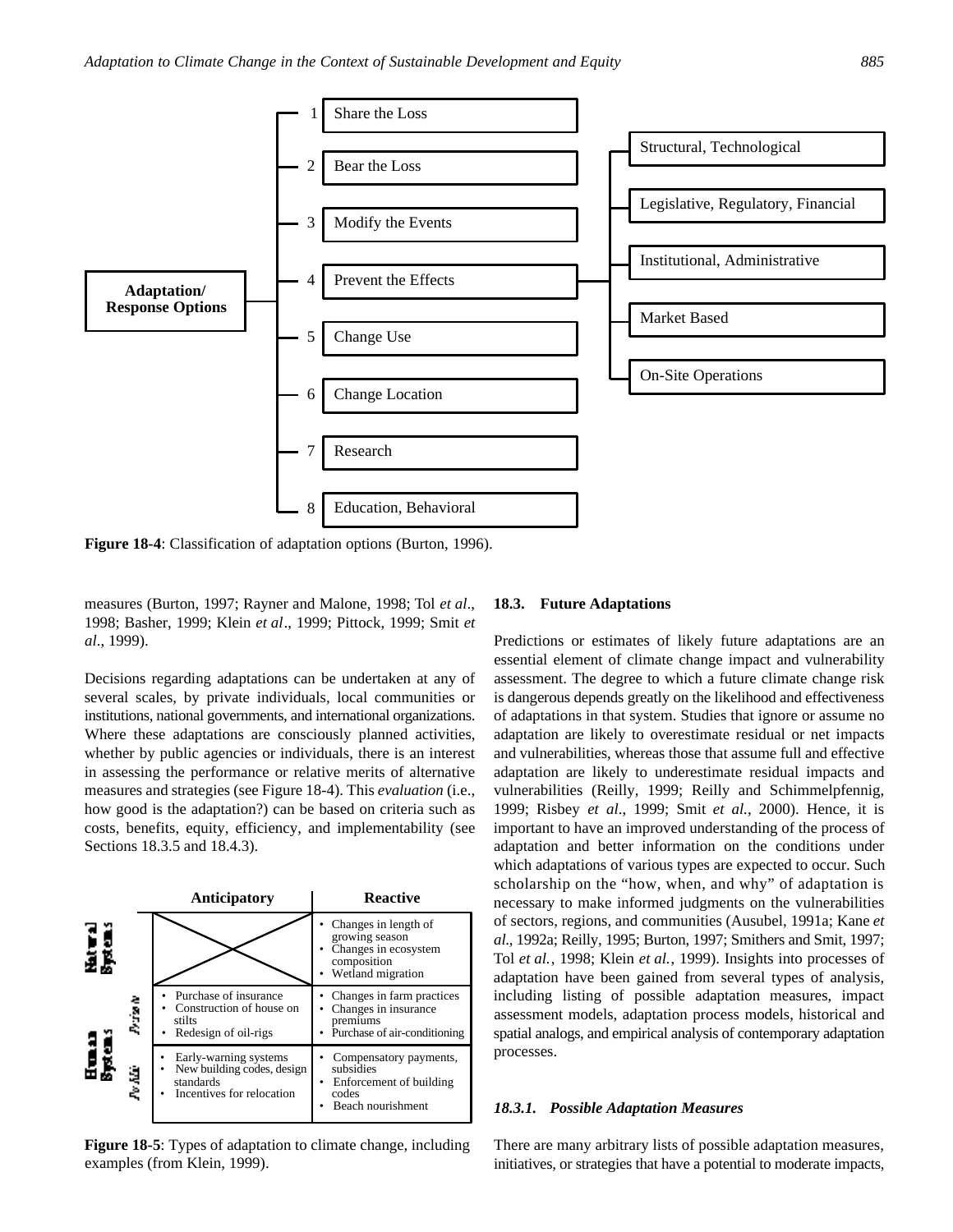| <b>Adaptive Measure</b> | <b>Heat-Related Illness</b>                                                                                        | <b>Vector-Borne Diseases</b>                                                                                                           | <b>Health and Extreme</b><br><b>Weather Events</b>                                                                                               |
|-------------------------|--------------------------------------------------------------------------------------------------------------------|----------------------------------------------------------------------------------------------------------------------------------------|--------------------------------------------------------------------------------------------------------------------------------------------------|
| Administrative/legal    | - Implement weather<br>watch/warning systems<br>- Plant trees in urban areas<br>- Implement education<br>campaigns | - Implement vaccination<br>programs<br>- Enforce vaccination laws<br>- Implement education<br>campaigns to eliminate<br>breeding sites | - Create disaster preparedness<br>programs<br>- Employ land-use planning to<br>reduce flash floods<br>- Ban precarious residential<br>placements |
| Engineering             | - Insulate buildings<br>- Install high-albedo materials<br>for roads                                               | - Install window screens<br>- Release sterile male vectors                                                                             | - Construct strong seawalls<br>- Fortify sanitation systems                                                                                      |
| Personal behavior       | - Maintain hydration<br>- Schedule work breaks during<br>peak daytime temperatures                                 | - Use topical insect repellents<br>- Use pyrethroid-impregnated<br>bed nets                                                            | - Heed weather advisories                                                                                                                        |

*Table 18-2: Examples of multilevel adaptive measures for some anticipated health outcomes of global climate change (Patz, 1996).*

if they were implemented (e.g., Benioff *et al*., 1996; Smith *et al.*, 1996; Mimura, 1999b). Such *possible* adaptations are based on experience, observation, and speculation about alternatives that might be created (Carter, 1996); they cover a wide range of types and take numerous forms (UNEP, 1998). For example, possible adaptive measures for health risks associated with climate change listed by Patz (1996) appear in Table 18-2.

Similarly, in coastal zone studies, comprehensive lists of potential adaptation measures are presented; these adaptations include a wide array of engineering measures, improvements, or changes, including agricultural practices that are more flood-resistant; negotiating regional water-sharing agreements; providing efficient mechanisms for disaster management; developing desalination techniques; planting mangrove belts to provide flood protection; planting salt-tolerant varieties of vegetation; improving drainage facilities; establishing setback policies for new developments; developing food insurance schemes; devising flood early warning systems; and so forth (Al-Farouq and Huq, 1996; Jallow, 1996; Rijsberman and van Velzen, 1996; Teves *et al*., 1996; Mimura and Harasawa, 2000). In many other sectors and regions, arbitrary lists of possible adaptations are common (Erda, 1996; Iglesias *et al.*, 1996). In the Canadian agricultural sector alone, 96 different adaptation measures have been identified, as summarized in Table 18-3.

Such lists indicate the range of strategies and measures that represent possible adaptations to climate change risks in particular sectors and regions. They show that there is a large variety and number of possible adaptations, including many with the potential to reduce adverse climatic change impacts. Many of these adaptations—especially in agriculture, water resources, and coastal zone applications—essentially represent improved resource management, and many would have benefits in dealing with current climatic hazards as well as with future climatic risks (El Shaer *et al.*, 1996; Harrington, 1996; Huang,

1996; Stakhiv, 1996; Frederick, 1997; Hartig *et al*., 1997; Mendelsohn and Bennett, 1997; Major, 1998). In only a few cases are such lists of possible adaptations considered according to who might undertake them, under what conditions might they be implemented, and how effective might they be (Easterling, 1996; Harrington, 1996; Frederick, 1997; Major, 1998; Moss, 1998).

#### *18.3.2. Impact Assessment Models*

Estimates of likely future adaptations are essential parts of climate change impact models. Integrated assessment models also include assumptions about adaptations in the impact

*Table 18-3: Adaptation strategies for the agricultural sector (adapted from Smit, 1993; Carter, 1996).*

| <b>Adaptation Strategy</b>                                                                   | Number of<br><b>Measures</b> |
|----------------------------------------------------------------------------------------------|------------------------------|
| Change topography of land                                                                    | 11                           |
| Use artificial systems to improve water use<br>availability and protect against soil erosion | 29                           |
| Change farming practices                                                                     | 21                           |
| Change timing of farm operations                                                             | 2                            |
| Use different crop varieties                                                                 | 7                            |
| Governmental and institutional policies<br>and programs                                      | 16                           |
| Research into new technologies                                                               | 10                           |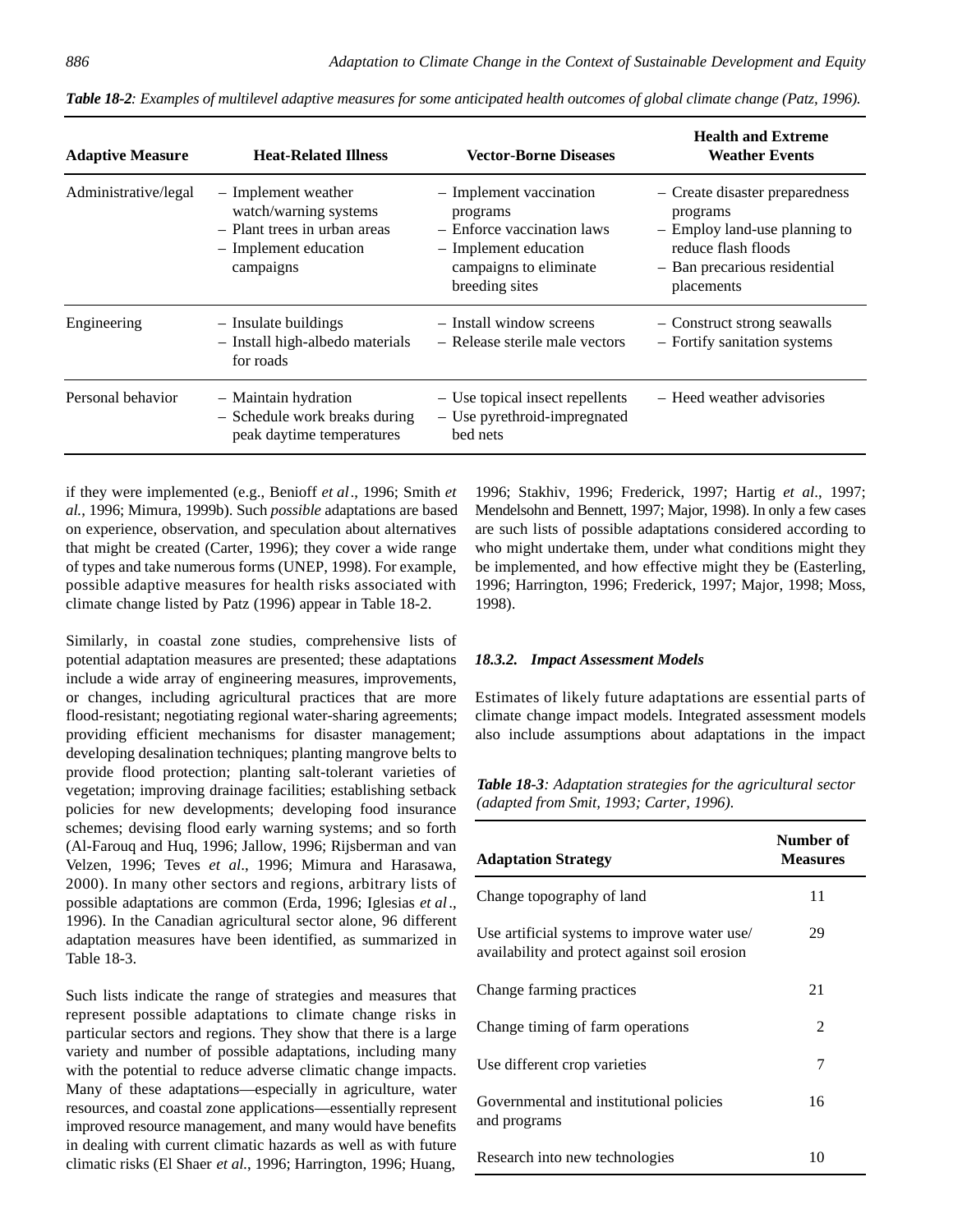components (Leemans, 1992; Rotmans *et al.*, 1994; Dowlatabadi, 1995; Hulme and Raper, 1995; West and Dowlatabadi, 1999). Some early studies of impacts assumed no adaptation (Tol *et al.,* 1998), invoking the so-called "naive" or "dumb farmer" assumption. The "dumb farmer" assumption which is not unique to agriculture—is a metaphor for any impacted agent that is assumed not to anticipate or respond to changed climate conditions but continues to act as if nothing has changed (Rosenberg, 1992; Easterling *et al.*, 1993; Smit *et al.*, 1996). By ignoring autonomous and planned adaptations, such studies do not distinguish between potential and residual net impacts and are of limited utility in assessing vulnerability.

An alternative approach that is common in more recent impact modeling has been to assume levels of adaptation. Applications include Nicholls and Leatherman (1995) for coastal zones, Mendelsohn *et al*. (1994) and Rosenzweig and Parry (1994) for agriculture, Sohngen and Mendelsohn (1998) for timber, and Rosenthal *et al.* (1995) for space conditioning in buildings. These studies demonstrate that adaptive measures have the potential to significantly alleviate adverse impacts of climate change and to benefit from opportunities associated with changed climatic conditions (Helms *et al*., 1996; Schimmelpfennig, 1996; Mendelsohn and Neumann, 1999). The models of Rosenzweig and Parry (1994) show that, with adaptations assumed, food production could be increased under climate change in many regions of the world. Stuczyinski *et al*. (2000) conclude that climate change would reduce Polish agriculture production by 5–25% without adaptation; with adaptation assumed, production is estimated to change by  $-5$  to  $+5\%$  of current levels. Downing (1991) demonstrates the potential of adaptations to reduce food deficits in Africa from 50 to 20%. Mendelsohn and Dinar (1999) estimate that private adaptation could reduce potential climate damages in India's agriculture from 25 to 15–23%. Reilly *et al*. (1994) estimate global "welfare" losses in the agrifood sector of between US\$0.1 billion and 61.2 billion without adaptation, compared to  $+$ US\$70 to  $-37$  billion with adaptation assumed. These studies indicate *potential* rather than the *likelihood* of adaptation to alleviate damages (or benefit from opportunities) associated with changes in climatic mean conditions (rather than changing conditions that include variability and extremes of climate).

Impact models invariably are based on climate scenarios that focus on adaptation to changed average conditions, with little attention given to interannual variations and extremes. Limited research suggests that the potential of adaptation to cope with changes in average conditions is greater than its potential to cope with climate change-related variability. For example, Mendelsohn *et al*. (1999) show that, assuming adaptation, increases in average temperature would be beneficial for U.S. agriculture, but increases in interannual variation would be harmful. West and Dowlatabadi (1999) demonstrate that considering variability and extremes can lead to estimates of "optimal" adaptation and damages that differ considerably from those based on gradual changes in mean climatic conditions. The importance of considering variability, not just mean climate, when estimating adaptation is widely recognized (Robock *et*

*al*., 1993; Mearns *et al*., 1997; Alderwish and Al-Eryani, 1999; Alexandrov, 1999; Luo and Lin, 1999; Murdiyarso, 2000).

In numerical impact models, assumptions about perception and adaptation are more commonly arbitrary or based on principles of efficiency and rationality and assume full information (Yohe *et al*., 1996; Hurd *et al*., 1997; Mendelsohn *et al*., 1999). As Tol *et al.* (1998), Schneider *et al*. (2000), and others have noted, however, actual and assumed behavior do not necessarily match. In an analysis of global food production, Parry *et al*. (1999) assume farm-level and economic system adaptations but recognize that the "adoption of efficient adaptation techniques is far from certain." In addition to questions relating to rationality principles, adaptation behavior is known to vary according to the amount and type of information available, as well as the ability to act. Hence, rational behavior that is based on assumed perfect information differs from rational behavior under uncertainty (Yohe *et al.*, 1996; Yohe and Neumann, 1997; West and Dowlatabadi, 1999). Replacing the "no adaptation" model with one that assumes rational, unconstrained actors with full information replaces the "dumb farmer" assumption with the "clairvoyant farmer" assumption (Smit *et al.*, 1996; Risbey *et al*., 1999). Reilly (1998) questions the ability and hence the likelihood of agents to detect and respond efficiently to the manifestations of climate change. Tol (1998b) also questions whether perfect foresight and rational behavior are realistic assumptions for predictive models. Schneider (1997) explores further the assumptions that underlie equilibrium approaches (ergodic economics), including the equivalence of temporal and spatial variations.

Numerical impact assessment models tend to *use*, rather than *generate*, information on adaptations to estimate future impacts of climate stimuli, after the effects of adaptation have been factored in. They indicate the potential of human systems to adapt autonomously and thus to moderate climate change damages.

# *18.3.3. Models, Analogs, and Empirical Analysis of Autonomous Adaptation*

Adaptation to rapid anthropogenic climate change may be a new challenge, but individuals, societies, and economies have adapted—in various ways and with various degrees of success to changed and variable environmental conditions throughout history. These experiences in adaptive behavior provide information on the processes, constraints, and consequences of adaptations.

Knowledge of the processes by which individuals or communities actually adapt to changes in conditions over time comes largely from analog and other empirical analyses (Wigley *et al*., 1981; Glantz, 1996; Meyer *et al*., 1998; Tol *et al*., 1998; Smit *e t a l*., 1999; Yohe and Dowlatabadi, 1999; Bryant *et al*., 2000). These studies indicate that autonomous adaptations tend to be incremental and ad hoc, to take multiple forms, to be in response to multiple stimuli (usually involving a particular catalyst and rarely climate alone), and to be constrained by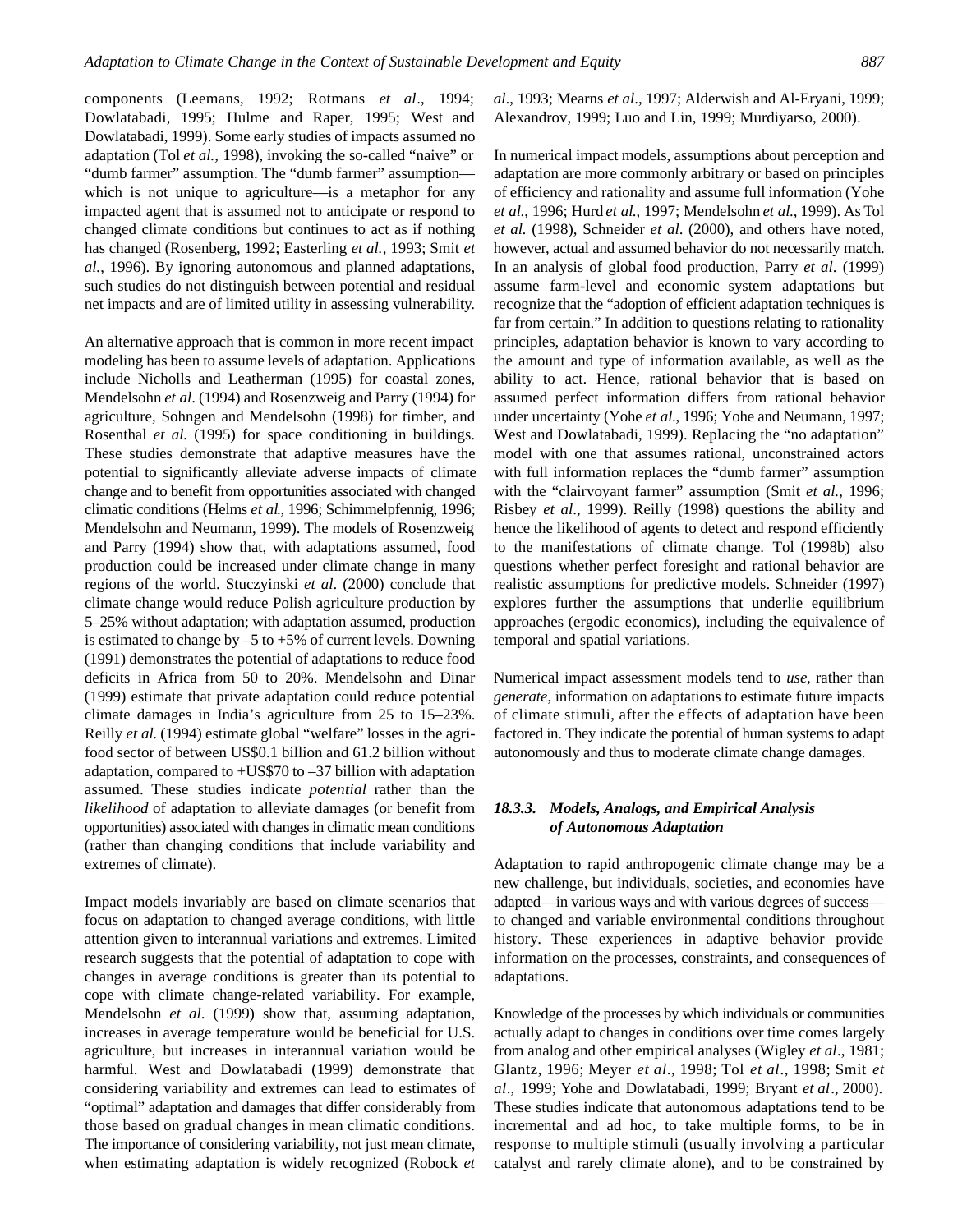economic, social, technological, institutional, and political conditions.

Conceptual models of adaptation processes describe sequential relationships and feedback involving climatic and nonclimatic stimuli, system sensitivities and impacts, tactical and strategic adaptations, and net or residual impacts. They also indicate conditions that constrain or facilitate various kinds of adaptation (e.g., Carter, 1996; Smit *et al*., 1996; UNEP, 1998; Schneider *et al*., 2000). Spatial analogs have been used to gain insight into adaptation, by transferring experience from existing climatic regions to places where such climate may be found in the future. The contributions and limits of spatial analogs are known (Schneider, 1997; Rayner and Malone, 1998). Some ecological and paleoecological studies reconstruct species or community dynamics over hundreds and thousands of years (e.g., MacDonald *et al.*, 1993).

Temporal analog or case studies document adaptive responses to climatic stimuli in resource-based economic sectors and communities over periods of several decades (e.g., Glantz*,* 1988; Olsthoorn *et al.*, 1996; Changnon *et al*., 1997). Other empirical analyses have examined adaptive behavior in key sectors such as agriculture in light of climatic variability and extremes over even shorter time periods (e.g., Appendi and Liverman, 1996; Smit *et al.*, 1997; Bryant *et al*., 2000).

These direct empirical analyses of adaptation processes tend to start with the system of interest, then assess its sensitivity and adaptability to climate and other stimuli. This analytical strategy is consistent with vulnerability assessment (Downing *et al*., 1996; Adger, 1999; Handmer *et al*., 1999; Kelly and Adger, 1999), the "adjoint approach" (Parry, 1986), and "shift-in-risk" perspectives (Warrick *et al.*, 1986). These studies have yielded some important insights about adaptation.

For systems such as agriculture, forestry, water resources, and coastal zone settlements, the key climatic stimuli are not average conditions but variability and extremes. Adirect climatic condition prompts adaptation less often than the economic and social e ffects or implications of the climatic stimuli that are fundamental in triggering adaptive responses. Nonclimatic conditions are important in moderating and sometimes overwhelming the influence of climate stimuli in the decisionmaking of resource users. Decisions on adaptation are rarely made in response to climate stimuli alone. These findings are important for predicting autonomous adaptations and for improving adaptation assumptions in impact models.

In estimating future adaptations and developing adaptation policies (see Section 18.4), it is helpful to understand factors and circumstances that hinder or promote adaptation. As Rayner and Malone (1998) conclude, the consequences of a climate event are not direct functions of its physical characteristics; they also are functions of "the ways in which a society has o rganized its relation to its resource base, its relations with other societies, and the relations among its members." To understand vulnerability in archeological, historical, and contemporary contexts, Rayner and Malone (1998) identify the most promising research strategy:

"…explicitly to focus attention on the process of adaptation or, on the other hand, of failure to adapt—that partly condition the impact of the climatic stress in particular societies…cases in which societies appear to have been seriously damaged by, or even totally succumbed to, climatic stress should not be taken to demonstrate the determining influence of climate. It is essential to consider ways in which these societies might have coped better, and to focus on the political, cultural, and socioeconomic factors which inhibited them from doing so" (Ingram *et al.*, 1981).

Following this approach, McGovern's (1991) reexamination of the extinction of Greenland settlements found that the stress imposed by climate shifts was indeed severe but was within the theoretical ability of the colonies to have coped, by means that were available to them. Why they failed to employ those adaptive means emerges as the key question, still incompletely answered, in explaining the collapse: "It did get cold and they did die out, but why?" (McGovern, 1991). Intervening between the physical events and the social consequences is the adaptive capacity and hence vulnerability of the society and its different groups and individual members.

#### *18.3.4. Costs of Autonomous Adaptation*

As assessments of climate impacts (commonly measured as "costs" that include damages and benefits) increasingly have incorporated expected adaptations, and particularly as impact models and "integrated assessment" models have shown the potential of adaptation to offset initial impact costs, interest has grown in calculating the costs of autonomous adaptations. Whether climate change or another climate stimulus is expected to have problematic or "dangerous" impacts depends on the adaptations and their costs (Leary, 1999). Climate change impact cost studies that assume adaptation also should include the "adjustment of costs" of these adaptations (Reilly, 1998).

Tol and Fankhauser (1997) provide a comprehensive summary of analyses of the costs of autonomous, mainly (but not exclusively) reactive adaptations, undertaken privately (i.e., not adaptation policies of government). A common basis for evaluating impact costs is to sum adaptation costs and residual damage costs (Fankhauser, 1996; Rothman *et al*., 1998). Procedures for defining and calculating such adaptation costs are subject to ongoing debate. Tol and Fankhauser (1997) note that most approaches consider equilibrium adaptation costs but ignore transition costs. Hurd *et al.* (1997) include market and nonmarket adaptation in their assessment of impact costs. Most research to date on adaptation "costs" is limited to particular economic measures of well-being (Brown, 1998). Any comprehensive assessment of adaptation costs (including benefits) would consider not only economic criteria but also social welfare and equity.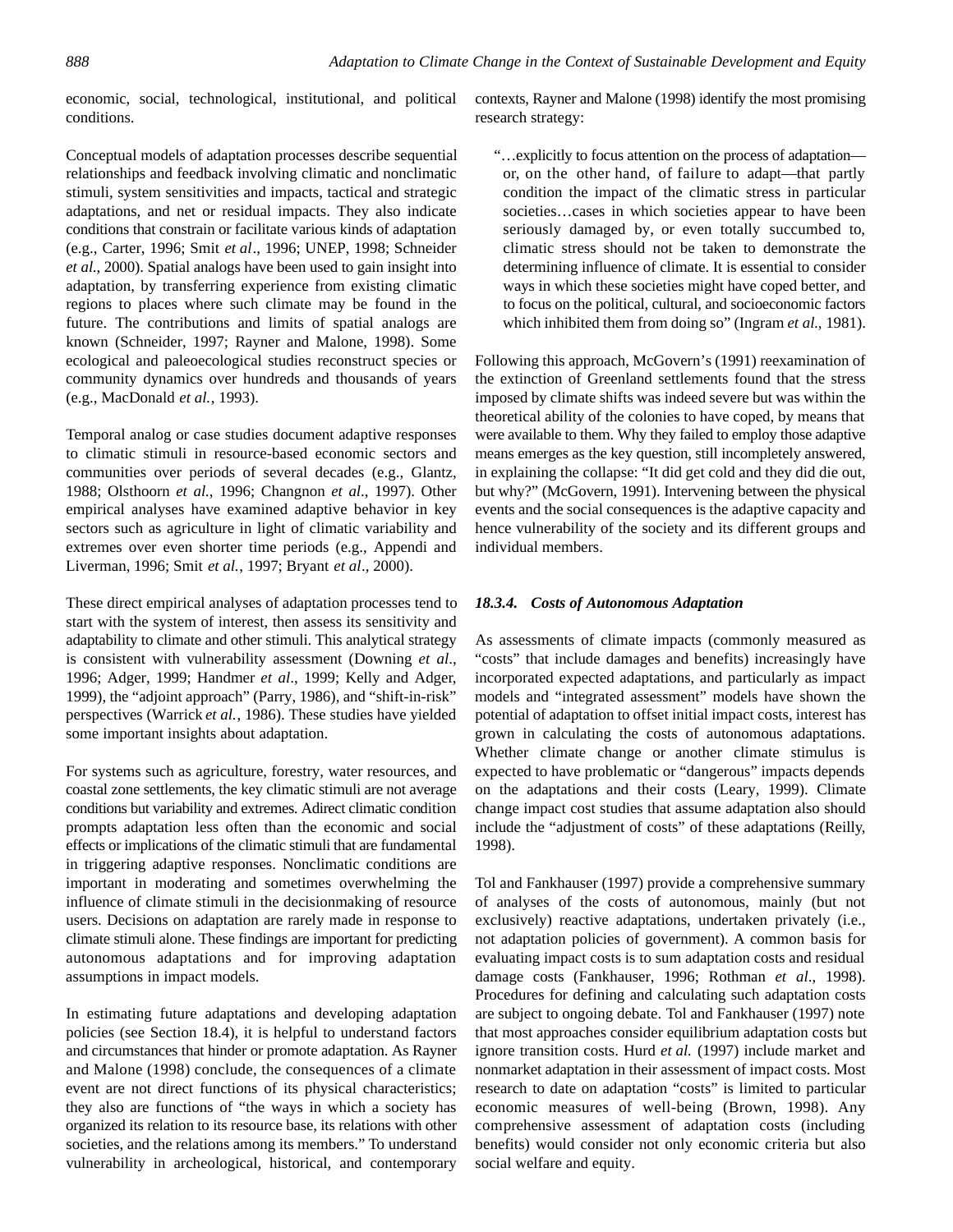Cost estimation for autonomous adaptations is not only important for impact assessment; it also is a necessary ingredient in the "base case," "reference scenario," or "do-nothing option" for evaluations of policy initiatives, with respect to both adaptation and mitigation (Rayner and Malone, 1998; Leary, 1999; Smit *et al.*, 2000).

# *18.3.5. Lessons from Adaptation Experiences*

Research in many sectors and regions indicates an impressive human capacity to adapt to long-term mean climate conditions but less success in adapting to extremes and to year-to-year variations in climatic conditions. Climate change will be experienced via conditions that vary from year to year, as well as for ecosystems (Sprengers *et al.*, 1994) and human systems (Downing *et al*., 1996); these variations are important for adaptation. Thus, although human settlements and agricultural systems, for example, have adapted to be viable in a huge variety of climatic zones around the world, those settlements and systems often are vulnerable (with limited adaptive capacity) to temporal deviations from normal conditions (particularly extremes). As a result, adaptations designed to address changed mean conditions may or may not be helpful in coping with the variability that is inherent in climate change.

All socioeconomic systems (especially climate-dependent systems such as agriculture, pastoralism, forestry, water resources, and human health) are continually in a state of flux in response to changing circumstances, including climatic conditions. The evidence shows that there is considerable potential for adaptation to reduce the impacts of climate change and to realize new opportunities. In China's Yantze Valley, 18th-century regional expansions and contractions on the double-cropping system for rice represented adaptive responses to the frequency of production successes and failures associated with climatic variations (Smit and Cai, 1996). Adaptation options occur generally in socioeconomic sectors and systems in which the turnover of capital investment and operating costs is shorter and less often where long-term investment is required (Yohe *et al*., 1996; Sohngen and Mendelsohn, 1998).

Although an impressive variety of adaptation initiatives have been undertaken across sectors and regions, the responses are not universally or equally available (Rayner and Malone, 1998). For example, the viability of crop insurance depends heavily on the degree of information, organization, and subsidy available to support it. Similarly, the option of changing location in the face of hazard depends on the resources and mobility of the affected part and on the availability and conditions in potential destination areas (McGregor, 1993). Many response strategies have become less available; many others have become more available. Individual cultivator response to climate risk in India has long relied on a diverse mix of strategies, from land use to outside employment (sometimes requiring temporary migration) to reciprocal obligations for support; many of these strategies have been undermined by changes such as population

pressure and government policy, without being fully replaced by others—illustrating the oft-remarked vulnerability of regions and populations in transition (Gadgil *et al.*, 1988; Johda, 1989). In areas of China, many historical adaptations in agriculture (e.g., relocating production or employing irrigation) are no longer available as population pressures increase on limited land and water resources (Fang and Liu, 1992; Cai and Smit, 1996). In Kenya, effective smallholder response to drought has shifted from traditional planting strategies to employment diversification (Downing *et al.*, 1989).

Not only is there rarely only one adaptation option available to decisionmakers (Burton and Cohen, 1993) but also "rarely do people choose the best responses—the ones among those available that would most effectively reduce losses—often because of an established preference for, or aversion to, certain options" (Rayner and Malone, 1998). In some cases there is limited knowledge of risks or alternative adaptation strategies. In other cases, adoption of adaptive measures is constrained by other priorities, limited resources, or economic or institutional barriers (Eele, 1996; Bryant *et al*., 2000; de Loë and Kreutzwiser, 2000). Recurrent vulnerabilities, in many cases with increasing damages, illustrate less-than-perfect adaptation of systems to climatic variations and risks. There is some evidence that the costs of adaptations to climate conditions are growing (Burton, 1997; Etkin, 1998). There is strong evidence of a sharp increase in damage costs of extreme climatic or weather events (Berz, 1999; Bruce, 1999). Growing adaptation costs reflect, at least in part, increases in populations and/or improvements in standards of living, with more disposable income being used to improve levels of comfort, health, and safety in the short run. It is not clear whether the expansion in adaptations is likely to be effective and sustainable in the long run. In any event, although adaptations to changed and variable climatic conditions are undertaken, they are not necessarily effective or without costs.

Many adaptations to reduce vulnerability to climate change risks also reduce vulnerability to current climate variability, extremes, and hazards (El Shaer *et al*., 1996; Rayner and Malone, 1998). Measures that are likely to reduce current sensitivity of climate variations in Africa also are likely to reduce the threat of adverse impacts of climate change (Ominde and Juna, 1991):

" Most analysts in the less-developed countries believe that the urgent need, in the face of both climate variation and prospective climate change, is to identify policies which reduce recurrent vulnerability and increase resilience. Prescriptions for reducing vulnerability span droughtproofing the economy, stimulating economic diversification, adjusting land and water uses, providing social support for dependent populations, and providing financial instruments that spread the risk of adverse consequences form individual to society and over longer periods. For the near term, development strategies should ensure that livelihoods are resilient to a wide range of perturbations." (Rayner and Malone, 1998)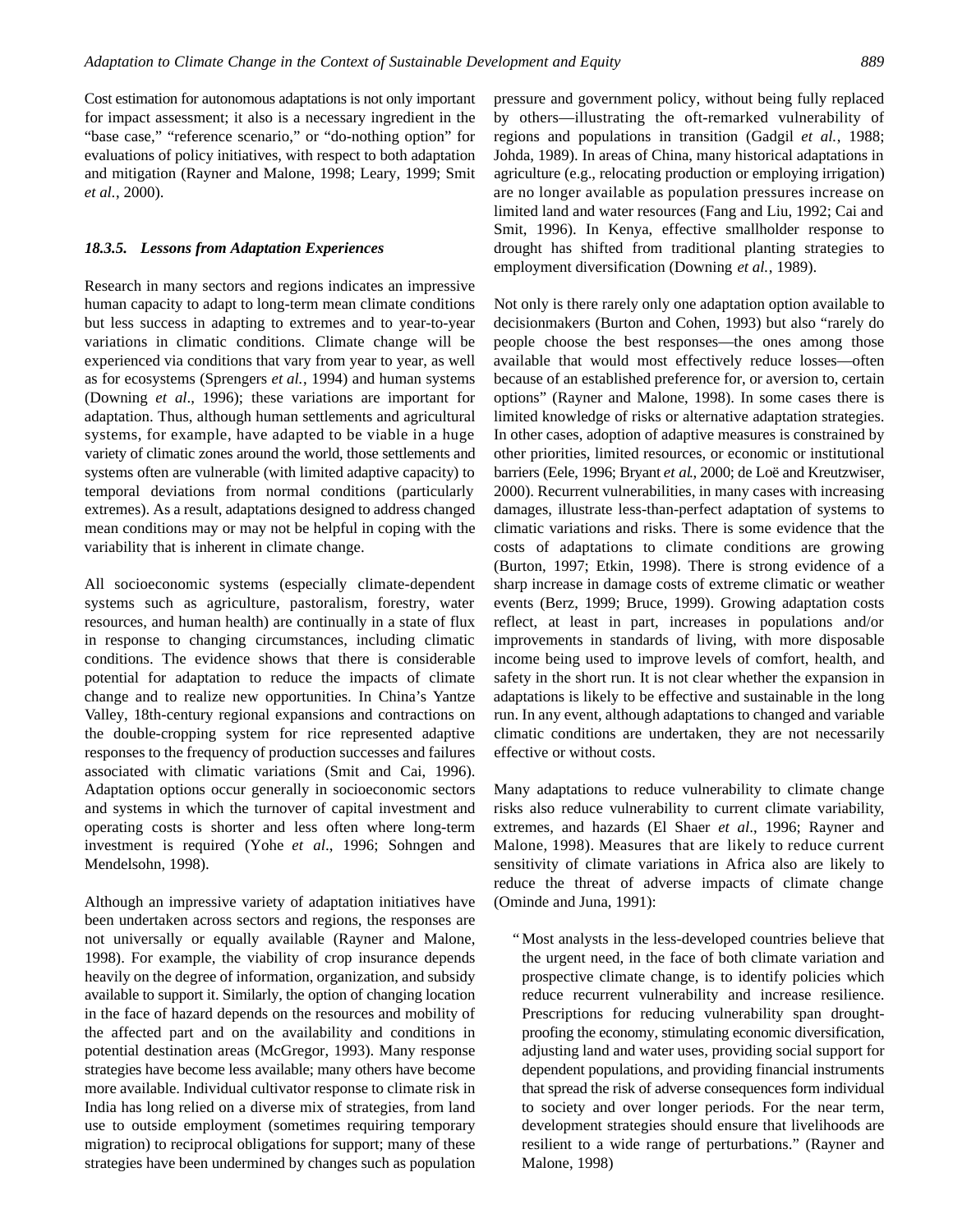Examples of current adaptation strategies in agriculture with clear applications to climate change are given by Easterling (1996) and Smit *et al.* (1997), including moisture-conserving practices, hybrid selection, and crop substitution. In the water resources sector, Stakhiv (1996) shows how current management practices represent useful adaptive strategies for climate change. Some analysts go further to point out that certain adaptations to climate change not only address current hazards but may be additionally beneficial for other reasons (e.g., "no regrets" or "win-win" strategies) (Carter, 1996).

Societal responses to large environmental challenges tend to be incremental and ad hoc rather than fundamental (Rayner and Malone, 1998). In all of the climate analog cases examined by Glantz (1988), "Ad hoc responses were favored over long term planned responses. As a result, there has been a tendency to 'muddle through.'This has not necessarily been an inappropriate response, but it is probably more costly in the long term than putting a long-term strategy together in order to cope with climaterelated environmental change." In each case, moreover, action was not taken without a catalyst or trigger that dramatically indicated the seriousness of a threat (Glantz, 1988). Other studies also indicate the ad hoc nature of adaptations and the importance of a catalyst (Wilhite *et al.*, 1986; Glantz, 1992; Kasperson *et al.*, 1995). These findings suggest that problems that demand early or long-term attention often fail to receive it, and the most efficient responses are not taken. That the earlier action would have been more efficacious, however, presupposes that the best strategy was evident to the decisionmakers and that premature responses closing off useful options would not have been taken instead (Rayner and Malone, 1998). There is little evidence that efficient and effective adaptations to climate change risks will be undertaken autonomously.

A consistent lesson from adaptation research is that climate is not the singular driving force of human affairs that is sometimes assumed—but neither is it a trivial factor. Climate is an important resource for human activities and an important hazard. Climate change is a source of significant stresses (and perhaps significant opportunities) for societies, yet it has always been only one factor among many. The consequences of a shift in climate are not calculable from the physical dimensions of the shift alone; they require attention to human dimensions through which they are experienced (Rayner and Malone, 1998; Bryant *et al*., 2000). The significance of climate change for regions depends fundamentally on the ability and likelihood of those regions to adapt.

To what degree are societies likely to adapt autonomously to avoid climate change damages? Some studies show faith in market mechanisms and suggest considerable capacity of human systems to adapt autonomously (Ausabel, 1991b; Mendelsohn *et al*., 1996; Yohe *et al*., 1996; Mendelsohn, 1998; Mendelsohn and Neumann, 1999). Other studies highlight the constraints on "optimal" autonomous adaptation, such as limited information and access to resources, adaptation costs, and residual damages; these studies emphasize the need for planned, especially anticipatory, adaptations undertaken or

facilitated by public agencies (Smith *et al*., 1996; Reilly, 1998; Tol, 1998a; Fankhauser *et al*., 1999; Bryant *et al*., 2000; Schneider *et al*., 2000)

# **18.4. Planned Adaptations and Evaluation of Policy Options**

This section considers *planned*, mainly (but not exclusively) *anticipatory* adaptations, undertaken or directly influenced by *governments* or collectives as a public policy initiative. These adaptations represent conscious policy options or response strategies to concerns about climate change (Benioff *et al*., 1996; Fankhauser, 1996; Smith, 1997; Pielke, 1998; UNEP, 1998). Public adaptation initiatives may be direct or indirect, such as when they encourage or facilitate private actions (Leary, 1999). Planned adaptation by public agencies represents an alternative or complementary response strategy to mitigation (of net GHG emissions). Analyses of such planned adaptations are essentially normative exercises involving identification of possible policy strategies and evaluation of the relative merit of alternatives, as an aid to policy development.

# *18.4.1. Rationale and Objectives for Planned Adaptations*

Numerous reasons have been given for pursuing planned adaptations at this time (see Table 18-4). Public adaptation initiatives are regarded not as a substitute for reducing GHG emissions but as a necessary strategy to manage the impacts of climate change (Burton, 1996; Pielke, 1998). Adaptation can yield benefits regardless of the uncertainty and nature of climate change (Ali, 1999). Fankhauser *et al*. (1998) and Leary (1999) outline rationales for public adaptation policies or projects relative to relying on private actions. Leary concludes that "we

# *Table 18-4: Six reasons to adapt to climate change now (Burton, 1996).*

- 1) Climate change cannot be totally avoided.
- 2) Anticipatory and precautionary adaptation is more effective and less costly than forced, last-minute, emergency adaptation or retrofitting.
- 3) Climate change may be more rapid and more pronounced than current estimates suggest. Unexpected events are possible.
- 4) Immediate benefits can be gained from better adaptation to climate variability and extreme atmospheric events.
- 5 ) Immediate benefits also can be gained by removing maladaptive policies and practices.
- 6) Climate change brings opportunities as well as threats. Future benefits can result from climate change.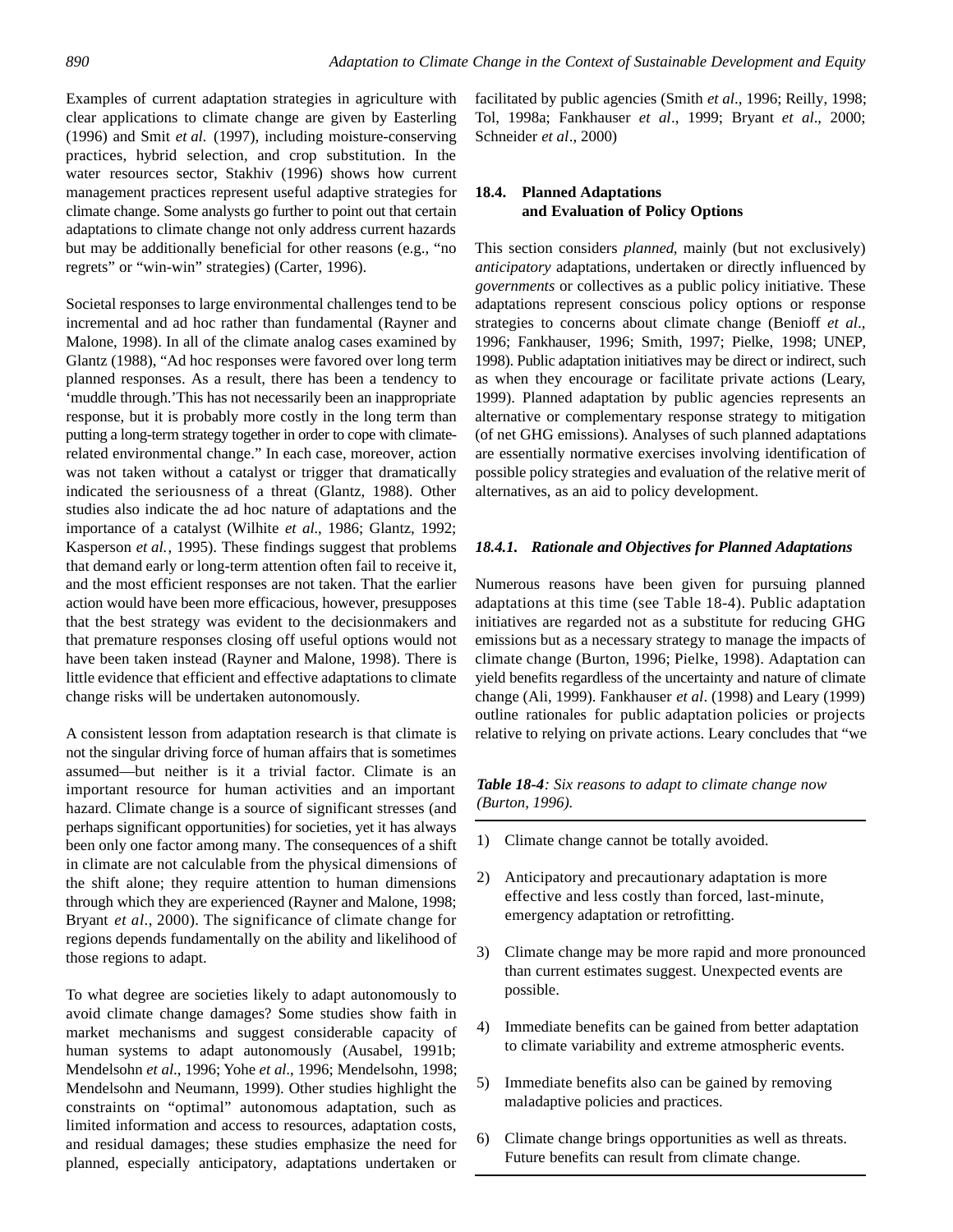cannot rely solely or heavily on autonomous adjustments of private agents to protect public goods and should examine public policy responses to do so." Planned anticipatory adaptation, as recognized in the UNFCCC (Article 3.3), is aimed at reducing a system's vulnerability by diminishing risk or improving adaptive capacity.

There has been work on the process by which public agencies might or should undertake planned adaptation strategies, particularly noting the steps to be followed, relationships with other policy and management objectives, and the criteria with which options might be evaluated (Louisse and Van der Meulen, 1991; Carter *et al*., 1994; Smith and Lenhart, 1996; Stakhiv, 1996; Major and Frederick, 1997; Smith, 1997). Klein and Tol (1997) identify five generic objectives of adaptation:

- 1) Increasing robustness of infrastructural designs and long-term investments—for example, by extending the range of temperature or precipitation a system can withstand without failure and changing the tolerance of loss or failure (e.g., by increasing economic reserves or by insurance)
- 2) Increasing the flexibility of vulnerable managed systems for example, by allowing mid-term adjustments (including change of activities or location) and reducing economic lifetimes (including increasing depreciation)
- 3) Enhancing the adaptability of vulnerable natural systems for example, by reducing other (nonclimatic) stresses and removing barriers to migration (including establishing eco-corridors)
- 4) Reversing trends that increase vulnerability (also termed "maladaptation")—for example, by introducing setbacks for development in vulnerable areas such as floodplains and coastal zones
- 5) Improving societal awareness and preparedness—for example, by informing the public of the risks and possible consequences of climate change and setting up early-warning systems.

# *18.4.2. Identification of Adaptation Policy Options*

Research addressing future adaptations to climate change tends to be normative, suggesting anticipatory adaptive strategies to be implemented through public policy. Generally, such adaptation recommendations are based on forecasts of expected (though still largely unpredictable) climate change. Recommended adaptations:

• Tend to be in response to changes in *long-term mean climate*, though more specific elements of climate change (e.g., sea-level change) gain focus when sectorspecific adaptations are proposed (e.g., integrated coastal zone management) (Al-Farouq and Huq, 1996; Smith *et al*., 1996), and some studies specifically examine potential adaptations to variability and extreme events (e.g., Appendi and Liverman, 1996; Yang, 1996; Yim, 1996).

- *Range in scope* from very broad strategies for adaptation (e.g., enhancing decisionmakers'awareness of climatic change and variability) to recommendations of sectorspecific policy. Sectors receiving particular attention include water resources, coastal resources, agriculture, and forest resources (Smith and Lenhart, 1996; Smith *et al*., 1996; Hartig et al., 1997; Mendelsohn and Bennett, 1997).
- Tend to be *regionally focused* (Smith and Lenhart, 1996), in recognition of the fact that vulnerability to the impacts of climate change is highly spatially variable. There is interest in developing countries and nations with economies in transition, given their greater reliance on natural systems-based economic activity (such as agriculture) (e.g., Magalhães, 1996; Smith *et al*., 1996; Kelly and Adger, 1999).

Because no single set of adaptive policy recommendations can be universally appropriate, several studies suggest means by which proposed adaptations may be selected and evaluated. At a very basic level, the success of potential adaptations is seen to depend on the *flexibility* or effectiveness of the measures, such as their ability to meet stated objectives given a range of future climate scenarios (through either robustness or resilience), and their potential to produce *benefits that outweigh costs* (financial, physical, human, or otherwise) (Smith and Lenhart, 1996). Clearly, these are difficult criteria to assess, given the complexity of adaptation measures, the variable sensitivities and capacities of regions, and uncertainties associated with climate change and variability. Some research (e.g., Carter, 1996; Smith and Lenhart, 1996; Smith *et al.*, 1996; de Loë and Kreutzwiser, 2000) offers supplementary characteristics of, or criteria for, the identification of adaptations:

- The measure generates benefits to the economy, environment, or society under current conditions (i.e., independent of climate change).
- The measure addresses high-priority adaptation issues such as irreversible or catastrophic impacts of climate change (e.g., species extinction), long-term planning for adaptation (e.g., infrastructure), and unfavorable trends (e.g., deforestation, which may inhibit future adaptive flexibility).
- The measure targets current areas of opportunity (e.g., land purchases, revision of national environmental action or development plans, research and development).
- The measure is feasible—that is, its adoption is not significantly constrained by institutional, social/cultural, financial, or technological barriers.
- The measure is consistent with, or even complementary to, adaptation or mitigation efforts in other sectors.

# *18.4.3. Evaluation of Adaptation Options and Adaptation Costs*

Some very general steps for identifying and evaluating planned adaptations are given in Carter *et al.* (1994) and UNEP(1998).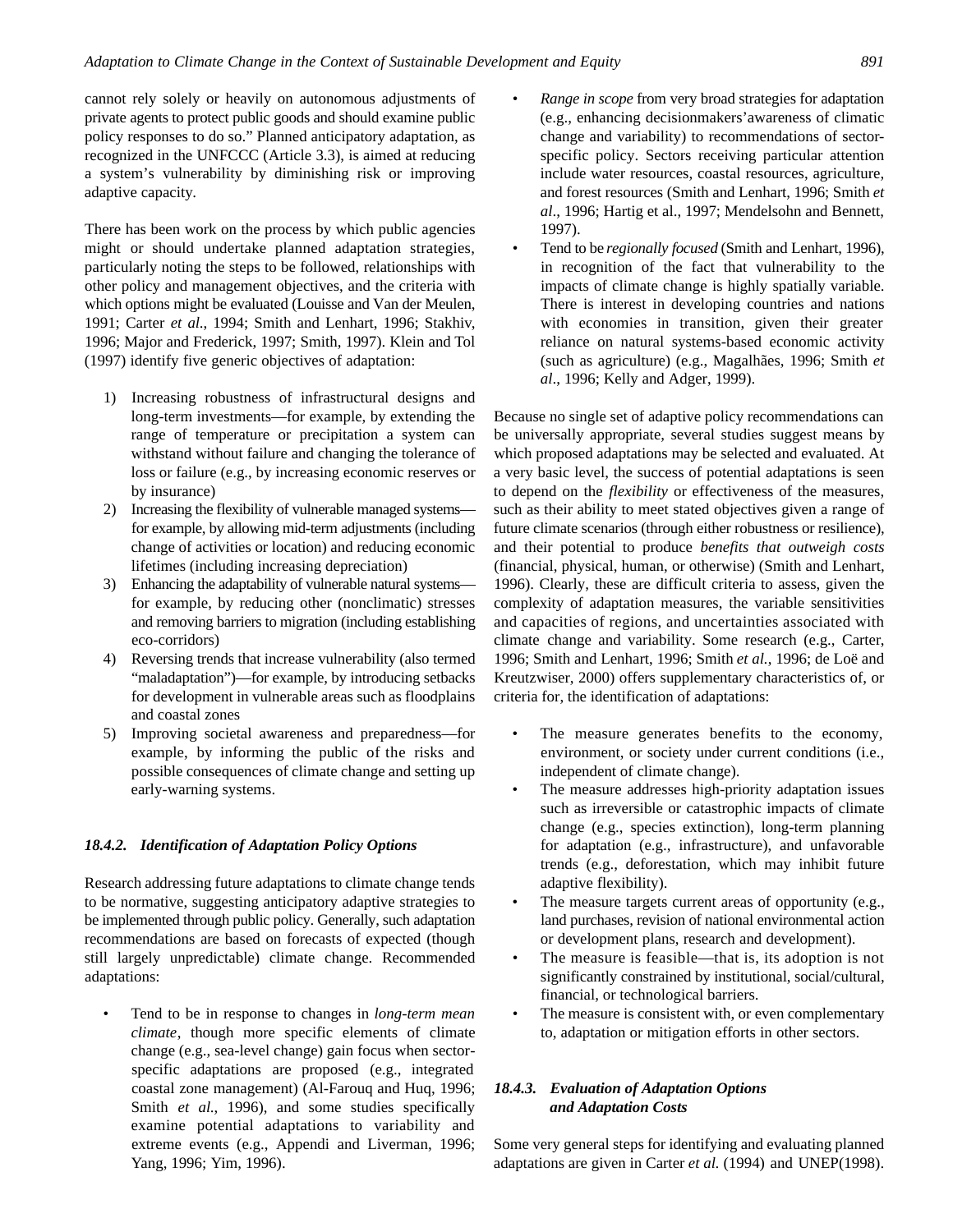Somewhat more detailed procedures for evaluating anticipatory adaptation policies in the climate change context are outlined in Smith and Lenhart (1996) and Smith (1997). This approach addresses management of institutional processes and players and proposes net benefits and implementability as central evaluative criteria. Numerous other considerations are noted, including flexibility, benefits independent of climate change ("no regrets"), local priorities, levels of risk, and time frames of decisions. From a disaster management perspective, Tol et al. (1996) argue that policies must be evaluated with respect to economic viability, environmental sustainability, public acceptability, and behavioral flexibility. Tol *et al*. (1999) apply these observations in an examination of adaptation to increased risk of river floods in The Netherlands. They note several possible adaptations, but none could be accomplished without creating significant distributional and/or ecological impacts. None, therefore, would be feasible without enormous political will and institutional reform. Klein and Tol (1997) and UNEP (1998) describe methodologies for evaluation, including cost-benefit, cost-effectiveness, risk-benefit, and multi-criteria methods. Multi-criteria methods to evaluate possible adaptation options have been demonstrated for coastal zones (El-Raey *et al*., 1999) and agriculture (Mizina *et al*., 1999).

Fankhauser (1996) provides an economic efficiency framework in which adaptation actions are considered justified as long as the additional costs of adaptation are lower than the additional benefits from the associated reduced damages. Optimal levels of adaptation (in an economic efficiency sense) are based on minimizing the sum of adaptation costs and residual damage costs. Such studies require the definition of a base case that involves estimation of autonomous adaptations. These and other normative studies (e.g., Titus, 1990; Goklany, 1995) illustrate the range of principles and methods that have been proposed for identifying, evaluating, and recommending (planned) adaptation measures.

There are, however, few comprehensive estimates of the costs of adaptation. Mimura and Harasawa (2000) report estimates of 11.5–20 trillion Yen as the cost of maintaining the functions of Japanese infrastructure against a 1-m rise in sea level. Yohe and Schlesinger (1998) applied a cost-benefit rule to adaptation decisions across a sample of the developed coastline of the United States. With a 3% discount rate, their national estimates of the expected discounted cost of protecting or abandoning developed coastal property in response to sea-level rise that is based on a mean greenhouse emissions scenario is US\$1.3 billion with foresight and US\$1.8 billion without. Their estimates climb to more than US\$4 billion and 5 billion, respectively, along the 1-m sea-level rise scenario that matches the Mimura and Harasawa study. Between 55 and 70% of these costs were attributed to planned adaptation. The remainder reflect estimates of residual damage associated with abandoning property with and without completely efficient autonomous adaptation. Indeed, the differences between the foresight and non-foresight estimates can be regarded as estimates of the incremental cost of incomplete autonomous adaptation in advance of planned responses.

On a more local scale, Smith *et al*. (1998) report cost estimates that are clearly sensitive to design and evaluation criteria. For example, none of the five flood protection strategies for the southernmost part of the Dutch Meuse (assuming 10% more winter precipitation and a warming of 2°C) would achieve economic benefits that exceed their costs of DGL 243-1,505 million, given a 5% discount rate. Moreover, only building quays would meet the benefit-cost standard with a 5% discount rate. Nonetheless, the government chose a wildlife renovation strategy on the basis of additional benefits for nature and recreation. Smith *et al.* (1998) also report that the cost of raising the Northumberland Bridge between Prince Edward Island and New Brunswick to accommodate a 1-m sea-level rise would be US\$1 billion or 250,000, depending on whether the entire bridge or only the portion that spanned the shipping lanes were raised.

Klein *et al.* (1999) develop a conceptual framework of the process of planned adaptations, aimed at changing existing



**Figure 18-6**: Conceptual framework showing, in shaded area, iterative steps involved in planned coastal adaptation to climate variability and change (Klein *et al*., 1999).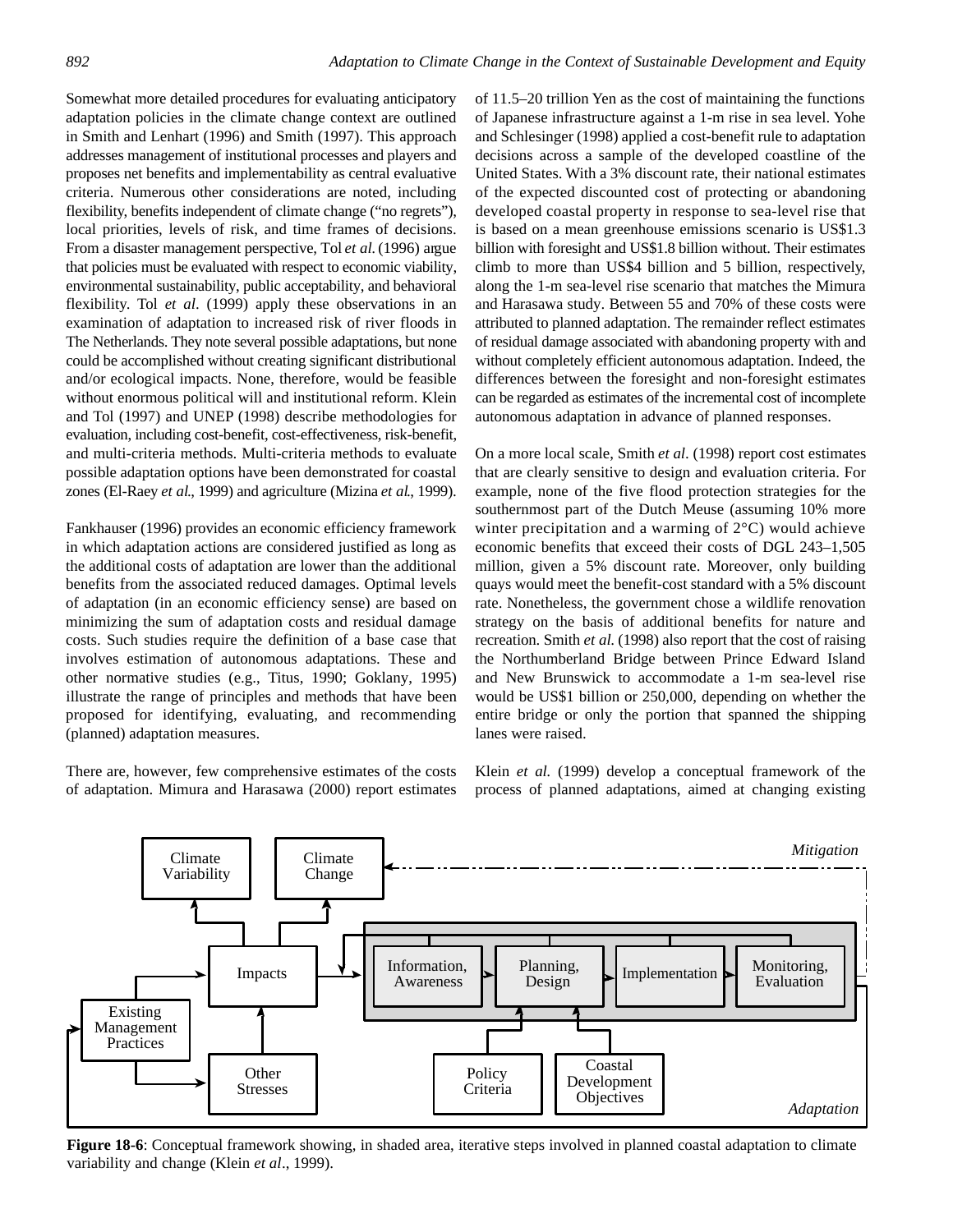management practices in coastal zones. In this model, adaptation is a continuous and iterative cycle, involving several steps: information collection and awareness raising, planning and design (incorporating policy criteria and development objectives), implementation, monitoring, and evaluation (see Figure 18-6).

# *18.4.4. Public Adaptation Decisions, Uncertainty, and Risk Management*

Research increasingly addresses how adaptation is considered in actual policy decisionmaking. Stakhiv (1996) and Frederick (1997), dealing with the U.S. water resources sector, conclude that existing institutions and planning processes can deal with climate change; such processes essentially represent adaptive management. As in many other sectors and circumstances, adaptation to climate change hazards in the coastal zone is part of ongoing coastal zone management. Adaptation to sea-level rise and extreme climate events is being included in Japanese coastal policies (Mimura and Kawaguchi, 1997), British shoreline management (Leafe et al., 1998), and Dutch law and coastal zone management (Koster and Hillen, 1995; Helmer *et al*., 1996; Klein *et al*., 1998).

Planning of adaptation invariably is complicated by multiple policy criteria and interests that may be in conflict (Hareau *et al.*, 1999). For example, the economically most efficient path to implement an adaptation option might not be the most effective or equitable one. Moreover, decisions have to be made in the face of uncertainty (Lempert *et al*., 2000). Uncertainties that are pertinent to adaptation are associated with climate change itself, its associated extremes, their effects, the vulnerability of systems and regions, conditions that influence vulnerability, and many attributes of adaptations, including their costs, implementability, consequences, and effectiveness (Campos *et al*., 1996; Lansigan *et al*., 1997; Handmer *et al*., 1999; Murdiyarso, 2000).

Given these uncertainties, it is not surprising that adaptation strategies frequently are described as forms of risk management. For example, adaptations to deal with climate change impacts or risks to human health can be biological (acquired immunity), individual (risk-aversion options), or social (McMichael *et al*., 1996). Most social adaptation strategies are measures to reduce health risks via public health programs (Patz, 1996; McMichael and Kovats, 2000). Similarly, public adaptations via "disaster loss mitigation" (Bruce, 1999) are mainly risk management initiatives such as improved warning and preparedness systems, less vulnerable buildings and infrastructure, risk-averse landuse planning, and more resilient water supply systems. Nguyen *et al.* (1998), Hisschemöller and Olsthoorn (1999), and Perez *et al*. (1999) also describe adaptations to climate change and extremes as modifications to existing risk management programs. As de Loë and Kreutzwiser (2000) and others point out, it remains unclear whether practices designed for historical climatic variability will be able to cope with future variability.

To recognize these uncertainties, decision tools to help evaluate adaptation options include risk-benefit and multi-criteria analyses (Klein and Tol, 1997). Such evaluations are further complicated by the existence of secondary impacts related to the adaptation itself. For example, water development projects (adaptations to water supply risks) can have significant effects on local transmission of parasitic diseases, including malaria, lymphatic filasiasis, and schistosomiasis (Hunter *et al*., 1993; McMichael and Kovats, 2000). Improved water supply in some rural areas of Asia has resulted in a dramatic increase in Aedes mosquito breeding sites and, consequently, outbreaks of dengue (WHO, 1997). Langen and Tol (1999) provide examples of technical response options to climate hazards that are counterproductive in the longer term. Existing resource management programs do not necessarily consider changed risks or recognize local interests and inequities (Primo, 1996). Wilhite's (1996) analysis of programs in the United States, Australia, and Brazil shows the ineffectiveness of reactive crisis management approaches and the need for proactive and cooperative planning.

Nonetheless, it is widely accepted that planned adaptations to climate risks are most likely to be implemented when they are developed as components of (or as modifications to) existing resource management programs or as part of national or regional strategies for sustainable development (Campos *et al*., 1996; Magalhães, 1996; Theu *et al*., 1996; Mimura, 1999a; Apuuli *et al*., 2000; Munasinghe, 2000; Osokova *et al*., 2000).

# **18.5. Adaptive Capacity and its Determinants**

#### *18.5.1. Vulnerability and Adaptive Capacity*

Considerable attention has been devoted to the characteristics of systems (communities or regions) that influence their propensity or ability to adapt (as part of impact and vulnerability assessment) and/or their priority for adaptation measures (as a basis for policy development). These characteristics have been called *determinants of adaptation*. Generic concepts such as sensitivity, vulnerability, susceptibility, coping range, critical levels, adaptive capacity, stability, robustness, resilience, and flexibility have been used to differentiate systems according to their likelihood, need, or ability for adaptation (Sprengers *et al.*, 1994; De Ruig, 1997; Klein and Tol, 1997; Smithers and Smit, 1997; Adger and Kelly, 1999; Kelly and Adger, 1999). These characteristics influence (promote, inhibit, stimulate, dampen, or exaggerate) the occurrence and nature of adaptations and thereby circumscribe the vulnerability of systems and their residual impacts. In the hazards literature, these characteristics are reflected in socially constructed or endogenous risks (Blaikie *et al.*, 1994; Hewitt, 1997). Together (in whole or part), they represent the adaptive capacity of a system.

Table 18-5 lists terms that are commonly used to characterize the adaptive propensity of systems to climate stimuli. There is considerable overlap in the basic concepts captured in these terms. Particular terms have been employed to distinguish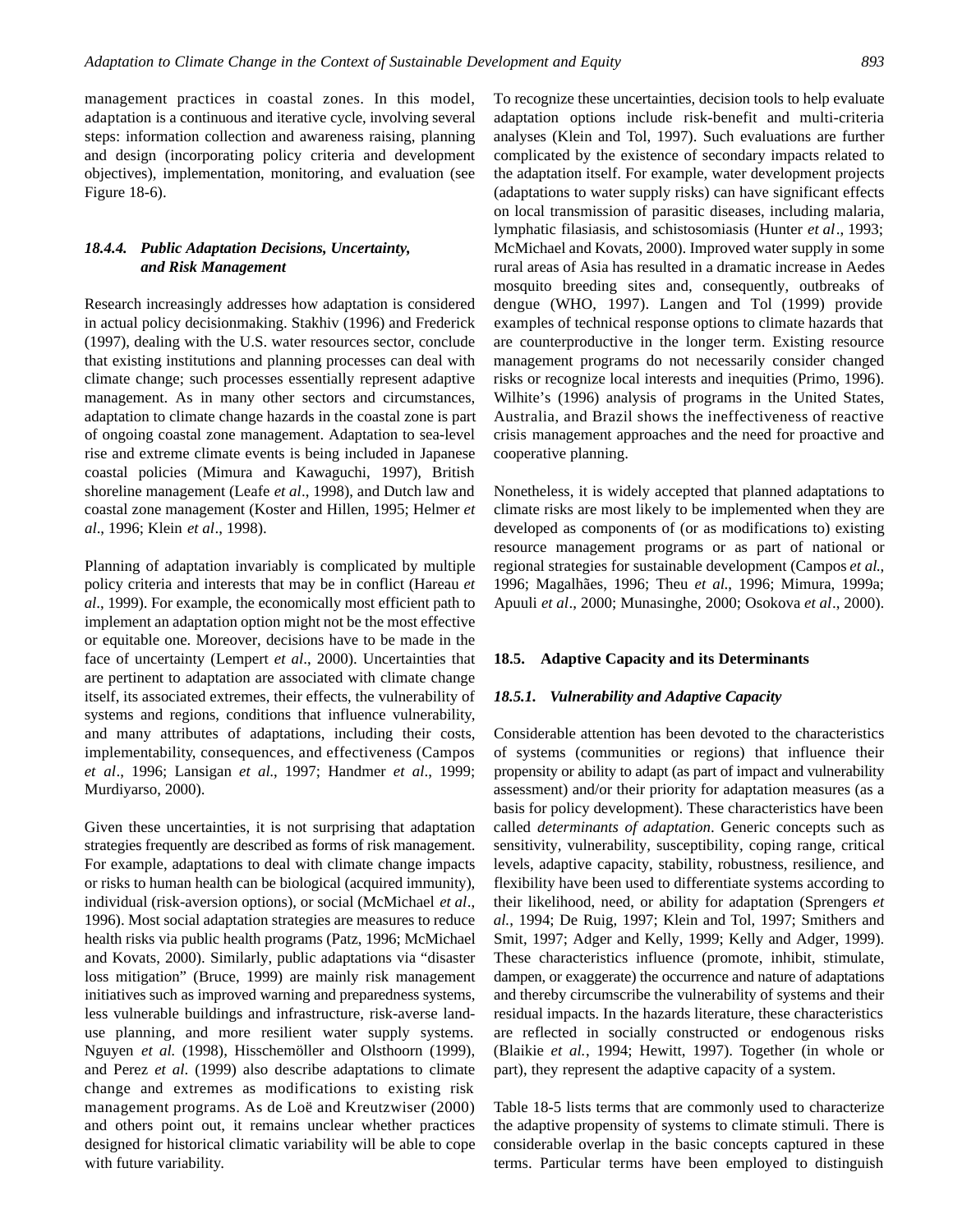natural from socioeconomic systems or to differentiate the condition of a system before adaptation from its condition after adaptation (Klein and Nicholls, 1998). These distinctions are important and can be captured without narrowing the meaning of widely used terms. Thus, ecosystem vulnerability is different from socioeconomic vulnerability.

Adaptive capacity refers to the potential, capability, or ability of a system to adapt to climate change stimuli or their effects or impacts. Adaptive capacity greatly influences the vulnerability of communities and regions to climate change effects and hazards (Bohle *et al*., 1994; Downing *et al*., 1999; Kelly and Adger, 1999; Mileti, 1999; Kates, 2000). Vulnerability has been described as the "capacity to be wounded" (Kates *et al.*, 1985). Human activities and groups are considered sensitive to climate to the degree that they can be affected by it and vulnerable to the degree that they can be harmed (Rayner and Malone, 1998). Because vulnerability and its causes play essential roles in determining impacts, understanding the dynamics of vulnerability is as important as understanding climate itself (Liverman, 1990; Handmer *et al*., 1999).

With regard to climate change, the vulnerability of a given system or society is a function of its physical exposure to climate change effects and its ability to adapt to these conditions. Chambers (1989) distinguishes between these two aspects of differential vulnerability: physical exposure to the hazardous agent and the ability to cope with its impacts. Thus, vulnerability recognizes the role of socioeconomic systems in amplifying or moderating the impacts of climate change and "emphasizes the degree to which the risks of climate catastrophe can be cushioned or ameliorated by adaptive actions that or can be brought within the reach of populations at risk" (Downing, 1991).

The significance of climate variation or change depends on the change itself and the characteristics of the society exposed to it

| Sensitivity              | Degree to which a system is affected by or responsive to climate stimuli (note that sensitivity includes<br>responsiveness to both problematic stimuli and beneficial stimuli) |
|--------------------------|--------------------------------------------------------------------------------------------------------------------------------------------------------------------------------|
| Susceptibility           | Degree to which a system is open, liable, or sensitive to climate stimuli (similar to sensitivity, with some<br>connotations toward damage)                                    |
| Vulnerability            | Degree to which a system is susceptible to injury, damage, or harm (one part—the problematic or detri-<br>mental part—of sensitivity)                                          |
| <b>Impact Potential</b>  | Degree to which a system is sensitive or susceptible to climate stimuli (essentially synonymous with<br>sensitivity)                                                           |
| Stability                | Degree to which a system is not easily moved or modified                                                                                                                       |
| Robustness               | Strength; degree to which a system is not given to influence                                                                                                                   |
| Resilience               | Degree to which a system rebounds, recoups, or recovers from a stimulus                                                                                                        |
| Resistance               | Degree to which a system opposes or prevents an effect of a stimulus                                                                                                           |
| Flexibility              | Degree to which a system is pliable or compliant (similar to <i>adaptability</i> , but more absolute than relative)                                                            |
| Coping Ability           | Degree to which a system can successfully grapple with a stimulus (similar to <i>adaptability</i> , but includes<br>more than adaptive means of "grappling")                   |
| Responsiveness           | Degree to which a system reacts to stimuli (broader than <i>coping ability</i> and <i>adaptability</i> because<br>responses need not be "successful")                          |
| <b>Adaptive Capacity</b> | The potential or capability of a system to adapt to (to alter to better suit) climatic stimuli or their effects<br>or impacts                                                  |
| Adaptability             | The ability, competency, or capacity of a system to adapt to (to alter to better suit) climatic stimuli<br>(essentially synonymous with <i>adaptive capacity</i> )             |

*Table 18-5: Terms to describe characteristics of systems that are pertinent to adaptation<sup>a</sup> (from Smit et al., 1999).*

a These definitions of systems characteristics are based on widely (but not unanimously) held conventions. They focus on distinguishing generic properties and do not include factors that might influence the state of a property or the forms it might take. The terms "climate stimulus" and "system" are used as established earlier.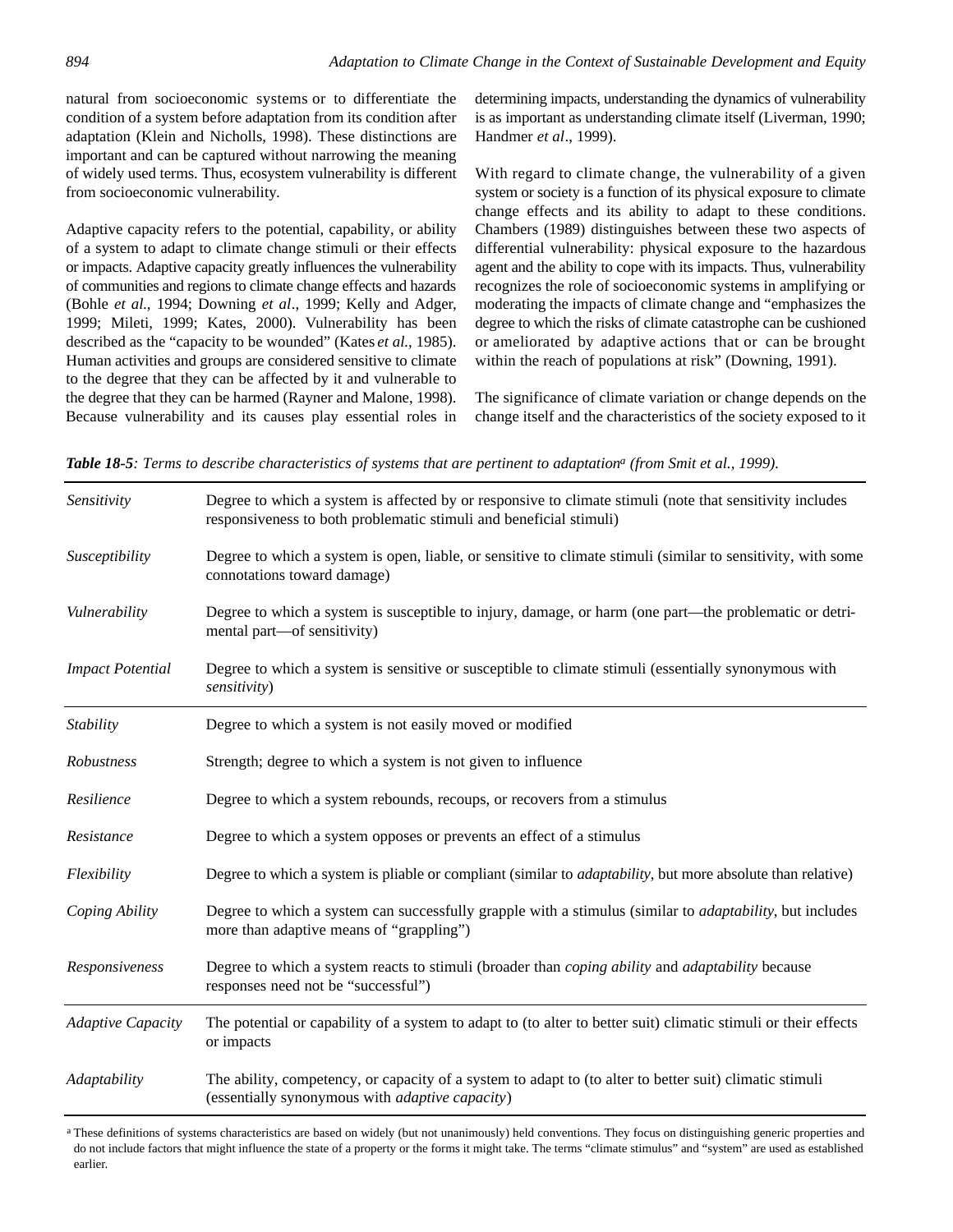(Ausubel, 1991a; Rayner and Malone, 1998; Munasinghe, 2000). These characteristics of society determine its adaptive capacity and its adaptability. Adaptive capacity refers to the ability to prepare for hazards and opportunities in advance (as in anticipatory adaptation) and to respond or cope with the effects (as in reactive adaptation).

Studies of similar hazardous events recurring at different times in a given region show vastly different consequences because of societal transformations that occurred between the events. For example, rainfall and temperature fluctuations in western Europe have far milder effects on human well-being today (society generally is less vulnerable) than they did in the medieval and early modern periods, essentially as a result of enhanced adaptive capacity that reflects changes in practices, economics, and government programs (Abel, 1976; De Vries, 1977; Rayner and Malone, 1998). Similarly, particular climate events or hazards can have "vastly different consequences for those on whom they infringe because of differences in coping ability" (Rayner and Malone, 1998). An extreme climatic event will result in higher losses of life in a developing country than in a developed country because of differential adaptive capacity (Burton, *et al.,* 1993; Blaikie *et al.*, 1994; Kundzewicz and Takeuchi, 1999). Martens *et al*. (1999) describe potential adaptations to deal with increases in disease incidence associated with climate change but note that in most poor developing countries, socioeconomic, technical, and political barriers will mean that the changed health risks will not be addressed.

" In developing countries overall social, environmental, and economic vulnerability enhances the effects of droughts and other climatic events. Overpopulation (relative to current productivity, income, and natural resources), poverty, and land degradation translate into a poor capacity to face any kind of crisis. Poor people have no insurance against loss of income. Weak economic structures mean difficulties in maintaining jobs during an economic failure. Degraded marginal lands become totally unproductive when precipitation decreases. As a result, these regions have difficulty in facing climatic crises, although such crises are recurrent. Any extreme climatic event can become a social catastrophe when combined with the social-political characteristics of the region. For example, the droughts and internecine wars in Ethiopia interact to increase the adverse effects of both. Although developing regions are more vulnerable to climate changes than are developed countries, the degree of vulnerability varies in each specific region." (Magalhães, 1996)

Research on comparative adaptive capacity and vulnerability is evolving, and its difficulties are well recognized (Bohle *et al*., 1994; Downing, 1996; Handmer *et al*., 1999; Kelly and Adger, 1999). Estimates of adaptive capacity tend to be based on premises such as the position that highly managed systems (such as agriculture), given sufficient resources, are likely to be more adaptable (and at a lower cost) than less managed ecosystems (Strzepek and Smith, 1995; Burton, 1996; Toman and Bierbaum, 1996). It is also widely accepted that systems

with high levels of capacity to cope with historical and/or existing stresses can be expected to have high adaptive capacity for stresses associated with climatic change (Ausubel, 1991a). Such premises have formed the basis for broad assessments of sensitivity and adaptability (USNAS, 1992). Of course, sensitivity and adaptive capacity vary according to the climate change-related stress being considered. Thus, adaptive capacity to gradual changes in mean temperature may be high (or not much needed), but adaptive capacity to changes in the magnitude or frequency of extreme climatic conditions may not be so high (Appendi and Liverman, 1996).

#### *18.5.2. Determinants of Adaptive Capacity*

Adaptation to climate change and risks takes place in a dynamic social, economic, technological, biophysical, and political context that varies over time, location, and sector. This complex mix of conditions determines the capacity of systems to adapt. Although scholarship on adaptive capacity is extremely limited in the climate change field, there is considerable understanding of the conditions that influence the adaptability of societies to climate stimuli in the fields of hazards, resource management, and sustainable development. From this literature, it is possible to identify the main features of communities or regions that seem to determine their adaptive capacity: economic wealth, technology, information and skills, infrastructure, institutions, and equity.

## *18.5.2.1. Economic Resources*

Whether it is expressed as the economic assets, capital resources, financial means, wealth, or poverty, the economic condition of nations and groups clearly is a determinant of adaptive capacity (Burton *et al.*, 1998; Kates, 2000). It is widely accepted that wealthy nations are better prepared to bear the costs of adaptation to climate change impacts and risks than poorer nations (Goklany, 1995; Burton, 1996). It is also recognized that poverty is directly related to vulnerability (Chan and Parker, 1996; Fankhauser and Tol, 1997; Rayner and Malone, 1998). Although poverty should not be considered synonymous with vulnerability, it is "a rough indicator of the ability to cope" (Dow, 1992). Holmes (1996) recognizes that Hong Kong's financial strength has contributed in the past to its ability to better manage environmental hazards through conservation and pollution control. Bohle *et al.* (1994) state that, by definition, it usually is the poor who are among the most vulnerable to famine, malnutrition, and hunger. Deschingkar (1998) describes a situation in India in which pastoralist communities are "locked into" a vulnerable situation in part because of a lack of financial power that would allow them to diversify and engage in other sources of income. At a local level, Pelling (1998) concludes that the highest levels of household vulnerability in coastal Guyana also are characterized by low household incomes in conjunction with poor housing quality and little community organization. Neighborhoods with higher levels of household income are better able to manage vulnerability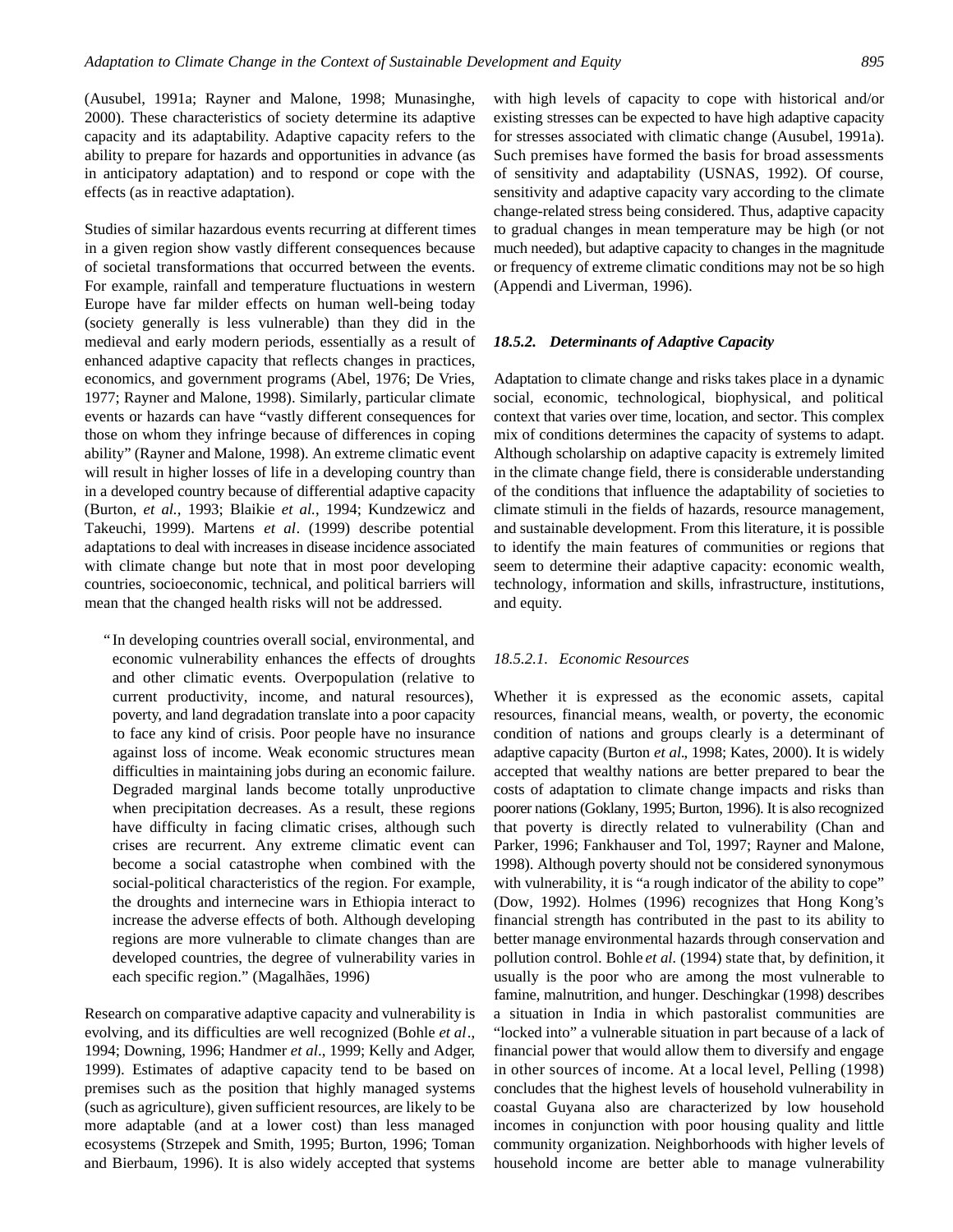through the transfer of flood impacts from health to economic investment and loss. Kelly and Adger (1999) demonstrate the influence of poverty on a region's coping capacity; poor regions tend to have less diverse and more restricted entitlements and a lack of empowerment to adapt. There is ample evidence that poorer nations and disadvantaged groups within nations are especially vulnerable to disasters (Banuri, 1998; Munasinghe, 2000).

# *18.5.2.2. Technology*

Lack of technology has the potential to seriously impede a nation's ability to implement adaptation options by limiting the range of possible responses (Scheraga and Grambsch, 1998). Adaptive capacity is likely to vary, depending on availability and access to technology at various levels (i.e., from local to national) and in all sectors (Burton, 1996). Many of the adaptive strategies identified as possible in the management of climate change directly or indirectly involve technology (e.g., warning systems, protective structures, crop breeding and irrigation, settlement and relocation or redesign, flood control measures). Hence, a community's current level of technology and its ability to develop technologies are important determinants of adaptive capacity. Moreover, openness to the development and utilization of new technologies for sustainable extraction, use, and development of natural resources is key to strengthening adaptive capacity (Goklany, 1995). For example, in the context of Asian agriculture and the impact of future climate change, Iglesias e*t al*. (1996) note that the development of heat-resistant rice cultivars will be especially crucial. Regions with the ability to develop technology have enhanced adaptive capacity.

## *18.5.2.3. Information and Skills*

"Successful adaptation requires a recognition of the necessity to adapt, knowledge about available options, the capacity to assess them, and the ability to implement the most suitable ones" (Fankhauser and Tol, 1997). In the context of climate variability and change, this idea may be better understood through the example of the insurance industry: As information on weather hazards becomes more available and understood, it is possible to study, discuss, and implement adaptation measures (Downing, 1996). Building adaptive capacity requires a strong, unifying vision; scientific understanding of the problems; an openness to face challenges; pragmatism in developing solutions; community involvement; and commitment at the highest political level (Holmes, 1996). Lack of trained and skilled personnel can limit a nation's ability to implement adaptation options (Scheraga and Grambsch, 1998). In general, countries with higher levels of stores of human knowledge are considered to have greater adaptive capacity than developing nations and those in transition (Smith and Lenhart, 1996). Magalhães (1996) includes illiteracy along with poverty as a key determinant of low adaptive capacity in northeast Brazil. Such findings have prompted Gupta and Hisschemöller (1997) to conclude that it is important, therefore, to ensure that systems are in place for the dissemination of climate change and adaptation information nationally and regionally and that there are forums for discussion and innovation of adaptation strategies at various levels.

#### *18.5.2.4. Infrastructure*

Adaptive capacity is likely to vary with social infrastructure (Toman and Bierbaum, 1996). Some researchers regard the adaptive capacity of a system as a function of *availability of* and *access to*resources by decisionmakers, as well as vulnerable subsectors of a population (Kelly and Adger, 1999). For example, the Philippine island of Mindanao uses hydroelectric power to generate more than 90% of its electricity, which in turn supports local development and industry. During El Niño, drought conditions resulted in suspension of production by the hydroelectric plant and severely increased the economic vulnerability of the region (Tiglao, 1992). In the coastal area of Hong Kong, the capacity to adapt to the risk of typhoons differs for existing urban areas and for new coastal land reclamation. For existing urban areas, there is no possibility of retreat or accommodation, although during urban renewal the formation level of the ground could be raised, thereby decreasing the vulnerability of settlements (Yim, 1996). At the community level, Pelling (1997) notes that the lack of flexibility "in formal housing areas where dwelling form and drainage infrastructure were more fixed" reduced the capacity to respond to contemporary environmental conditions.

# *18.5.2.5. Institutions*

O'Riordan and Jordan (1999) describe the role of institutions "as a means for holding society together, giving it sense and purpose and enabling it to adapt." In general, countries with welldeveloped social institutions are considered to have greater adaptive capacity than those with less effective institutional arrangements—commonly, developing nations and those in transition (Smith and Lenhart, 1996). The role of inadequate institutional support is frequently cited in the literature as a hindrance to adaptation. Kelly and Adger (1999) show how institutional constraints limit entitlements and access to resources for communities in coastal Vietnam and thereby increase vulnerability. Huq *et al.* (1999) demonstrate that Bangladesh is particularly vulnerable to climate change especially in the areas of food production, settlements, and human life—reflecting serious constraints on adaptive capacity in the "existing institutional arrangements (which) is not conducive to ease the hardship of the people. Due to inherent institutional deficiencies and weaknesses in managerial capacities to cope with the anticipated natural event, it would be extremely difficult for the country to reduce vulnerability to climate change" (Ahmed *et al.*, 1999). Baethgen (1997) discusses an example in which the presence of inconsistent and unstable agricultural policies has increased the vulnerability of the food production sector in Latin America. Drastic changes in economic and policy conditions are expected to make agricultural systems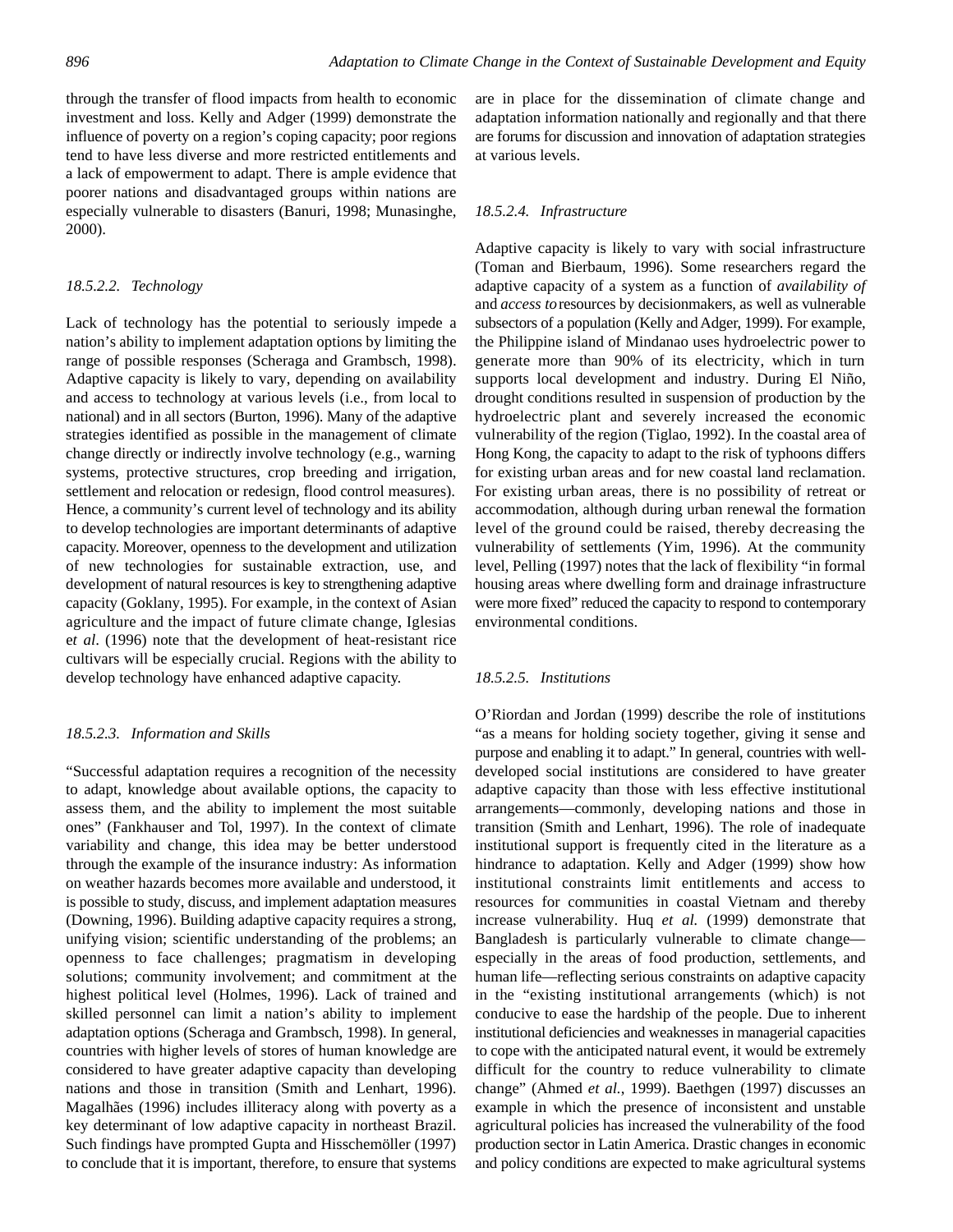more vulnerable to changes in climate. Parrish and Funnell (1999) note that although the local agro-ecosystem in the Moroccon High Atlas region may prove resilient to climate change initially, it is possible that the need to change tenure conditions and other arrangements may create conflicts that are beyond the capacity of local institutions to resolve. Magadza (2000) shows how adaptation options in southern Africa are precluded by political and institutional inefficiencies and resulting resource inequities.

It is generally held that established institutions in developed countries not only facilitate management of contemporary climate-related risks but also provide an institutional capacity to help deal with risks associated with future climate change. Stakhiv (1994) states that in the water resource sector, presentday strategies, demand management tools, and measures (i.e., institutions) have evolved over the past 25 years and are capable of serving as a basis for adaptive response strategies to climate change: "[T]he accumulation of numerous small changes in the present range of water resources management practices and procedures increases the flexibility for adaptation to current climate uncertainty and serves as a precursor to future possible responses with an ill-defined, changing climatic regime." However, some analyses are less sanguine about the ability of existing institutions to efficiently deal with climate change hazards. For example, Miller *et al.* (1997) note that "the time has come for innovative thinking on the question of how our water allocation institutions should function to improve our capacity to adapt to the uncertain but potentially large impacts of global climate change on regional water supplies. Given the climatic uncertainties and the very different institutional settings that have developed in this country, there is no simple prescription for adaptation."

## *18.5.2.6. Equity*

It is frequently argued that adaptive capacity will be greater if social institutions and arrangements governing the allocation of power and access to resources within a community, nation, or the globe assure that access to resources is equitably distributed (Ribot *et al*., 1996; Mustafa, 1998; Adger, 1999; Handmer *et al*., 1999; Kelly and Adger, 1999; Rayner and Malone, 1999; Toth, 1999). The extent to which nations or communities are "entitled" to draw on resources greatly influences their adaptive capacity and their ability to cope (Adger and Kelly, 1999). Some people regard the adaptive capacity of a system as a function not only of the *availability* of resources but of *access* to those resources by decisionmakers and vulnerable subsectors of a population (Kelly and Adger, 1999). In the case of technological innovation, Cyert and Kumar (1996) show that differential distribution of information within an organization can impose constraints on adaptation strategies. Differentiation in demographic variables such as age, gender, ethnicity, educational attainment, and health often are cited in the literature as being related to the ability to cope with risk (Chan and Parker, 1996; Burton *et al.*, 1998; Scheraga and Grambsch, 1998). Wisner's (1998) study of homeless people in Tokyo provides an example of a situation in which inequality in access to resources results in a diminished capacity to adapt to environmental risk. Homeless people generally occupy marginal areas that are more vulnerable to environmental hazards. An associated lack of financial resources and infrastructure restricts the availability of adaptation options. A study by Bolin and Stanford (1991) draws parallel conclusions about the marginalization of minority groups.

These determinants of adaptive capacity are not independent of each other, nor are they mutually exclusive. Adaptive capacity is the outcome of a combination of determinants and varies widely between countries and groups, as well as over time. "Vulnerability varies spatially because national environments, housing and social structure vary spatially. It varies temporally because people move through different life stages with varying mixes of resources and liabilities" (Uitto, 1998). Bohle *et al*. (1994) document variable vulnerability to climatic variations of groups in Zimbabwe and its association with poverty, the macro-political economy, and inequitable land distribution. Not only are conditions for adaptive capacity diverse, they also behave differently in different countries and regions, particularly depending on the level of development. These determinants represent conditions that constrain or enhance the adaptive capacity and hence the vulnerability of regions, nations, and communities.

#### *18.5.3. Adaptive Capacity of Regions*

At the global scale, there is considerable variation among countries with regard to their capacity to adapt to climate change. Given their economic affluence and stability; their institutions and infrastructures; and their access to capital, information, and technology, developed nations are broadly considered to have greater capacity to adapt than developing regions or countries in economic transition (Goklany, 1995; Burton, 1996; Magalhães, 1996; Toman and Bierbaum, 1996). In general, countries with well-developed social institutions supported by higher levels of capital and stores of human knowledge are considered to have greater adaptive capacity (Smith and Lenhart, 1996). Adaptation options—including traditional coping strategies—often are available in developing countries and countries in transition; in practice, however, those countries'capacity to effect timely response actions may be beyond their infrastructure and economic means (IPCC, 1997). For those countries, the main barriers are (Smith, 1996; IPCC, 1998; Mizina *et al.*, 1999):

- Financial/market (uncertain pricing, availability of capital, lack of credit)
- Institutional/legal (weak institutional structure, institutional instability)
- Social/cultural (rigidity in land-use practices, social conflicts)
- Technological (existence, access)
- Informational/educational (lack of information, trained personnel).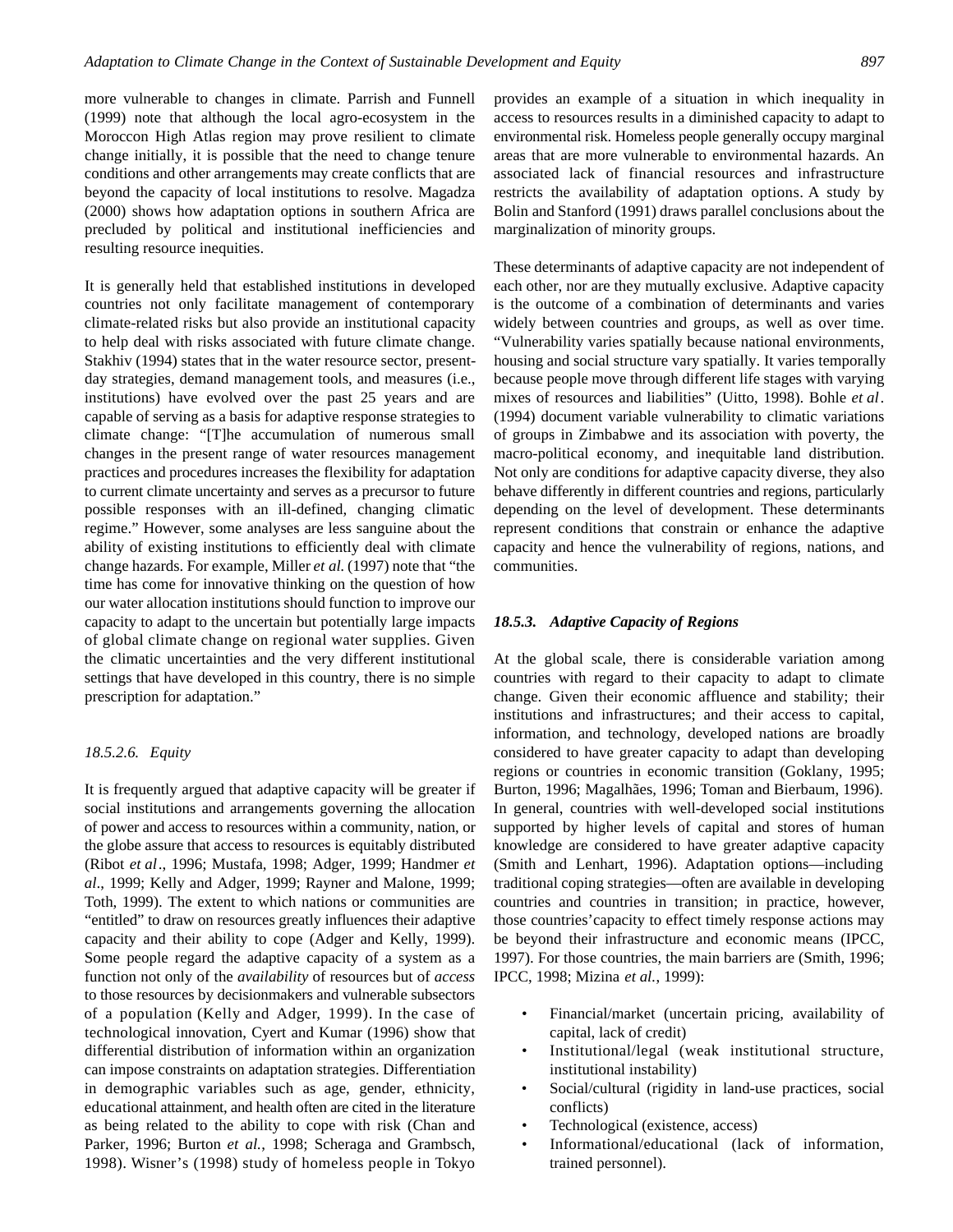A study by Rosenzweig and Parry (1994) found considerable disparity between developed and developing countries in terms of potential adverse effects of climate change on agricultural systems; developing countries suffer the greatest losses. In addition, poorer, developing regions presumably will face stricter constraints on technology and institutions (Fankhauser and Tol, 1997) and that measures taken in response to climate change may be very demanding financially (Dvorak *et al.*, 1997; Deschingkar, 1998). Researchers also believe that compared to industrialized countries, developing countries possess a lower adaptive capacity as a result of greater reliance on climatic resources (Schelling, 1992; Fankhauser and Tol, 1997).

There is some suggestion, however, that the complex, multispecies, low- to middle-intensity farming systems that characterize agricultural endeavors in the developing world may have greater adaptive capacity under conditions of global climate change than western monocultures (Ramakrishnan, 1998). An example is found in the village of Maatisar (India), where local institutions in the past have operated on the principle of "moral economy," or guaranteed subsistence to all households in the village. These institutions have eroded over time, however, giving way to competitive market relations that do not guarantee subsistence during times of drought. As a result, the capacity of individual households to withstand seasonal fluctuations has decreased over time (Chen, 1991). Magalhães (1996) describes how northeast Brazil has become more vulnerable to droughts as inappropriate land use overstresses natural land and water resources and as the capacity to cope is limited by poverty.

Acceptance of western economic ideals coupled with increasing and rapid development may reduce the capacity of traditional societies to adapt (Watts, 1983; Chan and Parker, 1996). In the case of traditional or indigenous societies, the pursuit of western/ European-style development trajectories may modify the nature of adaptive capacity (some improved, some diminished) by introducing greater technology dependence and higher density settlement and by devaluing traditional ecological knowledge and cultural values (Newton, 1995). For example, notwithstanding remarkable adaptations to a harsh climate, the North American Inuit continue to be vulnerable to climate change as a result of their dependence on wildlife (which are climate-sensitive). This vulnerability has been reduced by technological enhancement of adaptive capacity through the acquisition of snowmobiles, motorized boats, and even sonar. Such technological advances have allowed Inuit communities to become far more "fixed" than before. Many of the most densely populated areas lie at least partially within a few meters of sea level. This lack of "semipermanence" may actually increase the Inuits' vulnerability to potential climate-induced sea-level rise by decreasing their capacity to adapt through retreat or migration (Rayner and Malone, 1998).

Although there is considerable literature on the determinants of adaptive capacity and examples of how they influence the adaptability of particular communities, there is little scholarship (and even less agreement) on criteria or variables by which

adaptive capacity can be measured and by which the adaptive capacity of global regions can be quantitatively compared. Various studies have attempted to identify overall trends that cause increased or decreased vulnerability to environmental hazards (Torry, 1979; Lamb, 1982; Warrick and Reibsame, 1983; Ausubel, 1991b; Blaikie *et al.,* 1994); unfortunately, however, the concept of vulnerability "does not rest well on a developed theory, nor is it associated with widely accepted indicators or methods of measurement" (Bohle *et al.*, 1994).

Even less progress has been made in measuring adaptive capacity. In the context of African agriculture, Downing *et al.* (1997) attempt to quantitatively measure relative adaptive capacity of regions by using crude surrogates such as gross national product (GNP). Empirical local-level studies of vulnerability are so complex, however, that attempts to describe patterns or estimate trends at global or regional scales are extremely difficult (Liverman, 1990; Downing, 1991; Dow, 1992). These "difficulties in generalizing about levels of vulnerability even in a relatively small community" are demonstrated by Adger and Kelly's (1999) study of vulnerability to climate change in Vietnam. Because vulnerability is a composite concept, social change has the potential to make individuals or activities more vulnerable in some ways and less vulnerable in others (Rayner and Malone, 1998). The influence of changes in the determinants of adaptive capacity are not necessarily direct or clear, rendering the attempt to develop systematic indices for measurement and comparison a difficult task.

## **18.6. Enhancing Adaptive Capacity**

The adaptive capacity of a system or nation is likely to be greater when the following requirements are met:

- 1) The nation has a stable and prosperous economy. Regardless of biophysical vulnerability to the impacts of climate change, developed and wealthy nations are better prepared to bear the costs of adaptation than developing countries (Goklany, 1995; Burton, 1996).
- 2) There is a high degree of access to technology at various levels (i.e., from local to national) and in all sectors (Burton, 1996). Moreover, openness to development and utilization of new technologies for sustainable extraction, use, and development of natural resources is key to strengthening adaptive capacity (Goklany, 1995).
- 3) The roles and responsibilities for implementation of adaptation strategies are well delineated by central governments and are clearly understood at national, regional, and local levels (Burton, 1996).
- 4) Systems are in place for the dissemination of climate change and adaptation information, nationally and regionally, and there are forums for the discussion and innovation of adaptation strategies at various levels (Gupta and Hisschemöller, 1997).
- 5) Social institutions and arrangements governing the allocation of power and access to resources within a nation, region, or community assure that access to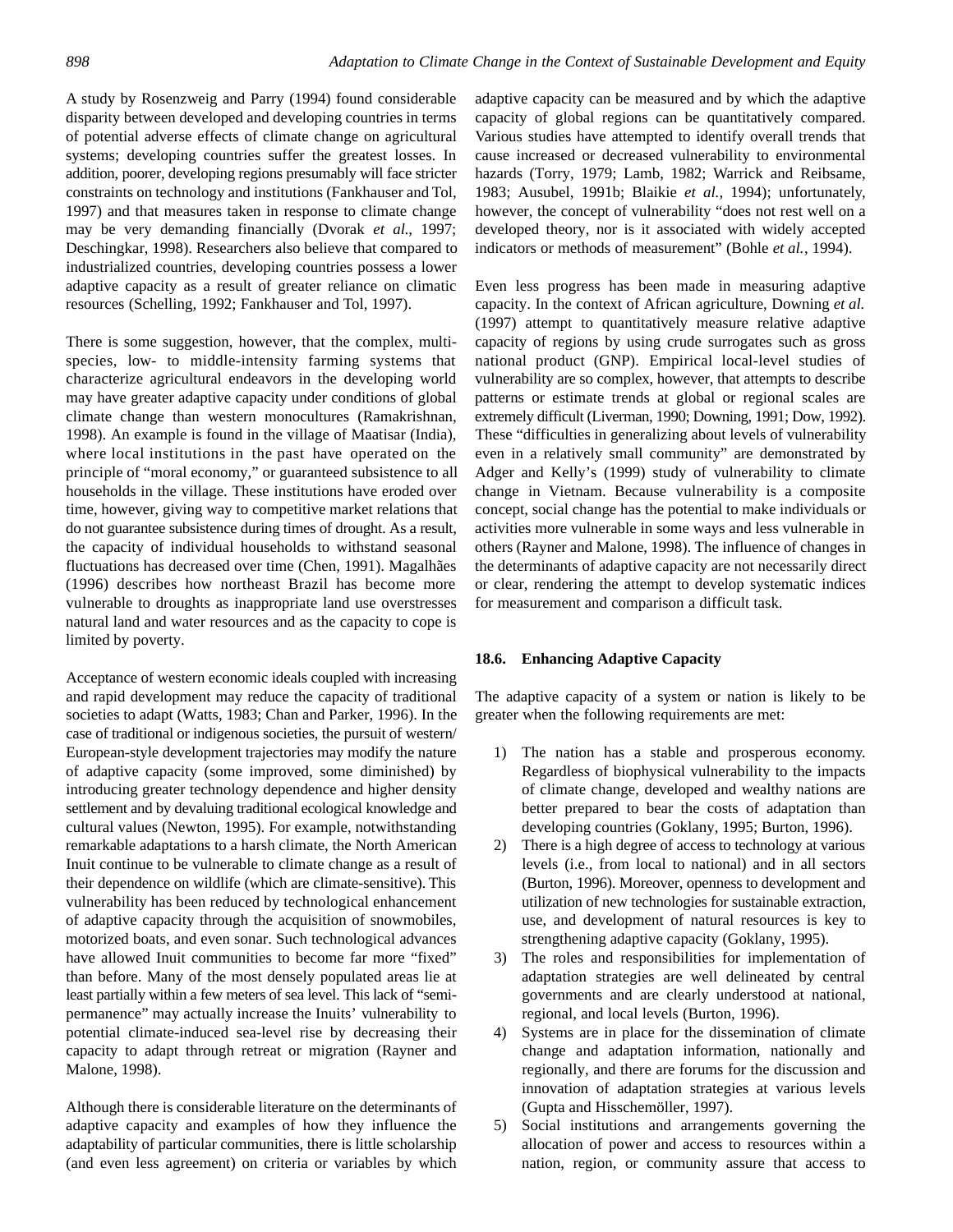resources is equitably distributed because the presence of power differentials can contribute to reduced adaptive capacity (Mustafa, 1998; Handmer *et al*., 1999; Kelly and Adger, 1999).

6) Existing systems with high adaptive capacity are not compromised. For example, in the case of traditional or indigenous societies, pursuit of western/European-style development trajectories may reduce adaptive capacity by introducing greater technology dependence and higher density settlement and by devaluing traditional ecological knowledge and cultural values.

#### *18.6.1. Adaptive Capacity and Sustainable Development*

Ability to adapt clearly depends on the state of development (Berke, 1995; Munasinghe, 1998). As Ribot *et al*. (1996) illustrate, underdevelopment fundamentally constrains adaptive capacity, especially because of a lack of resources to hedge against extreme but expected events. The events are not surprises: "It is not that the risk is unknown, not that the methods for coping do not exist…rather inability to cope is due to lack of—or systematic alienation from—resources needed to guard against these events" (Ribot *et al*., 1996).

The process of enhancing adaptive capacity is not simple; it involves "spurts of growth inter-dispersed with periods of consolidation, refocusing and redirection" (Holmes, 1996). Enhancement of adaptive capacity involves similar requirements as promotion of sustainable development, including:

- Improved access to resources (Ribot *et al*., 1996; Kelly and Adger, 1999; Kates, 2000)
- Reduction of poverty (Berke, 1995; Eele, 1996; Karim, 1996; Kates, 2000)
- Lowering of inequities in resources and wealth among groups (Berke, 1995; Torvanger, 1998)
- Improved education and information (Zhao, 1996)
- Improved infrastructure (Magalhães and Glantz, 1992; Ribot *et al*., 1996)
- Diminished intergenerational inequities (Berke, 1995; Munasinghe, 2000)
- Respect for accumulated local experience (Primo, 1996)
- Moderate long-standing structural inequities (Magadza, 2000)
- Assurance that responses are comprehensive and integrative, not just technical (Ribot *et al*., 1996; Cohen *et al*., 1998; Rayner and Malone, 1998; Munasinghe and Swart, 2000)
- Active participation by concerned parties, especially to ensure that actions match local needs and resources (Berke, 1995; Ribot *et al*., 1996; Rayner and Malone, 1998; Ramakrishnan, 1999)
- Improved institutional capacity and efficiency (Handmer *et al*., 1999; Magadza, 2000).

Because actions taken without reference to climate have the potential to affect vulnerability to it, enhancement of adaptive capacity to climate change can be regarded as one component of broader sustainable development initiatives (Ahmad and Ahmed, 2000; Munasinghe, 2000; Robinson and Herbert, 2000). Hazards associated with climate change have the potential to undermine progress with sustainable development (Berke, 1995; Wang'ati, 1996). Therefore, it is important for sustainable development initiatives to explicitly consider hazards and risks associated with climate change (Apuuli *et al*., 2000).

Clearly, adaptive capacity to deal with climate risks is closely related to sustainable development and equity. Enhancement of adaptive capacity is fundamental to sustainable development. For example, in the drought-stricken region of northeastern Brazil, an assessment of past successes and failures has indicated that a comprehensive sustainable development strategy is needed to increase regional and societal capacity to face present and future climate variability (Magalhães, 1996). By assessing differences in vulnerability among regions and groups and by working to improve the adaptive capacity of those regions and groups, planned adaptation can contribute to equity considerations of sustainable development. In the context of African agriculture, Downing *et al.* (1997) conclude that enhancement of present resource management activities is necessary to prepare for potential impacts of climate change. In Malawi, as in many other places, the UNFCCC's objectives to "ensure food production is not threatened, and to enable economic development to proceed in a sustainable manner" also are central to the nation's development policies (Theu *et al.*, 1996). Thus, progress to reducing vulnerability to climate risks is consistent with Malawi's planning and development initiatives.

Notwithstanding the considerable literature on the impacts of climate change as described throughout this volume, very little attention has been devoted to the interaction of adaptation to climate change with ongoing development projects and programs. Because vulnerability to climate depends on the adaptive capacity of a wide range of attributes, it may be unrealistic to focus on development programs that deal with adaptation to climate alone (Cohen, *et al*., 1998; Rayner and Malone, 1998). Yet there is surprisingly little recognition of climate hazards and risks associated with climate change in established development projects and programs (Berke, 1995; Burton and Van Aalst, 1999). O'Brian and Liverman (1996) show how climate change can have serious implications for development projects planned or underway in Mexico, including hydroelectric and irrigation initiatives. Torvanger (1998) shows how climate flexibility considerations that can be built into development investments at modest incremental costs are applicable regardless of the uncertainties of climate change and with immediate value because of existing risks.

# *18.6.2. Capacity Enhancement by Scale*

The vulnerabilities and anticipated impacts of climate change will be observed at different scales and levels of society—and enhancement of adaptive capacity can be initiated at different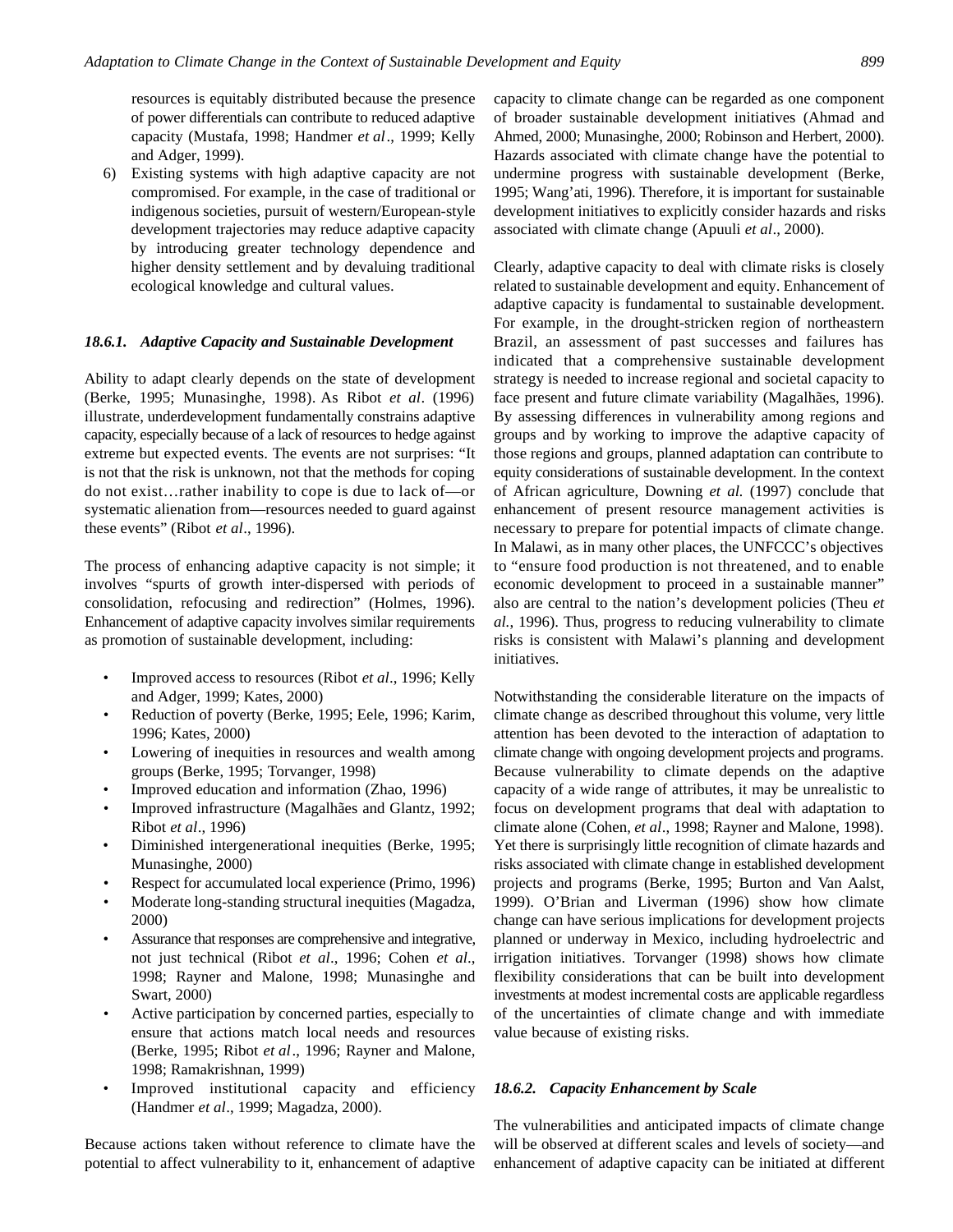|  |  |  |  |  | Table 18-6: Adaptation and adaptive capacity in sectors (key findings from Chapters 4 through 9). |
|--|--|--|--|--|---------------------------------------------------------------------------------------------------|
|  |  |  |  |  |                                                                                                   |

| <b>Sector</b>                           | <b>Key Findings</b>                                                                                                                                                                                                                                                                                                                                                                                                                                                                                                                                                                                                                                                                                                                                                                                                                                                                                                                                                                                                                                                                                                                                                                                                                                                                                                                                                                                                                                                                                                                                                                                                                                                                                                                         |  |  |  |  |
|-----------------------------------------|---------------------------------------------------------------------------------------------------------------------------------------------------------------------------------------------------------------------------------------------------------------------------------------------------------------------------------------------------------------------------------------------------------------------------------------------------------------------------------------------------------------------------------------------------------------------------------------------------------------------------------------------------------------------------------------------------------------------------------------------------------------------------------------------------------------------------------------------------------------------------------------------------------------------------------------------------------------------------------------------------------------------------------------------------------------------------------------------------------------------------------------------------------------------------------------------------------------------------------------------------------------------------------------------------------------------------------------------------------------------------------------------------------------------------------------------------------------------------------------------------------------------------------------------------------------------------------------------------------------------------------------------------------------------------------------------------------------------------------------------|--|--|--|--|
| Water<br>Resources                      | - Water managers have experience adapting to change. Many techniques exist to assess and implement<br>adaptive options. However, the pervasiveness of climate change may preclude some traditional adaptive<br>strategies, and available adaptations often are not used.<br>- Adaptation can involve management on the supply side (e.g., altering infrastructure or institutional<br>arrangements) and on the demand side (changing demand or risk reduction). Numerous no-regret policies<br>exist that will generate net social benefits regardless of climate change.<br>- Climate change is just one of numerous pressures facing water managers. Nowhere are water management<br>decisions taken solely to cope with climate change, although it is increasingly considered for future<br>resource management. Some vulnerabilities are outside the conventional responsibility of water managers.<br>- Estimates of the economic costs of climate change impacts on water resources depend strongly on<br>assumptions made about adaptation. Economically optimum adaptation may be prevented by constraints<br>associated with uncertainty, institutions, and equity.<br>- Extreme events often are catalysts for changes in water management, by exposing vulnerabilities and<br>raising awareness of climate risks. Climate change modifies indicators of extremes and variability,<br>complicating adaptation decisions.<br>- Ability to adapt is affected by institutional capacity, wealth, management philosophy, planning time<br>scale, organizational and legal framework, technology, and population mobility.<br>- Water managers need research and management tools aimed at adapting to uncertainty and change, rather |  |  |  |  |
| Ecosystems and<br><b>Their Services</b> | - Adaptation to loss of some ecosystem services may be possible, especially in managed ecosystems.<br>However, adaptation to losses in wild ecosystems and biodiversity may be difficult or impossible.<br>- There is considerable capacity for adaptation in agriculture, including crop changes and resource substitutions,<br>but adaptation to evolving climate change and interannual variability is uncertain.<br>- Adaptations in agriculture are possible, but they will not happen without considerable transition costs<br>and equilibrium (or residual) costs.<br>- Greater adverse impacts are expected in areas where resource endowments are poorest and the ability of<br>farmers to adapt is most limited.<br>- In many countries where rangelands are important, lack of infrastructure and investment in resource<br>management limit options for adaptation.<br>- Commercial forestry is adaptable, reflecting a history of long-term management decisions under uncertainty.<br>Adaptations are expected in both land-use management (species-selection silviculture) and product<br>management (processing-marketing).<br>- Adaptation in developed countries will fare better, while developing countries and countries in transition,<br>especially in the tropics and subtropics, will fare worse.                                                                                                                                                                                                                                                                                                                                                                                                                  |  |  |  |  |
| Coastal Zones                           | - Without adaptations, the consequences of global warming and sea-level rise would be disastrous.<br>- Coastal adaptation entails more than just selecting one of the technical options to respond to sea-level<br>rise (strategies can aim to protect, accommodate, or retreat). It is a complex and iterative process rather<br>than a simple choice.<br>- Adaptation options are more acceptable and effective when they are incorporated into coastal zone<br>management, disaster mitigation programs, land-use planning, and sustainable development strategies.<br>- Adaptation choices will be conditioned by existing policies and development objectives, requiring<br>researchers and policymakers to work toward a commonly acceptable framework for adaptation.<br>- The adaptive capacity of coastal systems to perturbations is related to coastal resilience, which has<br>morphological, ecological, and socioeconomic components. Enhancing resilience—including the technical,<br>institutional, economic, and cultural capability to cope with impacts—is a particularly appropriate adaptive<br>strategy given future uncertainties and the desire to maintain development opportunities.<br>- Coastal communities and marine-based economic sectors with either low exposure or high adaptive<br>capacity will be least affected. Communities with less economic resources, poorer infrastructure, less<br>developed communications and transportation systems, and weak social support systems have less access<br>to adaptation options and are more vulnerable.                                                                                                                                                    |  |  |  |  |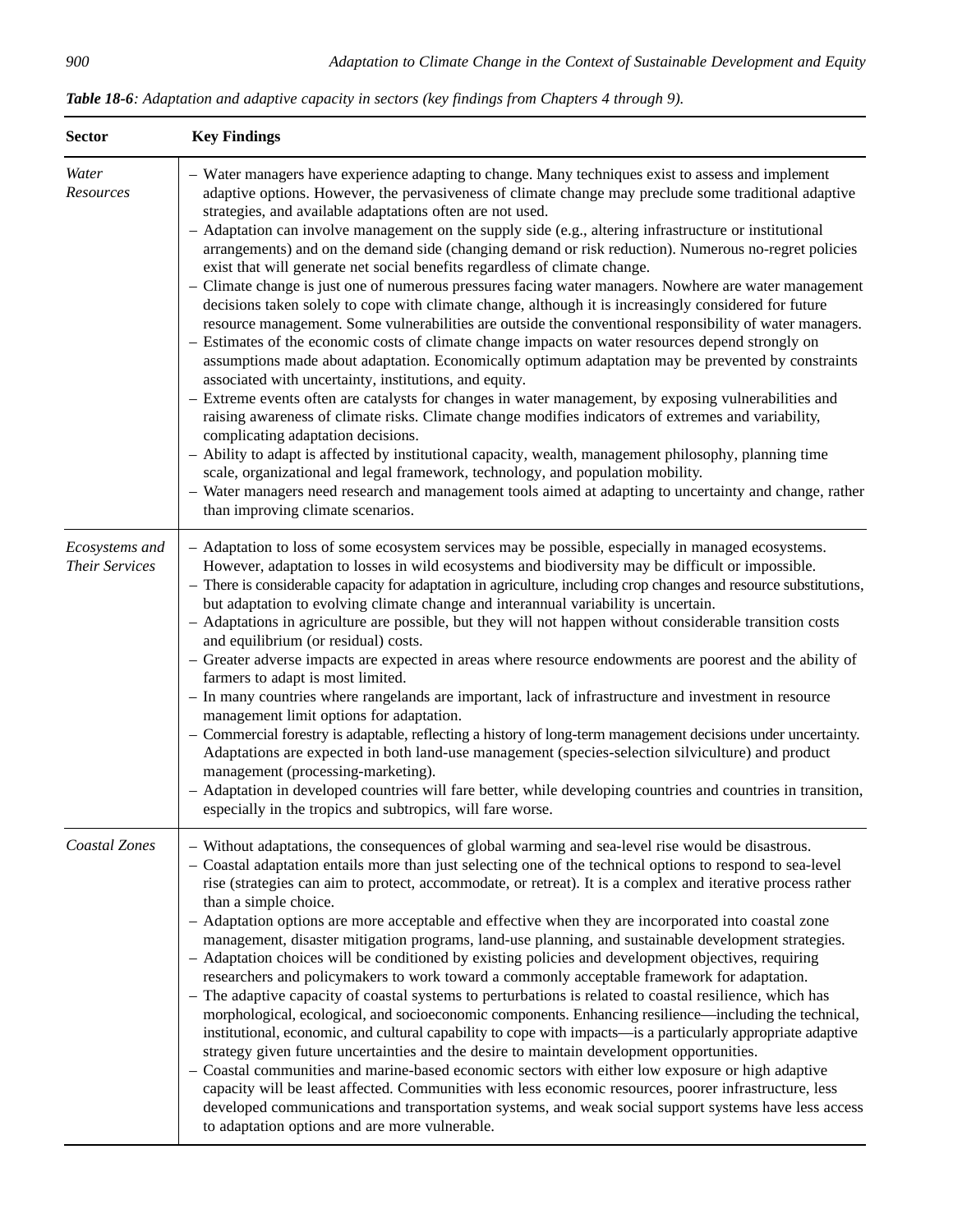# *Table 18-6 (continued)*

| <b>Sector</b>                                       | <b>Key Findings</b>                                                                                                                                                                                                                                                                                                                                                                                                                                                                                                                                                                                                                                                                                                                                                                                                                                                                                                                                                                                                                                                                                                                                                                                                                                                                                                                                                                                                                                                                                                                                                                                                                                           |
|-----------------------------------------------------|---------------------------------------------------------------------------------------------------------------------------------------------------------------------------------------------------------------------------------------------------------------------------------------------------------------------------------------------------------------------------------------------------------------------------------------------------------------------------------------------------------------------------------------------------------------------------------------------------------------------------------------------------------------------------------------------------------------------------------------------------------------------------------------------------------------------------------------------------------------------------------------------------------------------------------------------------------------------------------------------------------------------------------------------------------------------------------------------------------------------------------------------------------------------------------------------------------------------------------------------------------------------------------------------------------------------------------------------------------------------------------------------------------------------------------------------------------------------------------------------------------------------------------------------------------------------------------------------------------------------------------------------------------------|
| Human<br>Settlements,<br>Energy, and<br>Industry    | - The larger and more costly impacts of climate change occur through changed probability of extreme<br>weather events that overwhelm the design resiliency of human systems.<br>- There are many adaptation options available to reduce the vulnerability of settlements. However, urban<br>managers, especially in developing countries, have so little capacity to deal with current problems<br>(housing, sanitation, water, and power) that dealing with climate change risks is beyond their means.<br>- Lack of financial resources, weak institutions, and inadequate or inappropriate planning are major barriers<br>to adaptation in human settlements.<br>- Successful environmental adaptation cannot occur without locally based, technically competent, and<br>politically supported leadership.<br>- Uncertainty with respect to capacity and the will to respond hinder the assessment of adaptations and<br>vulnerability.                                                                                                                                                                                                                                                                                                                                                                                                                                                                                                                                                                                                                                                                                                                    |
| Insurance and<br>Other Financial<br><b>Services</b> | - Adaptation in financial and insurance services in the short term is likely to be to changing frequencies<br>and intensities of extreme weather events.<br>- Increasing risk could lead to a greater volume of traditional business and the development of new financial<br>risk management products, but increased variability of loss events would heighten actuarial uncertainty.<br>- Financial services firms have adaptability to external shocks, but there is little evidence that climate<br>change has been incorporated into investment decisions.<br>- The adaptive capacity of the financial sector is influenced by regulatory involvement, the ability of firms<br>to withdraw from at-risk markets, and fiscal policy regarding catastrophe reserves.<br>- Adaptation will involve changes in the roles of private and public insurance. Changes in the timing,<br>intensity, frequency, and/or spatial distribution of climate-related losses will generate increased demand<br>on already overburdened government insurance and disaster assistance programs.<br>- Developing countries seeking to adapt in a timely manner face particular difficulties, including limited<br>availability of capital, poor access to technology, and absence of government programs.<br>- Insurers' adaptations include raising prices, nonrenewal of policies, cessation of new policies, limiting<br>maximum claims, and raising deductibles—actions that can seriously affect investment in developing<br>countries.<br>- Developed countries generally have greater adaptive capacity, including technology and economic means<br>to bear the costs. |
| Human Health                                        | - Adaptation involves changes in society, institutions, technology, or behavior to reduce potential negative<br>impacts or to increase positive ones. There are numerous adaptation options, which may occur at the<br>population, community, or personal levels.<br>- The most important and cost-effective adaptation measure is to rebuild public health infrastructure-<br>which, in much of the world, has declined in recent years. Many diseases and health problems that may<br>be exacerbated by climate change can be effectively prevented with adequate financial and human public<br>health resources, including training, surveillance and emergency response, and prevention and control<br>programs.<br>- Adaptation effectiveness will depend on timing. "Primary" prevention aims to reduce risks before cases<br>occur, whereas "secondary" interventions are designed to prevent further cases.<br>- Determinants of adaptive capacity to climate-related threats to health include the level of material<br>resources, the effectiveness of governance and civil institutions, the quality of public health infrastructure,<br>and the preexisting burden of disease.<br>- Capacity to adapt also will depend on research to understand associations between climate, weather,<br>extreme events, and vector-borne diseases.                                                                                                                                                                                                                                                                                                             |

social scales (Ribot *et al*., 1996; Handmer *et al*., 1999). In Bangladesh, Ahmed *et al.* (1999) distinguish between four scales: mega, macro, meso, and micro. Using the example of sea-level rise as a climate change impact, the authors describe adaptation options at each scale. The process of sea-level rise occurs at the mega-scale and is global in its effect. At the macro-scale, an associated increase in surface water and groundwater has the potential to similarly effect neighboring rivers and flood plains in China, Nepal, India, Bhutan, and Pakistan. Adaptive capacity at this scale is a function of international economic and political structures, with implications for the nations'capital and technological resources and institutions. At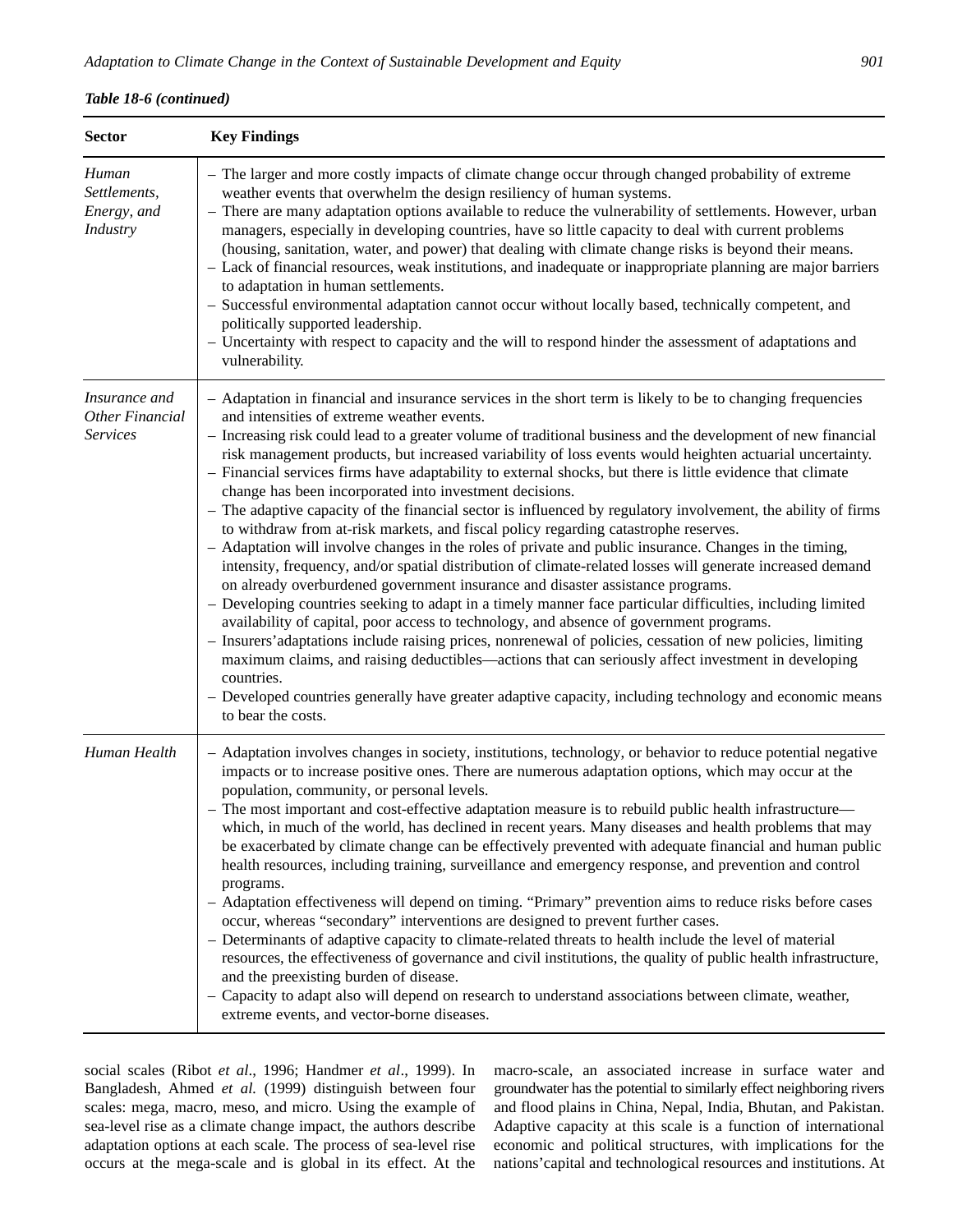the meso-scale, different communities within Bangladesh are differentially vulnerable, depending on adaptive capacity and physiographic characteristics. At this scale, location-specific adaptation options would need to be considered. Finally, at a micro-scale, family units and individuals would experience vulnerabilities irrespective of the origin of the processes and would employ adaptations within their particular economic and sociocultural constraints.

Because the vulnerabilities of climate change occur at various scales, successful adaptation will depend on actions taken at a number of levels. Examples of initiatives to enhance adaptive capacity at various scales follow:

- At a *global* scale
	- Greater cooperation between industrialized and developing countries to align global and local priorities by improving policy/science interactions and working toward greater public awareness of climate change and adaptation issues (Wang'ati, 1996; Gupta and Hisschemöller, 1997)
	- Inclusion of global institutions for global-level adaptation, which would include research and facilitation of policy, funding, and monitoring at all levels (Ahmed *et al*., 1999)
	- Removal of barriers to international trade; it is argued that improving market conditions, reducing the exploitation of marginal land, accelerating the transfer of technology, and contributing to overall economic growth will promote both sustainability and adaptive capacity (Goklany, 1995)
	- Effective global economic participation. Benefits go beyond direct financial gain and include technology transfers, technical and managerial skills transfers, and other skills transfers associated with the "learning and doing" process (Ebohon *et al*., 1997)
- At a *national* level
	- Development of climate change policy that is specifically geared toward more vulnerable sectors in the country (Mustafa, 1998), with an emphasis on poverty reduction (Kelly and Adger, 1999)
	- Establishment of broadly based monitoring and communication systems (e.g., integrated drought monitoring and information system, as suggested in Wilhite, 1997)
	- Establishment of public policy that encourages and supports adaptation at local or community levels and in the private sector (Burton, 1996)
	- Pursuit of sustainable economic growth—which, in turn, allows for greater dedication of resources to development of adaptive technologies and innovations (Goklany, 1995)
- Via *local* means
	- Establishment of social institutions and arrangements that discourage concentration of power in a few hands and prevent marginalization of sections of the local population (Mustafa, 1998); arrangements

need to consider representativeness of decisionmaking bodies and maintenance of flexibility in the functioning of local institutions (Ramakrishnan, 1998)

- Encouragement of diversification of income sources (and therefore risk-spreading), particularly for poorer sectors of society (Wang'ati, 1996; Adger and Kelly, 1999)
- Encouragement of formal or informal arrangements for collective security (Kelly and Adger, 1999)
- Identification and prioritization of local adaptation measures and provision of feedback to higher levels of government. These efforts would have to be reinforced by the adequate provision of knowledge, technology, policy, and financial support (Ahmed *et al.*, 1999).

# **18.7. Sectoral and Regional Findings**

Insights gained about adaptation and adaptive capacity from the sector chapters and the regional chapters are summarized in Tables 18-6 and 18-7, respectively.

Increasingly, adaptation and adaptive capacity are explicitly considered in impact and vulnerability assessments, and there are some consistent findings across sectors and regions (see Section 18.8). However, there is insufficient basis to rank systematically countries according to their adaptive capacity or to list the "most vulnerable" overall. Analyses to date indicate that adaptive capacity and vulnerability are multidimensional, so that one country (or, more often, a group within a country) may be extremely vulnerable economically whereas another country (or community) is extremely vulnerable in terms of life and livelihood. These different types of vulnerability reflect different types of exposures and adaptive capacities.

# **18.8. Conclusions**

*Adaptation can significantly reduce adverse impacts of climate change.* Adaptation is an important part of societal response to global climate change. Planned, anticipatory adaptation has the potential to reduce vulnerability and realize opportunities associated with climate change effects and hazards. There are numerous examples of successful adaptations that would apply to climate change risks and opportunities. Substantial reductions in climate change damages can be achieved, especially in the most vulnerable regions, through timely deployment of adaptation measures.

*In the absence of planned adaptation, communities will adapt autonomously to changing climatic conditions, but not without costs and residual damages.* Societies and economies have been making adaptations to climate for centuries. However, losses from climate-related extreme events are substantial and, in some sectors, increasing—indicating patterns of development that remain vulnerable to temporal variations in climatic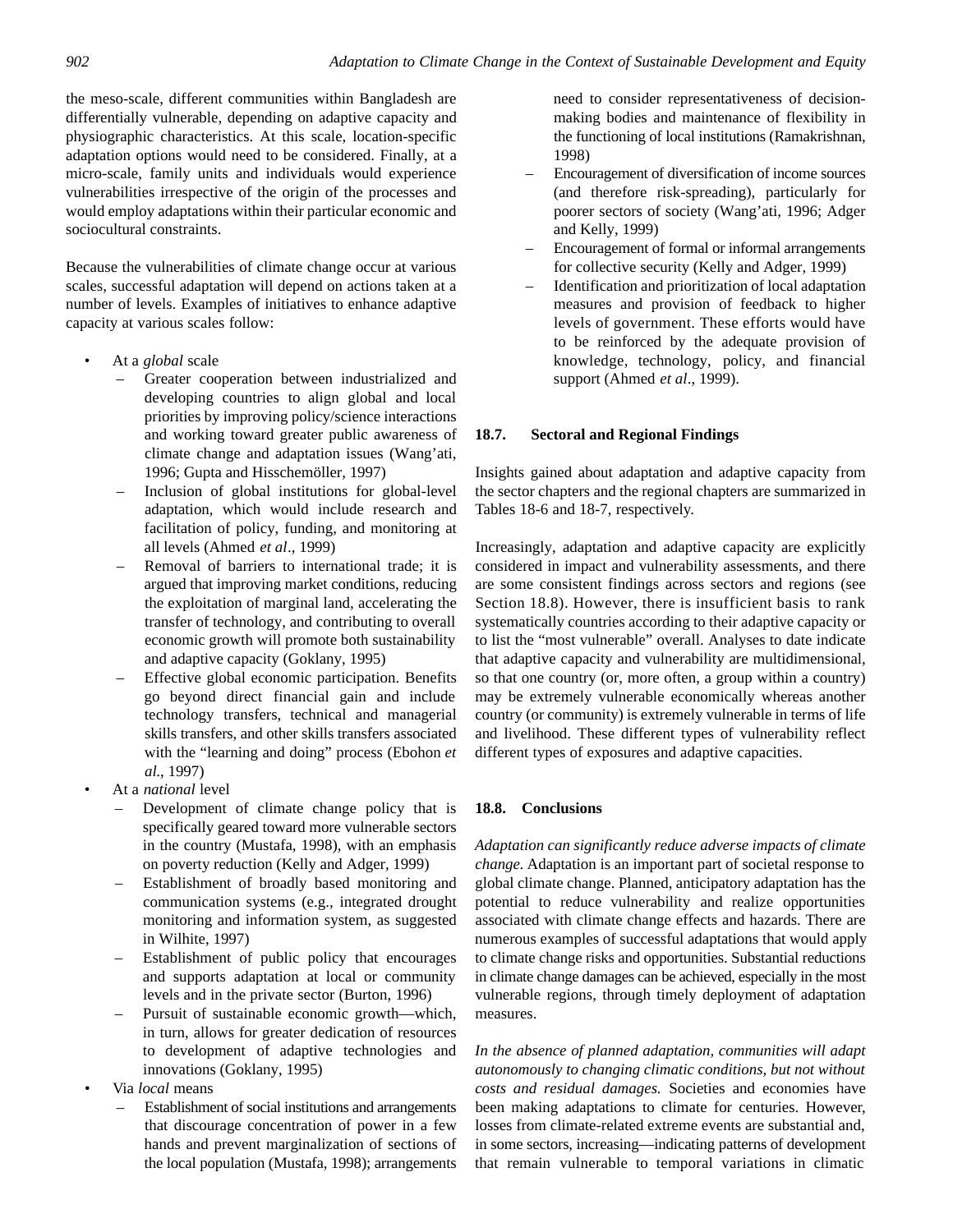*Table 18-7: Adaptation and capacity in regions (key findings from Chapters 10 through 17).*

| <b>Sector</b>                | <b>Key Findings</b>                                                                                                                                                                                                                                                                                                                                                                                                                                                                                                                                                                                                                                                                                                                                                                                                                                                                                                                                                                                                                                                                                                                                                                                                                                                                                                                                                                                                                                                                                                                                                                                                                                                                                                                                                                                                                                                                                                                                                                                                                                                                                                                                                                                                                                                                                                                        |
|------------------------------|--------------------------------------------------------------------------------------------------------------------------------------------------------------------------------------------------------------------------------------------------------------------------------------------------------------------------------------------------------------------------------------------------------------------------------------------------------------------------------------------------------------------------------------------------------------------------------------------------------------------------------------------------------------------------------------------------------------------------------------------------------------------------------------------------------------------------------------------------------------------------------------------------------------------------------------------------------------------------------------------------------------------------------------------------------------------------------------------------------------------------------------------------------------------------------------------------------------------------------------------------------------------------------------------------------------------------------------------------------------------------------------------------------------------------------------------------------------------------------------------------------------------------------------------------------------------------------------------------------------------------------------------------------------------------------------------------------------------------------------------------------------------------------------------------------------------------------------------------------------------------------------------------------------------------------------------------------------------------------------------------------------------------------------------------------------------------------------------------------------------------------------------------------------------------------------------------------------------------------------------------------------------------------------------------------------------------------------------|
| Africa                       | - Adaptive measures would enhance flexibility and have net benefits in water resources (irrigation and<br>water reuse, aquifer and groundwater management, desalinization), agriculture (crop changes, technology,<br>irrigation, husbandry), and forestry (regeneration of local species, energy-efficient cook stoves, sustainable<br>community management).<br>- Without adaptation, climate change will reduce the wildlife reserve network significantly by altering<br>ecosystems and causing species emigration and extinctions. This represents an important ecological and<br>economic vulnerability in Africa.<br>- Arisk-sharing approach between countries will strengthen adaptation strategies, including disaster<br>management, risk communication, emergency evacuation, and cooperative water resource management.<br>- Most countries in Africa are particularly vulnerable to climate change because of limited adaptive capacity,<br>as a result of widespread poverty, recurrent droughts, inequitable land distribution, and dependence on<br>rainfed agriculture.<br>- Enhancement of adaptive capacity requires local empowerment in decisionmaking and incorporation of<br>climate adaptation within broader sustainable development strategies.                                                                                                                                                                                                                                                                                                                                                                                                                                                                                                                                                                                                                                                                                                                                                                                                                                                                                                                                                                                                                                                                 |
| Asia                         | - Priority areas for adaptation are land and water resources, food productivity, and disaster preparedness and<br>planning—particularly for poorer, resource-dependent countries.<br>- Adaptations already are required to deal with vulnerabilities associated with climate variability, in human<br>health, coastal settlements, infrastructure, and food security. The resilience of most sectors in Asia to climate<br>change is very poor. Expansion of irrigation will be difficult and costly in many countries.<br>- For many developing countries in Asia, climate change is only one of a host of problems to deal with,<br>including nearer term needs such as hunger, water supply and pollution, and energy. Resources available<br>for adaptation to climate are limited. Adaptation responses are closely linked to development activities,<br>which should be considered in evaluating adaptation options.<br>- Early signs of climate change already are observed and may become more prominent over 1 or 2 decades.<br>If this time is not used to design and implement adaptations, it may be too late to avoid upheavals. Long-<br>term adaptation requires anticipatory actions.<br>- A wide range of precautionary measures are available at the regional and national level to reduce<br>economic and social impacts of disasters. These measures include awareness building and expansion of<br>the insurance industry.<br>- Development of effective adaptation strategies requires local involvement, inclusion of community<br>perceptions, and recognition of multiple stresses on sustainable management of resources.<br>- Adaptive capacities vary between countries, depending on social structure, culture, economic capacity, and<br>level of environmental disruptions. Limiting factors include poor resource and infrastructure bases, pover-<br>ty and disparities in income, weak institutions, and limited technology.<br>- The challenge in Asia lies in identifying opportunities to facilitate sustainable development with strategies<br>that make climate-sensitive sectors resilient to climate variability.<br>- Adaptation strategies would benefit from taking a more systems-oriented approach, emphasizing multiple<br>interactive stresses, with less dependence on climate scenarios. |
| Australia and<br>New Zealand | - Adaptations are needed to manage risks from climatic variability and extremes. Pastoral economies and<br>communities have considerable adaptability but are vulnerable to any increase in the frequency or duration<br>of droughts.<br>- Adaptation options include water management, land-use practices and policies, engineering standards for<br>infrastructure, and health services.<br>- Adaptations will be viable only if they are compatible with the broader ecological and socioeconomic<br>environment, have net social and economic benefits, and are taken up by stakeholders.<br>- Adaptation responses may be constrained by conflicting short- and long-term planning horizons.<br>- Poorer communities, including many indigenous settlements, are particularly vulnerable to climate-related<br>hazards and stresses on health because they often are in exposed areas and have less adequate housing,<br>health care, and other resources for adaptation.                                                                                                                                                                                                                                                                                                                                                                                                                                                                                                                                                                                                                                                                                                                                                                                                                                                                                                                                                                                                                                                                                                                                                                                                                                                                                                                                                             |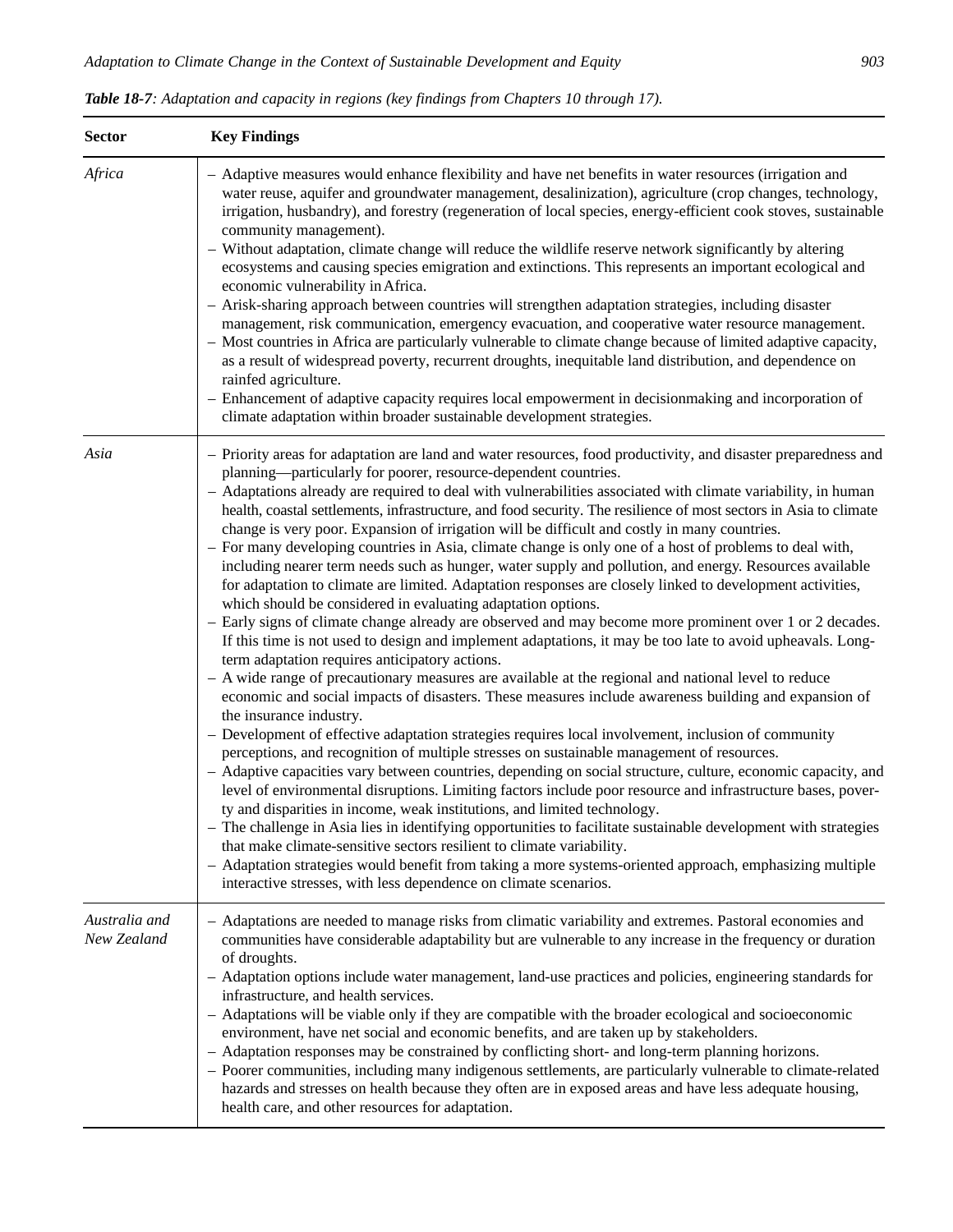# *Table 18-7 (continued)*

| <b>Sector</b> | <b>Key Findings</b>                                                                                                                                                                                                                                                                                                                                                                                                                                                                                                                                                                                                                                                                                                                                                                                                                                                                                                                                                                                                                                                                                                                                                                                                                                                                                                                                                                                                                                                     |
|---------------|-------------------------------------------------------------------------------------------------------------------------------------------------------------------------------------------------------------------------------------------------------------------------------------------------------------------------------------------------------------------------------------------------------------------------------------------------------------------------------------------------------------------------------------------------------------------------------------------------------------------------------------------------------------------------------------------------------------------------------------------------------------------------------------------------------------------------------------------------------------------------------------------------------------------------------------------------------------------------------------------------------------------------------------------------------------------------------------------------------------------------------------------------------------------------------------------------------------------------------------------------------------------------------------------------------------------------------------------------------------------------------------------------------------------------------------------------------------------------|
| Europe        | - Adaptation potential in socioeconomic systems is relatively high as a result of strong economic conditions;<br>stable population (with capacity to migrate); and well-developed political, institutional, and technological<br>support systems.<br>- The response of human activities and the natural environment to current weather perturbations provides a<br>guide to critical sensitivities under future climate change.<br>- Adaptation in forests requires long-term planning; it is unlikely that adaptation measures will be put in<br>place in a timely manner.<br>- Farm-level analyses show that if adaptation is fully implemented large reductions in adverse impacts are<br>possible.<br>- Adaptation for natural systems generally is low.<br>- More marginal and less wealthy areas will be less able to adapt, so without appropriate policies of<br>response climate change may lead to greater inequities.                                                                                                                                                                                                                                                                                                                                                                                                                                                                                                                                        |
| Latin America | - Adaptation measures have potential to reduce climate-related losses in agriculture and forestry.<br>- There are opportunities for adapting to water shortages and flooding through water resource management.<br>- Adaptation measures in the fishery sector include changing species captured and increasing prices to<br>reduce losses.                                                                                                                                                                                                                                                                                                                                                                                                                                                                                                                                                                                                                                                                                                                                                                                                                                                                                                                                                                                                                                                                                                                             |
| North America | - Strain on social and economic systems from rapid climate and sea-level changes will increase the need for<br>explicit adaptation strategies. In some cases, adaptation may yield net benefits, especially if climate<br>change is slow.<br>- Stakeholders in most sectors believe that technology is available to adapt, although at some social and<br>economic cost.<br>- Adaptation is expected to be more successful in agriculture and forestry. However, adaptations for the<br>water, health, food, and energy sectors and the cities are likely to require substantial institutional and<br>infrastructure changes.<br>- In the water sector, adaptations to seasonal runoff changes include storage, conjunctive supply management,<br>and transfer. It may not be possible to continue current high levels of reliability of water supply, especially<br>with transfers to high-valued uses. Adaptive measures such as "water markets" may lead to concerns<br>about accessibility and conflicts over allocation priorities.<br>- Adaptations such as levees and dams often are successful in managing most variations in the weather but<br>can increase vulnerability to the most extreme events.<br>- There is moderate potential for adaptation through conservation programs that protect particularly threatened<br>ecosystems, such as high alpines and wetlands. It may be difficult or impossible to offset adverse impacts<br>on aquatic systems. |

conditions and to climate change. The ecological, social, and economic costs of relying on reactive, autonomous adaptation to the cumulative effects of climate change are substantial and largely avoidable through planned, anticipatory adaptation.

*The key features of climate change for vulnerability and adaptation are those that relate to variability and extremes, not simply changed average conditions.* In addition, the speed of changes in event frequency is important. Most communities, sectors, and regions are reasonably adaptable to changes in average conditions, unless those changes are particularly sudden or not smooth. However, these communities are more vulnerable and less adaptable to changes in the frequency and/or magnitude of conditions other than average, especially extremes. Changes in the frequency and magnitude of extremes underlie changes in mean conditions and thus are inherent in climate change; adaptation initiatives to these hazards are of particular need.

*Implementation of adaptation policies, programs, and measures usually will have immediate as well as future benefits.* A daptations to current climate and climate-related risks (recurring droughts, storms, floods, and other extremes) generally are consistent with adaptation to changing and changed climatic conditions.

*Adaptations to changing climatic conditions are more likely to be implemented if they are consistent with or integrated with decisions or programs that address nonclimatic stresses.* Vulnerabilities associated with climate change rarely are experienced independent of nonclimatic conditions. Impacts of climatic stimuli are felt via economic or social stresses, and adaptations to climate (by individuals, communities, and governments) are evaluated and undertaken in light of these conditions. The costs of adaptation often are marginal to other management or development costs. To be effective, climate change adaptation must consider nonclimatic stresses and be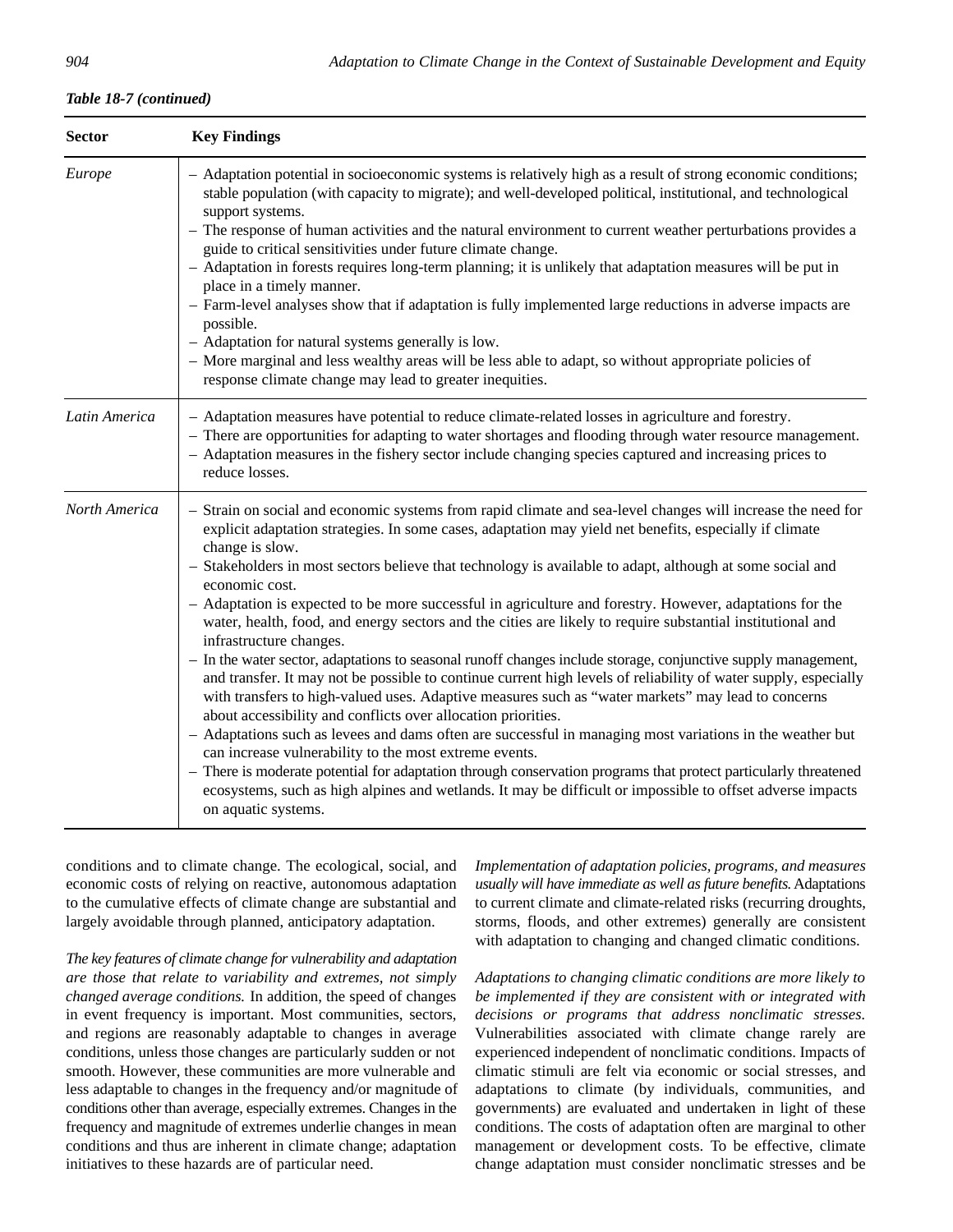| <b>Sector</b>                 | <b>Key Findings</b>                                                                                                                                                                                                                                                                                                                                                                                                                                                                                                                                                                                                                                                                                                                                                                                                                                                                                                                                                                                                                                                                                                                                                                                                                                                                                                                                                                                                                                                                                                                                                                                                                                                                                                                    |
|-------------------------------|----------------------------------------------------------------------------------------------------------------------------------------------------------------------------------------------------------------------------------------------------------------------------------------------------------------------------------------------------------------------------------------------------------------------------------------------------------------------------------------------------------------------------------------------------------------------------------------------------------------------------------------------------------------------------------------------------------------------------------------------------------------------------------------------------------------------------------------------------------------------------------------------------------------------------------------------------------------------------------------------------------------------------------------------------------------------------------------------------------------------------------------------------------------------------------------------------------------------------------------------------------------------------------------------------------------------------------------------------------------------------------------------------------------------------------------------------------------------------------------------------------------------------------------------------------------------------------------------------------------------------------------------------------------------------------------------------------------------------------------|
| <b>Polar Regions</b>          | - Adaptation will occur in natural polar ecosystems through migration and changing mixes of species. Species<br>such as walrus, seals, and polar bears will be threatened, although others (such as fish) may flourish.<br>- Potential for adaptation is limited in indigenous communities that follow traditional lifestyles.<br>- Technologically developed communities are likely to adapt quite readily, although the high capital investment<br>required may result in costs in maintaining lifestyles.<br>- Adaptation depends on technological advances, institutional arrangements, availability of financing, and<br>information exchange.                                                                                                                                                                                                                                                                                                                                                                                                                                                                                                                                                                                                                                                                                                                                                                                                                                                                                                                                                                                                                                                                                    |
| Small Island<br><b>States</b> | - The need for adaptation has become increasingly urgent, even if swift implementation of global agreements<br>to reduce future emissions occurs.<br>- Most adaptation will be carried out by people and communities who inhabit island countries; support from<br>governments is essential for implementing adaptive measures.<br>- Progress will require integration of appropriate risk-reduction strategies with other sectoral policy initiatives<br>in areas such as sustainable development planning, disaster prevention and management, integrated<br>coastal zone management, and health care planning.<br>- Strategies for adaptation to sea-level rise are retreat, accommodate, and protect. Measures such as retreat<br>to higher ground, raising of the land, and use of building set-backs appear to have little practical utility,<br>especially when hindered by limited physical size.<br>- Measures for reducing the severity of health threats include health education programs, improved health care<br>facilities, sewerage and solid waste management, and disaster preparedness plans.<br>- Islanders have developed some capacity to adapt by application of traditional knowledge, locally appropriate<br>technology, and customary practice. Overall, however, adaptive capacity is low because of the physical<br>size of nations, limited access to capital and technology, shortage of human resource skills, lack of tenure<br>security, overcrowding, and limited access to resources for construction.<br>- Many small islands require external financial, technical, and other assistance to adapt. Adaptive capacity<br>may be enhanced by regional cooperation and pooling of limited resources. |

consistent with existing policy criteria, development objectives, and management structures.

*Adaptive capacity varies considerably among regions, countries, and socioeconomic groups.* The ability to adapt and cope with climate change impacts is a function of wealth, technology, information, skills, infrastructure, institutions, and equity. Groups and regions with limited adaptive capacity are more vulnerable to climate change damages.

*Development decisions, activities, and programs play important roles in modifying the adaptive capacity of communities and regions, yet they tend not to take into account risks associated with climate variability and change.* This omission in the design and implementation of many recent and current development initiatives results in unnecessary additional losses to life, wellbeing, and investments in the short and longer terms.

*Enhancement of adaptive capacity is necessary to reduce v u lnerability, particularly for the most vulnerable regions, nations, and socioeconomic groups.* Activities required for the enhancement of adaptive capacity are essentially equivalent to those that promote sustainable development and equity.

*Current knowledge about adaptation and adaptive capacity is insufficient for reliable prediction of adaptations and for* *r i gorous evaluation of planned adaptation options, measures, and policies of governments:*

- Although climate change vulnerability studies now usually consider adaptation, they rarely go beyond identifying adaptation options that might be possible. There is little research on the dynamics of adaptation in human systems, the processes of adaptation decisionmaking, the conditions that stimulate or constrain adaptation, and the role of nonclimatic factors.
- There are serious limitations in existing evaluations of adaptation options. Economic benefits and costs are key criteria, but they are not sufficient to adequately determine the appropriateness of adaptation measures. There also has been little research to date on the roles and responsibilities of individuals, communities, corporations, private and public institutions, governments, and international organizations in adaptation.
- Given the scope and variety of specific adaptation options across sectors, individuals, communities, and locations and the variety of participants—private and public involved in most adaptation initiatives, it is probably infeasible to systematically evaluate lists of particular adaptation measures. Improving and applying knowledge on the constraints and opportunities for enhancing adaptive capacity is necessary to reduce vulnerabilities.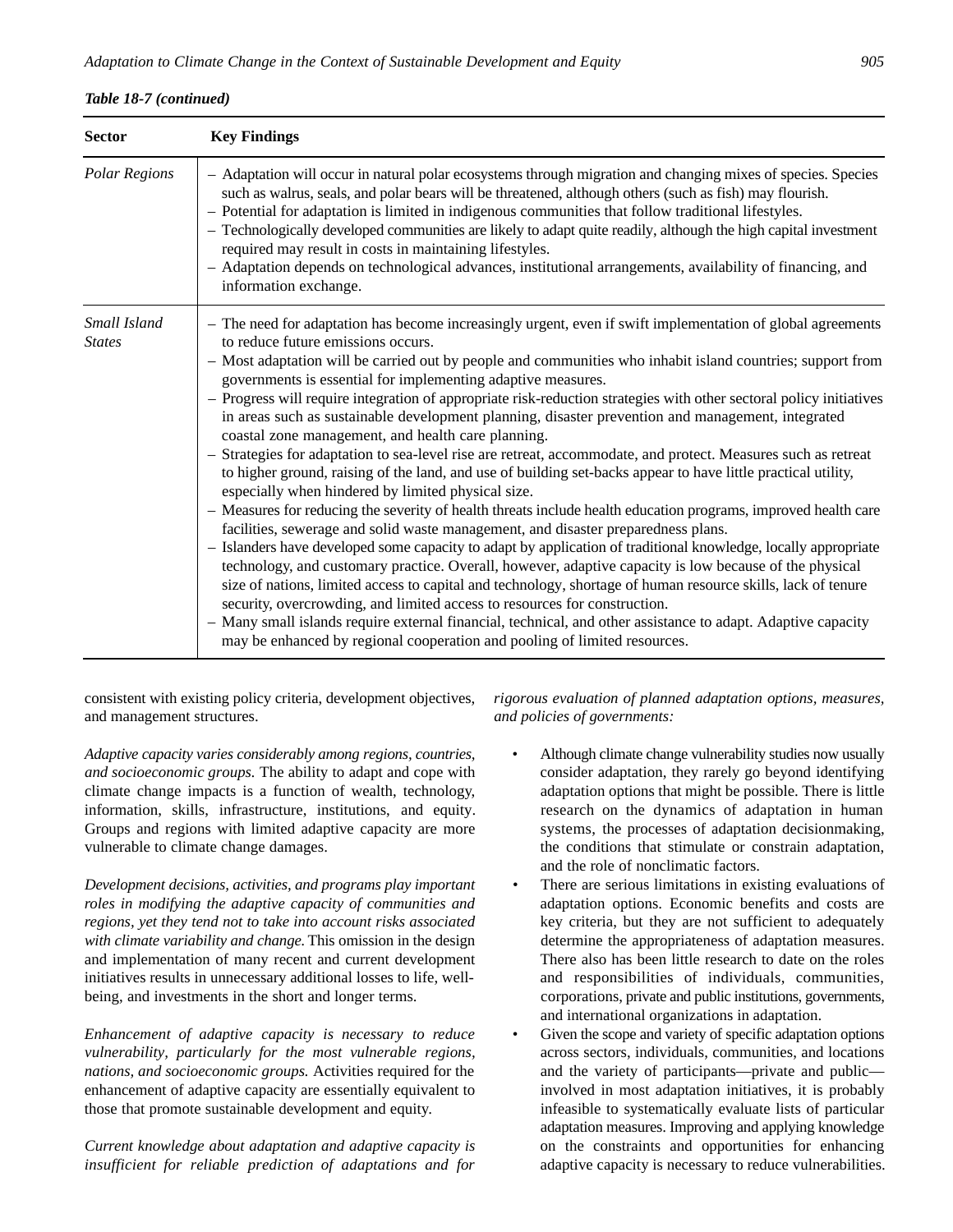#### **References**

- **Abel,** W., 1976: *Massenarmut und Hungerkrisen im Vorindustriellen Europa.* Rev. ed., Paul Parey, Hamburg, Germany, 233 pp.
- **Abercrombie,** M., C.J. Hickman, and M.L. Johnson, 1997: *A Dictionary of Biology*. Penguin Books, Harmondsworth, United Kingdom, 309 pp.
- **Adams,** R.M., K.J. Bryant, D.M. Legler, B.A. McCarl, J. O'Brian, A. Solow, and R. Weiher, 1995: Value of improved long-range weather information. *Contemporary Economic Policy*, **13,** 10–19.
- **Adger,** W.N., 1999: Exploring income inequality in rural, coastal Vietnam. *Journal of Development Studies*, **35,** 96–119.
- **Adger,** W.N. and P.M. Kelly, 1999: Social vulnerability to climate change and the architecture of entitlements. *Mitigation and Adaptation Strategies for Global Change*, **4(3–4),** 253–266.
- Ahmad, Q.K. and A.U. Ahmed, 2000: Social sustainability, indicators and climate change. In: *Climate Change and Its Linkages with Development, Equity and Sustainability: Proceedings of the IPCC Expert Meeting held in Colombo, Sri Lanka, 27–29 April, 1999* [Munasinghe, M. and R. Swart (eds.)]. LIFE, Colombo, Sri Lanka; RIVM, Bilthoven, The Netherlands; and World Bank, Washington, DC, USA, pp. 95–108.
- **Ahmed,** A.U., M. Alam, and A.A. Rahman, 1999: Adaptation to climate change in Bangladesh: future outlook. In: *Vulnerability and Adaptation to Climate Change for Bangladesh* [Huq, S., M. Asaduzzaman, Z. Karim, and F. Mahtab (eds.)]. J. Kluwer Academic Publishers, Dordrecht, The Netherlands, pp. 125–143.
- Alderwish, A. and M. Al-Eryani, 1999: An approach for assessing the vulnerability of the water resources of Yemen to climate change. In: *National Assessment Results of Climate Change: Impacts and Responses: CR Special 6 [Mimura,* N. (ed.)]. Inter-research, Oldendorf, Germany, pp. 85–89.
- **Alexandrov,** V., 1999: Vulnerability and adaptation of agronomic systems in Bulgaria. In: *National Assessment Results of Climate Change: Impacts* and Responses: CR Special 6 [Mimura, N. (ed.)]. Inter-research, Oldendorf, Germany, pp. 161–173.
- **Al-Farouq,** A. and S. Huq, 1996: Adaptation to climate change in the coastal resources sector of Bangladesh: some issues and problems. In: *Adapting to Climate Change: An International Perspective* [Smith, J., N. Bhatti, G. Menzhulin, R. Benioff, M.I. Budyko, M. Campos, B. Jallow, and F. Rijsberman (eds.)]. Springer-Verlag, New York, NY, USA, pp. 335–344.
- Ali, A., 1999: Climate change impacts and adaptation assessment in Bangladesh. In: *National Assessment Results of Climate Change: Impacts and Responses: CR Special 6* [Mimura, N. (ed.)]. Inter-research, Oldendorf, Germany, pp. 109–116.
- **Appendi,** K. and D. Liverman, 1996: Agricultural policy and climate change in Mexico. In: *Climate Change and World Food Security* [Downing, T.E. (ed.)]. Springer-Verlag, Berlin, Germany, pp. 525–550.
- **Apuuli,** B., J. Wright, C. Elias, and I. Burton, 2000: Reconciling national and global priorities in adaptation to climate change: with an illustration from Uganda. *Environmental Monitoring and Assessment*, **61(1),** pp. 145–159.
- **Ausubel,** J., 1991a: A second look at the impacts of climate change. *American Scientist*, **79,** 211–221.
- **Ausubel,** J.H., 1991b: Does climate still matter? *Nature*, **350,** 649–652.
- **Baethgen,** W., 1997: Vulnerability of the agricultural sector of Latin America to climate change. *Climate Research*, **9,** 1–7.
- **Banuri,** T., 1998: Human and environmental security. *Policy Matters*, **3,** 196–205.
- **Basher,** R.E., 1999: Data requirements for developing adaptations to climate variability and change. *Mitigation and Adaptation Strategies for Global Change*, **4(3–4),** 227–225.
- **Benioff,** F., S. Guill, and J. Lee, 1996: *Vulnerability and Adaptation* Assessments: An International Handbook. J. Kluwer Academic Publishers, Boston, MA, USA, 177 pp.
- **Beran,** M. and N. Arnell, 1995: Climate change and hydrological disasters. In: *Hydrology of Disasters* [Singh, V.P. (ed.)]. J. Kluwer Academic Publishers, Dordrecht, The Netherlands, 53–77.
- **Berke,** P.R., 1995: Natural-hazard reduction and sustainable development: a global assessment. *Journal of Planning Literature*, **9(4),** 370–382.
- Berke, P.R., J. Kartez, and D. Wenger, 1993: Recovery after disaster: achieving sustainable development, mitigation and equity. *Disasters: The Journal of Disaster Studies and Management*, **17(2),** 93–109.
- **Berz,** G.A., 1999: Catastrophes and climate change: concerns and possible countermeasures of the insurance industry. *Mitigation and Adaptation Strategies for Global Change*, **4(3–4),** 283–293.
- **Bijlsma,** L., C.N. Ehler, R.J.T. Klein, S.M. Kulshrestha, R.F. McLean, N. Mimura, R.J. Nicholls, L.A. Nurse, H. Pérez Nieto, E.Z. Stakhiv, R.K. Turner, and R.A. Warrick, 1996: Coastal zones and small islands. In: *Climate Change 1995: Impacts, Adaptations, and Mitigation of Climate Change: Scientific-Technical Analyses. Contribution of Working Group II to the Second Assessment Report of the Intergovernmental Panel on Climate Change* [Watson, R.T., M.C. Zinyowera, and R.H. Moss (eds.)]. Cambridge University Press, Cambridge, United Kingdom and New York, NY, USA, pp. 289–324.
- **Blaikie,** P., T. Cannon, I. Davies, and B. Wisner, 1994: *At Risk: Natural Hazards, People's Vulnerability, and Disasters*. Routledge, New York, NY, USA, 284 pp.
- **Bohle,** H.G., T.E. Downing, and M.J. Watts, 1994: Climate change and social vulnerability: toward a sociology and geography of food insecurity. *Global Environmental Chang*e, **4(1),** 37–48.
- **Bolin,** R. and L. Stanford, 1991: Shelter, housing and recovery: a comparison of U.S. disasters. *Disasters*, **15(1),** 24–34.
- **Brown,** P.G., 1998: Toward and economics of stewardship: the case of climate. *Ecological Economics*, **26,** 11–21.
- **Bruce, J.P., 1999: Disaster loss mitigation as an adaptation to climate variability** and change. *Mitigation and Adaptation Strategies for Global Change*, **4(3–4),** 295–306.
- **Bryant,** C.R., B. Smit, M. Brklacich, T.R. Johnston, J. Smithers, Q. Chiotti, and B. Singh, 2000: Adaptation in Canadian agriculture to climatic variability and change. *Climatic Change*, 45(1), 181-201.
- **Burton,** I., 1997: Vulnerability and adaptive response in the context of climate and climate change. *Climatic Chang*e, **36**, 185–196.
- **Burton,** I., 1996: The growth of adaptation capacity: practice and policy. In: *Adapting to Climate Change: An International Perspective* [Smith, J., N. Bhatti, G. Menzhulin, R. Benioff, M.I. Budyko, M. Campos, B. Jallow, and F. Rijsberman (eds.)]. Springer- Verlag, New York, NY, USA, pp. 55–67.
- **Burton,** I. and M. van Aalst, 1999: *Come Hell or High Water: Integrating Climate Change Vulnerability and Adaptation into Bank Work*. World Bank Environment Department Paper No. 72, Climate Change Series, Washington D.C., USA, 60 pp.
- **Burton,** I. and S.J. Cohen, 1993: Adapting to global warming: regional options. In: *Proceedings of the International Conference on the Impacts of Climatic Variations and Sustainable Development in the Semi-Arid Regions, A Contribution to UNCED* [Magelhães, A.R. and A.F. Bezerra (eds.)]. Esquel Brazil Foundation, Brasilia, Brazil, pp. 871–886.
- **Burton,** I., R.W. Kates, and G.F. White, 1993: *The Environment As Hazard*. The Guilford Press, New York, NY, USA, 290 pp.
- **Burton**, I., J.B. Smith, and S. Lenhart, 1998: Adaptation to climate change: theory and assessment. In: *Handbook on Methods for Climate Change Impact Assessment and Adaptation Strategies* [Feenstra, J.F., I. Burton, J.B. Smith, and R.S.J. Tol (eds.)]. United Nations Environment Programme and Institute for Environmental Studies, Free University of Amsterdam, Amsterdam, pp. 5.1–5.20.
- **Cai,** Y. and B. Smit, 1996: Sensitivity and adaptation of Chinese agriculture under global climate change. *Acta Geographica Sinica*, **51(3),** 202–212.
- **Campos,** M., A. Sánchez, and D. Espinosa, 1996: Adaptation of hydropower generation in Costa Rica and Panama to climate change. In: *Adapting to Climate Change: An International Perspective* [Smith, J., N. Bhatti, G. Menzhulin, R. Benioff, M.I. Budyko, M. Campos, B. Jallow, and F. Rijsberman (eds.)]. Springer-Verlag, New York, NY, USA, pp. 232–242.
- **Carter,** T.R., 1996: Assessing climate change adaptations: the IPCC guidelines. In: *Adapting to Climate Change: An International Perspective* [Smith, J., N. Bhatti, G. Menzhulin, R. Benioff, M.I. Budyko, M. Campos, B. Jallow, and F. Rijsberman (eds.)]. Springer-Verlag, New York, NY, USA, pp. 27–43.
- **Carter,** T.R., M.L. Parry, H. Harasawa, and S. Nishioka, 1994: *IPCC Technical Guidelines for Assessing Climate Change Impacts and Adaptations*. University College, London, United Kingdom, and Centre for Global Environmental Research, Tsukuba, Japan, 59 pp.
- **Chambers,** R., 1989: Editorial introduction: vulnerability, coping and policy. *IDS Bulletin*, **21,** 1–7.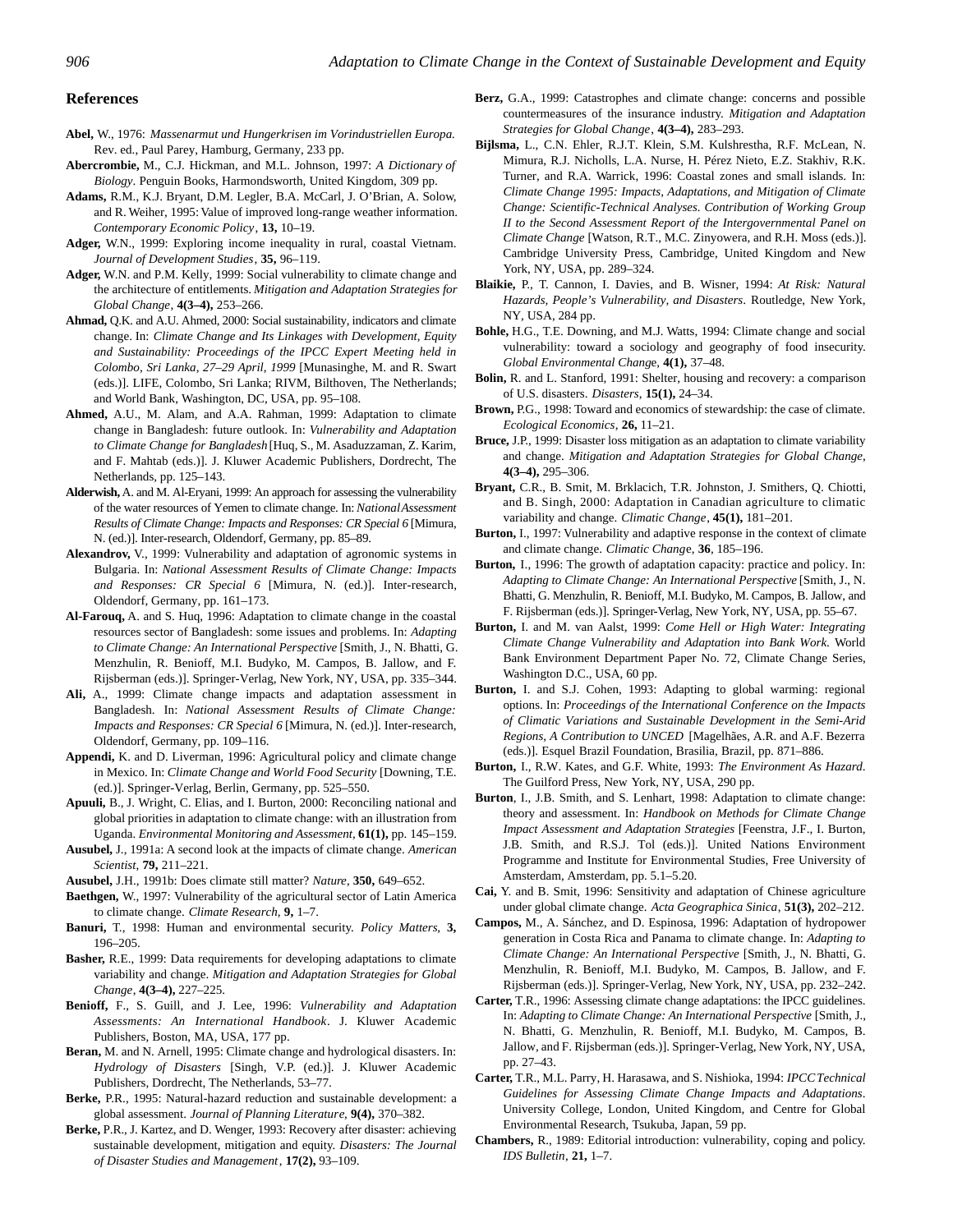- **Chan,** N. and D. Parker, 1996: Response to dynamic flood hazard factors in peninsular Malaysia. *The Geographic Journal*, **162(3),** 313–325.
- **Changnon,** S.A., D. Changnon, E.R. Fosse, D.C. Hoganson, R.J. Roth, and J.M. Totsch, 1997: Effects of recent weather extremes on the insurance industry: major implications for the atmospheric science. *Bulletin of the American Meteorological Society,* **78(3),** 425–435.
- **Chen,** M., 1991: *Coping with Seasonality and Drought*. Sage Publications, New Delhi, India, 254 pp.
- **Cohen,** S., D. Demeritt, J. Robinson, and D. Rothman, 1998: Climate change and sustainable development: towards dialogue. *Global Environmental Change*, **8(4),** 341–371.
- **Cyert,** R. and P. Kumar, 1996: Strategies for technological innovation with learning and adaptation costs. *Journal of Economics and Management Strategy*, **5(1),** 25–67.
- **De Loë,** R.C. and R. Kreutzwiser, 2000: Climate variability, climate change and water resource management in the Great Lakes. *Climatic Change* , **45(1),** 163–179.
- **De Freitas,** C.R., 1989: The hazard potential of drought for the population of the Sahel. In: *Population and Disaster* [Clarke, J.I., P. Curson, S.L. Kayastha, and P. Nag (eds.)]. Blackwell, Oxford, United Kingdom, pp. 98–113.
- **De Ruig,** J.H.M., 1997: Resilience in ditch coastline management. *Coastline*, **6(2),** 4–8.
- **Denevan,** W.M., 1983: Adaptation, variation, and cultural geography. *Professional Geographer*, **35,** 399–407.
- Deschingkar, P., 1998: Climate change adaptation in India: a case study of forest systems in Himachal Pradesh. *International Journal of Environment and Pollutio*n, **9(2/3),** 186–197.
- De Vries, J., 1985: Analysis of historical climate-society interaction. In: *Climate Impact Assessment* [Kates, R.W., J.H. Ausubel, and M. Berberian (eds.)]. John Wiley and Sons, New York, NY, USA, pp. 273–291.
- **De Vries**, J., 1977: Histoire du climat et économie: des faits nouveaux, une interprétation différente. *Annales: Economies, Sociétés, Civilisations*, **32,** 198–227.
- **Dow, K., 1992: Exploring the differences in our common future(s): the meaning** of vulnerability to global environmental change. *Geoforum*, **23(3),** 417–436.
- **Dowlatabadi,** H., 1995: Integrated assessment models of climate change. *Energy Policy*, **23(4/5),** 289–296.
- **Downing,** T.E. (ed.), 1996: *Climate Change and World Food Security*. Springer-Verlag, Berlin, Germany, pp. 662.
- **Downing,** T.E., 1991: Vulnerability to hunger in Africa. *Global Environmental Change*, **1,** 365–380.
- **Downing,** T.E., K.W. Gitu, and C.M. Kaman (eds.), 1989: *Coping with Drought in Kenya: National and Local Strategies*. Lynne Rienner, Boulder, CO, USA, 411 pp.
- **Downing,** T.E., A.A. Olsthoorn, and R.S.J. Tol, 1996: *Climate Change and Extreme Events: Altered Risks, Socio-Economic Impacts and Policy Responses*. Vrije Universiteit, Amsterdam, The Netherlands, 411 pp.
- **Downing,** T.E., L. Ringius, M. Hulme, and D. Waughray, 1997: Adapting to climate change in Africa. *Mitigation and Adaptation Strategies for Global Chang*e, **2(1),** 19–44.
- **Downing,** T.E., M.J. Gawaith, A.A. Olsthoorn, R.S.J. Tol, and P. Vellinga, 1999: Introduction. In: *Climate Change and Risk* [Downing, T.E., A.A. Olsthoorn, and R.S.J. Tol (eds.)]. Routledge, London, United Kingdom, pp. 1–19.
- **Dvorak,** V., J. Hladmy, and L. Kasparek, 1997: Climate change, hydrology and water resources impact and adaptation for selected river basins in the Czeck Republic. *Climatic Change*, **36,** 93–106.
- **Easterling,** W.E., 1996: Adapting North American agriculture to climate change in review. *Agricultural and Forest Meteorology*, **80(1),** 1–54.
- **Easterling,** W.E., P.R. Crosson, N.J. Rosenberg, M.S. McKenney, L.A. Katz, and K.M. Lemon, 1993: Agricultural impacts of and responses to climate change in the Missouri-Iowa-Nebraska-Kansas (MINK) Region. *Climatic Chang*e, **24,** 23–61.
- **Ebohon,** O.J., B.G. Field, and R. Ford, 1997: Institutional deficiencies and capacity building constraints: the dilemma for environmentally sustainable development in Africa. *International Journal of Sustainable Development and World Ecology*, **4(3),** 204–213.
- **Eele,** G., 1996: Policy lessons from communities under pressure. In: *Climate Change and World Food Security* [Downing, T.E. (ed.)]. Springer-Verlag, Berlin, Germany, pp. 611–624.
- **El-Raey,** M., K. Dewidar, and M. El-Hattab, 1999: Adaptation to the impacts of sea level rise in Egypt. *Mitigation and Adaptation Strategies for Global Change*, **4(3–4),** 343–361.
- **El-Shaer,** M.H., H.M. Eid, C. Rosenzweig, A. Iglesias, and D. Hillel, 1996: Agricultural adaptation to climate change in Egypt. In: *Adapting to Climate Change: An International Perspective* [Smith, J., N. Bhatti, G. Menzhulin, R. Benioff, M.I. Budyko, M. Campos, B. Jallow, and F. Rijsberman (eds.)]. Springer-Verlag, New York, NY, USA, pp. 109–127.
- **Erda**, L., 1996: Agricultural vulnerability and adaptation to global warming in China. *Water, Air and Soil Pollution*, **92,** 63–75.
- **Etkin,** D., 1998: Climate change and extreme events: Canada. *Canada Country Study: Climate Impacts and Adaptation*, **8,** 31–80.
- **Fang**, J-Q. and G. Liu, 1992: Relationship between climatic change and the nomadic southward migration in eastern Asia during historical times. *Climatic Change*, **22,** 151–169.
- **Fankhauser,** S., 1996: The potential costs of climate change adaptation. In: *Adapting to Climate Change: An International Perspective* [Smith, J., N. Bhatti, G. Menzhulin, R. Benioff, M.I. Budyko, M. Campos, B. Jallow, and F. Rijsberman (eds.)]. Springer-Verlag, New York, NY, USA, pp. 80–96.
- **Fankhauser,** S. and R.S.J. Tol, 1997: The social costs of climate change: the IPCC second assessment report and beyond. *Mitigation and Adaptation Strategies for Global Change*, **1,** 385–403.
- **Fankhauser,** S., J.B. Smith, and R.S.J. Tol, 1999: Weathering climate change: some simple rules to guide adaptation decisions. *Ecological Economics*, **30(1),** 67–78.
- **Fankhauser,** S., J.B. Smith, and R.S.J. Tol, 1998: *Weathering Climate Change: Some Simple Rules to Guide Adaptation Decisions*. Institute for Environmental Studies, Amsterdam, The Netherlands, 12 pp.
- **Frederick,** K.D., 1997: Adapting to climate impacts in the supply and demand for water. *Climatic Change*, **37,** 141–156.
- **Fukui**, H., 1979: Climate variability and agriculture in tropical moist regions. In: *Proceedings of the World Climate Conference*. World Meteorological Association Report No. 537, Geneva, Switzerland, pp 407–426.
- **Gadgil,** S., A.K.S. Huda, N.S. Johda, R.P. Singh, and S.M. Virmani, 1988: The effects of climatic variations on agriculture in dry tropical regions of India. In: *The Impact of Climatic Variations on Agriculture: Assessments in Semi-Arid Regions* [Parry, M.L., T.R. Carter, and N.T. Konjin (eds.)]. J. Kluwer Academic Publishers, Dordrecht, The Netherlands, 764 pp.
- **Glantz,** M.H., 1996: Forecasting by analogy: local responses to global climate change. In: *Adapting to Climate Change: An International Perspective* [Smith, J., N. Bhatti, G. Menzhulin, R. Benioff, M.I. Budyko, M. Campos, B. Jallow, and F. Rijsberman (eds.)]. Springer-Verlag, New York, NY, USA, pp. 407–426.
- **Glantz,** M.H. (ed.), 1992: *Climate variability, climate change, and fisheries*. Cambridge University Press, Cambridge, United Kingdom and New York, NY, USA, 450 pp.
- **Glantz,** M.H., 1988: *Societal Responses to Climate Change: Forecasting by Analogy*. Westview Press, Boulder, CO, USA, 428 pp.
- **Goklany,** I.M., 1995: Strategies to enhance adaptability: technological change, sustainable growth and free trade. *Climatic Chang*e, **30,** 427–449.
- **Gupta,** J. and M. Hisschemöller, 1997: Issue linkage as a global strategy toward sustainable development: a comparative case study of climate change. *International Environmental Affairs*, **9(4),** 289–308.
- Handmer, J., S. Dovers, and T.E. Downing, 1999: Societal vulnerability to climate change and variability. *Mitigation and Adaptation Strategies for Global Change*, **4(3–4),** 267–281.
- Hardesty, D.L., 1983: Rethinking cultural adaptation. *Professional Geographer*, **35,** 399–406.
- **Hareau,** A., R. Hofstadter, and A. Saizar, 1999: Vulnerability to climate change in Uruguay: potential impacts on the agricultural and coastal resource sectors and response capabilities. In: *National Assessment Results of Climate Change: Impacts and Responses: CR Special 6* [Mimura, N. (ed.)]. Inter-research, Oldendorf, Germany, pp. 185–193.
- **Harrington,** K., 1996: The risk management dilemma of climate change. *Water Resources Update*, **103,** 35–45.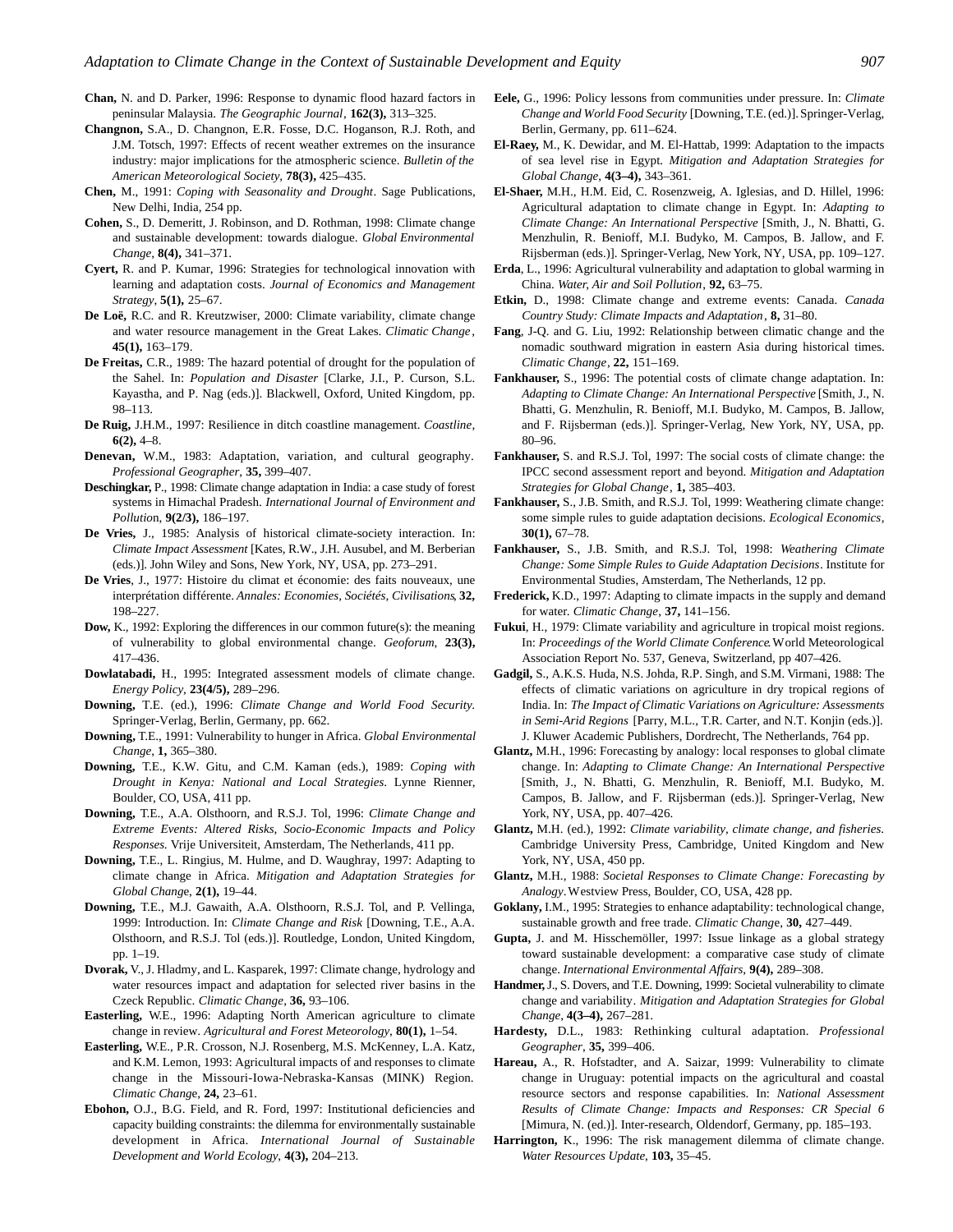- Hartig, E.K., O. Grosev, and C. Rosenzweig, 1997: Climate change, agriculture and wetlands in eastern europe: vulnerability adaptation and policy. *Climatic Change*, **36,** 101–121.
- **Helmer,** W.P., P. Vellinga, G. Litjens, H. Goosen, E. Ruijgrok, and W. Overmars, 1996: *Growing with the Sea—Creating a Resilient Coastline*. World Wildlife Fund for Nature, Zeist, The Netherlands, 39 pp.
- **Helms,** S., R. Mendelsohn, and J. Neumann, 1996: The impact of climate change on agriculture: editorial essay. *Climatic Change*, **33,** 1–6.
- **Hewitt,** K., 1997: *Regions of Risk: A Geographical Introduction to Disasters*. Addison-Wesley Longman, Essex, United Kingdom, 389 pp.
- **Hewitt,** K.and I. Burton, 1971: *The Hazardousness of a Place: A Regional Ecology of Damaging Events*. University of Toronto, Toronto, ON, Canada, 154 pp.
- Hisschemöller, M. and A.A. Olsthoorn, 1999: Identifying barriers and opportunities for policy responses to changing climatic risks. In: *Climate*, *Change and Risk* [Downing, T.E., A.A. Olsthoorn, and R.S.J. Tol (eds.)]. Routledge, London, United Kingdom, pp. 365–390.
- **Holmes,** P., 1996: Building capacity for environmental management in Hong Kong. *Water Resources Development*, **12(4),** 461–472.
- **Huang,** J.C.K., 1996: Climate change adaptation strategies: a challenge for small island nations. In: *Adapting to Climate Change: An International Perspective* [Smith, J., N. Bhatti, G. Menzhulin, R. Benioff, M.I. Budyko, M. Campos, B. Jallow, and F. Rijsberman (eds.)]. Springer-Verlag, New York, NY, USA, pp. 311–321.
- **Hulme,** M. and S. Raper, 1995: An integrated framework to address climate change (ESCAPE) and further developments of the global and regional climate modules (MAGICC). *Energy Policy*, **23(4/5),** 347–355.
- **Hulme,** M., E.M. Barrow, N.W. Arnell, P.A. Harrison, T.C. Johns, and T.E. Downing, 1999: Relative impacts of human-induced climate change and natural climate variability. *Nature*, **397,** 688–691.
- Hunter, J.M., L. Rey, K.Y. Chu, E.O. Adekolu-John, and K.E. Mott, 1993: *Parasitic Diseases in Water Resource Development: The Need for Intersectoral Negotiation*. World Health organization, Geneva, Switzerland, 152 pp.
- **Huq,** S., Z. Karim, M. Asaduzzaman, and F. Mahtab (eds.), 1999: *Vulnerability and Adaptation to Climate Change in Bangladesh*. J. Kluwer Academic Publishers, Dordrecht, The Netherlands, 147 pp.
- Hurd, B., J. Callaway, P. Kirshen, and J. Smith, 1997: Economic effects of climate change on U.S. water resources. In: *The Impacts of Climate Change on the U.S. Economy* [Mendelsohn, R. and J. Newmann (eds.)]. Cambridge University Press, Cambridge, United Kingdom and New York, NY, USA, 331 pp.
- **Iglesias,** A., L. Erda, and C. Rosenzweig, 1996: Climate change in Asia: a review of the vulnerability and adaptation of crop production. *Water, Air, and Soil Pollution*, **92,** 13–27.
- **Ingram,** M.J., G. Farmer, and T.M.L. Wigley, 1981: Past climates and their impacts on man: a review. In: *Climate and History* [Wigley,T.M.L., M.J. Ingram, and G. Farmer (eds.)]. Cambridge University Press, Cambridge, United Kingdom and New York, NY, USA, 530 pp.
- **IPCC,** 1998: *The Regional Impacts of Climate Change: An Assessment of Vulnerability. Special Report of IPCC Working Group II* [Watson, R.T., M.C. Zinyowera, and R.H. Moss (eds.)]. Intergovernmental Panel on Climate Change, Cambridge University Press, Cambridge, United Kingdom and New York, NY, USA, 517 pp.
- **IPCC,** 1997: Technologies, Policies, and Measures for Mitigating Climate *Change: IPCC Technical Paper I. Intergovernmental Panel on Climate Change, Working Group II* [ Watson, R.T., M.C. Zinyowera, and R.H. Moss (eds.)]. World Meteorological Organization, Geneva, Switzerland, 84 pp.
- **IPCC,** 1996: *Climate Change 1995: Impacts, Adaptations, and Mitigation of Climate Change: Scientific-Technical Analyses. Contribution of Working Group II to the Second Assessment Report of the Intergovernmental Panel on Climate Change* [Watson, R.T., M.C. Zinyowera, and R.H. Moss (eds.)]. Cambridge University Press, Cambridge, United Kingdom and New York, NY, USA, pp. 1–18.
- **Jallow,** B.P., 1996: Response strategies and adaptive measures to potential sealevel rise in the Gambia. In: *Adapting to Climate Change: An International Perspective* [Smith, J., N. Bhatti, G. Menzhulin, R. Benioff, M.I. Budyko, M. Campos, B. Jallow, and F. Rijsberman (eds.)]. Springer-Verlag, New York, NY, USA, pp. 299–310.
- **Johda,** N.S., 1989: Potential strategies for adapting to greenhouse warming: perspectives from the developing world. In: *Greenhouse Warming: Abatement and Adaptation, Resources for the Future* [Rosenberg, N.J., W.E. Easterling, P.R. Crosson, and J. Darmstadter (eds.)]. Resources for the Future, Washington, DC, USA, pp. 147–158.
- Kane, S.M., J. Reilly, and J. Tobey, 1992a: An empirical study of the economic effects of climate change on world agriculture. *Climatic Change*, 21, 17–35.
- Kane, S.M., J. Reilly, and J. Tobey, 1992b: A sensitivity analysis of the implications of climate change for world agriculture. In: *Economic Issues in Global Climate Change* [Reilly, J.M. and M. Anderson (eds.)]. Westview Press, Boulder, CO, USA, pp. 117–131.
- Kane, S.M. and J.F. Shogren, 2000: Linking adaptation and mitigation in climate change policy. *Climatic Change*, 45(1), 75-102.
- Karim, Z., 1996: Agricultural vulnerability and poverty alleviation in Bangladesh. In: *Climate Change and World Food Security* [Downing, T.E. (ed.)]. Springer-Verlag, Berlin, Germany, pp. 307–346.
- Karl, T.R. and R.W. Knight, 1998: Secular trends of precipitation amount, frequency, and intensity in the United States. *Bulletin of the American Meteorological Society*, **79(2),** 231–241.
- **Kasperson,** J.X., R.E. Kasperson, and B.L. Turner II (eds.), 1995: *Regions at Risk: Comparisons of Threatened Environments.* United Nations University Press, Tokyo, Japan, 588 pp.
- **Kates,** R.W., 2000: Cautionary tales: adaptation and the global poor. *Climatic Change*, **45(1),** 5–17.
- **Kates,** R.W., J.H. Ausubel, and M. Berberian (eds.), 1985: *Climate Impact Assessment: Studies of the Impact of Climate and Society*. John Wiley and Sons, Chichester, United Kingdom, 625 pp.
- Katz, R. and B. Brown, 1992: Extreme events in a changing climate: variability is more important than averages. *Climatic Change*, **21,** 289–302.
- **Kelly,** P. and W.N. Adger, 1999: *Assessing Vulnerability to Climate Change and Facilitating Adaptation*. Working Paper GEC 99–07, Centre for Social and Economic Research on the Global Environment, University of East Anglia, Norwich, United Kingdom, 32 pp.
- **Klein,** R.J.T., 1998: Towards better understanding, assessment and funding of climate adaptation. *Change*, **44,** 15–19.
- **Klein,** R.J.T. and R.J. Nicholls, 1998: Coastal zones. In: *UNEP Handbook on Methods for Climate Change Impact Assessment and Adaptation Studies* [Burton, I., J.F. Feenstra, J.B. Smith, and R.S.J. Tol (eds.)]. Version 2.0, United Nations Environment Programme and Institute for Environmental Studies, Vrije Universiteit, Nairobi, Kenya and Amsterdam, The Netherlands, Chapter 7, pp. 1–36. Available online at http://www.vu.nl/ english/o\_o/instituten/IVM/research/climatechange/Handbook.htm.
- **Klein**, R.J.T. and R.S.J. Tol, 1997: *Adaptation to Climate Change: Options and Technologies, An Overview Paper*. Technical Paper FCCC/TP/1997/3, United Nations Framework Convention on Climate Change Secretariat, Bonn, Germany, 33 pp. Available online at http://www.unfccc.int/resource/docs/tp/tp3.pdf.
- Klein, R.J.T., R.J. Nicholls, and N. Mimura, 1999: Coastal adaptation to climate change: Can the IPCC Technical Guidelines be applied? *Mitigation and Adaptation Strategies for Global Change*, **4(3-4),** 239–252.
- **Klein,** R.J.T., M.J. Smit, H. Goosen, and C.H. Hulsbergen, 1998: Resilience and vulnerability: coastal dynamics or Dutch dikes? *The Geographical Journal*, **164(3),** 259–268.
- Koster, M.J. and R. Hillen, 1995: Combat erosion by law coastal defence policy for the Netherlands. *Journal of Coastal Research*, **11(4),** 1221–1228.
- **Krankina,** O.N., R.K. Dixon, A.P. Kirilenko, and K.I. Kobak, 1997: Global climate change adaptation: examples from Russian boreal forests. *Climatic Change*, **36,** 197–215.
- **Kundzewicz,** Z. and K. Takeuchi, 1999: Flood protection and management: quo vadimus? *Hydrological Sciences*, **44(3),** 417–432.
- **Lamb,** H.H., 1982: *Climate, History and the Modern World*. Routledge, London, United Kingdom, 387 pp.
- **Langen,** A. and R.S.J. Tol, 1999: A concise history of riverine floods and flood management in the Dutch Rhine delta. In: *Climate, Change and Risk* [Downing, T.E., A.A. Olsthoorn, and R.S.J. Tol (eds.)]. Routledge, London, United Kingdom, pp. 162–172.
- Lansigan, F.P., S. Pandey, and M.A.M. Bouman, 1997: Combining crop modeling with economic risk-analysis for the evaluation of crop management. *Journal of Field Crop Research*, **51,** 133–145.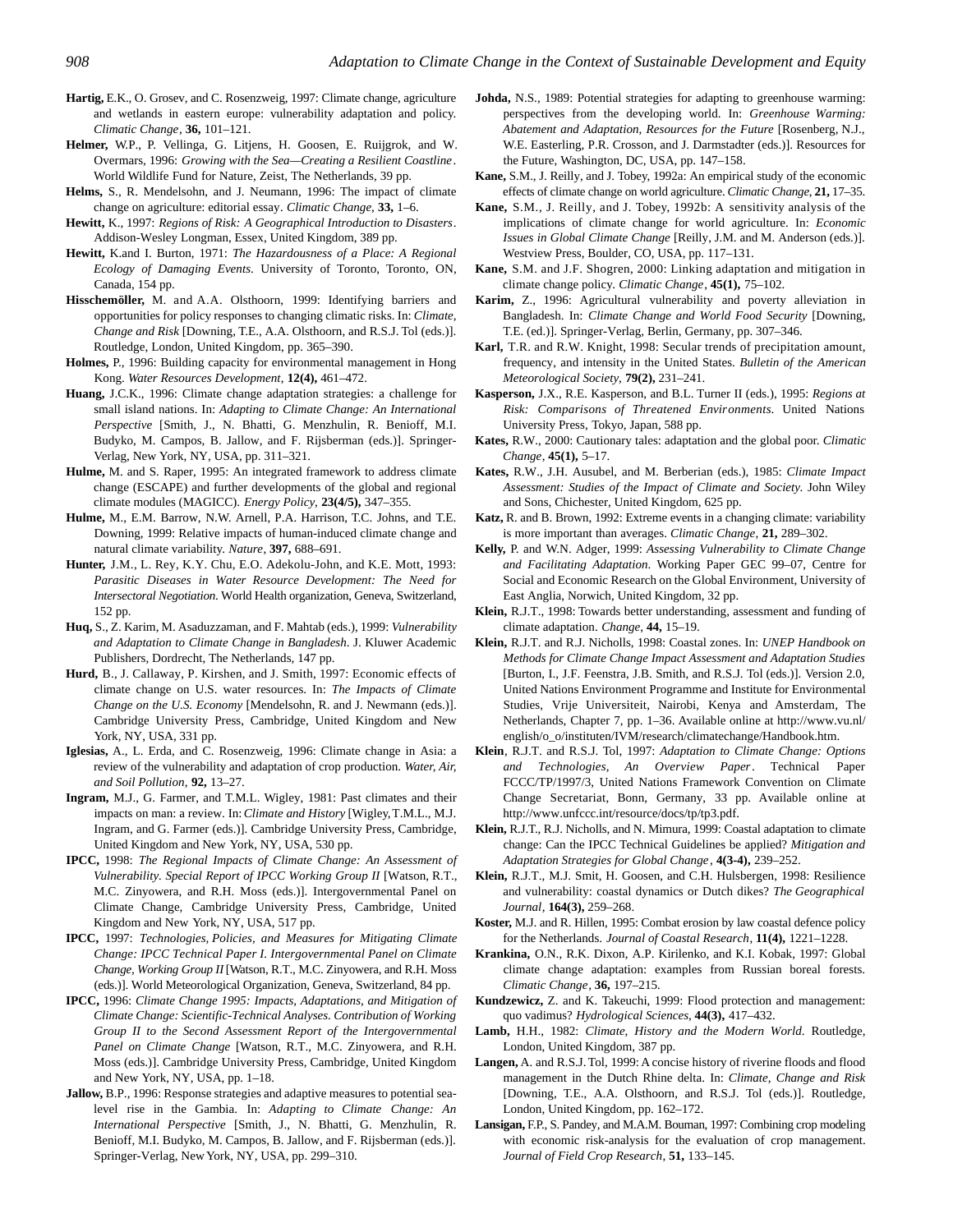- **Lawrence,** E., 1995: *Henderson's Dictionary of Biological Terms*. Longman Scientific and Technical, Harlow, United Kingdom, 693 pp.
- Leafe, R., J. Pethick, and I. Townsend, 1998: Realizing the benefits of shoreline management. *The Geographical Journal*, **164(3),** 282–290.
- Leary, N.A., 1999: Aframework for benefit-cost analysis of adaptation to climate change and climate variability. *Mitigation and Adaptation Strategies for Global Change*, **4(3–4),** 307–318.
- **Leemans,** R., 1992: Modelling ecological and agricultural impacts of global change on a global scale. *Journal of Scientific and Industrial Research,* **51,** 709–724.
- **Lempert,** R.J., M.E. Schesinger, S.C. Bankes, and N.G. Andronova, 2000: The impacts of climate variability on near-term policy choices and the value of information. *Climatic Change*, **45(1),** 129–161.
- **Liverman,** D.M., 1990: Vulnerability to global environmental change. In: *Environmental Risks and Hazards* [Cutter, S. (ed.)]. Prentice-Hall, Englewood Cliffs, NJ, USA, pp. 326–342.
- **Louisse,** C.J. and F. Van der Meulen, 1991: Future coastal defence in The Netherlands: strategies for protection and sustainable development. *Journal of Coastal Research*, **7(4),** 1027–1041.
- Luo, Q. and E. Lin, 1999: Agricultural vulnerability and adaptation in developing countires: the Asia-Pacific region. *Climatic Change*, **43,** 729–743.
- **MacDonald,** G.M., T.W.D. Edwards, K.A. Moser, R. Pienitz, and J.P. Smol, 1993: Rapid response of treeline vegetation and lakes to past climate warming. *Nature*, **361,** 243–246.
- **Magadza,** C.H.D., 2000: Climate change impacts and human settlements in Africa: prospects for adaptation. *Environmental Monitoring and Assesment*, **61(1),** 193–205.
- **Magadza,** C.H.D, 1996: Climate change: some likely multiple impacts in southern Africa. In: *Climate Change and World Food Security* [Downing, T.E. (ed.)]. Springer-Verlag, Berlin, Germany, pp. 449–484.
- **Magalhães,** A.R., 1996: Adapting to climate variations in developing regions: a planning framework. In: *Adapting to Climate Change: An International Perspective* [Smith, J., N. Bhatti, G. Menzhulin, R. Benioff, M.I. Budyko, M. Campos, B. Jallow, and F. Rijsberman (eds.)]. Springer-Verlag, New York, NY, USA, pp. 44–54.
- **Magalhães,** A.R. and M.H. Glantz, 1992: *Socio-Economic Impacts of Climate Variations and Policy Responses in Brazil*. United Nations Environment Program, Esquel, Brasilia, Brazil, 155 pp.
- **Major,** D.D. and K.D. Frederick, 1997: Water resources planning and climate change assessment methods. *Climatic Change*, **37(1),** 25–40.
- **Major,** D.C., 1998: Climate change and water resources: the role of risk management methods. Water Resources Update, 112, 47-50.
- Martens, P., R.S. Kovats, S. Nijhof, P. de Vries, M.T.J. Livermore, D.J. Bradley, J. Cox, and A.J. McMichael, 1999: Climate change and future populations at risk of malaria. *Global Environmental Change*, 9, S89-S107.
- McGovern, T.H., 1991: Climate, correlation, and causation in Norse Greenland. *Arctic Anthroplogy*, **28(2),** 77–100.
- **McGregor,** J., 1993: Refugees and the environment. In: *Geography and Refugees: Patterns and Processes of Change* [Black, R. and V. Robinson (eds.)]. Belhaven, Chichester, United Kingdom, 220 pp.
- McMichael, A.J. and R.S. Kovats, 2000: Climate change and climate variability: adaptations to reduce adverse health impacts. *Environmental Monitoring and Assessment*, **61,** 49–64.
- **McMichael,** A.J., A. Haines, R. Slooff, and S. Kovats (eds.), 1996: *Climate Change and Human Health*. WHO/EHG/96.7, an assessment prepared by a Task Group on behalf of the World Health Organization, the World Meteorological Organization, and the United Nations Environment Programme, Geneva, Switzerland, 270 pp.
- **Mearns,** L.O., C. Rosenzweig, and R. Goldberg, 1997: Mean and variance change in climate scenarios: methods, agricultural applications, and measures of uncertainty. *Climatic Change*, 34(4), 367-396.
- **Mendelsohn,** R., 1998: Climate-change damages. In: *Economics and Policy Issues in Climate Change* [Nordhaus, W.D. (ed.)]. Resources for the Future, Washington, DC, USA, pp. 219–236.
- Mendelsohn, R. and L.L. Bennett, 1997: Global warming and water management: water allocation and project evaluation. *Climatic Change*, **37(1)**, 271–290.
- **Mendelsohn, R.** and A. Dinar, 1999: Climate change, agriculture, and developing countries: does adaptation matter? *The World Bank Research Observer*, **14(2),** 277–293.
- **Mendelsohn,** R. and J. Neumann, 1999: *The Impact of Climate Change on the United States Economy*. Cambridge University Press, Cambridge, United Kingdom and New York, NY, USA, 344 pp.
- **Mendelsohn,** R., W. Nordhaus, and D. Shaw, 1999: The impact of climate variation on U.S. agriculture. In: *The Impact of Climate Change on the United States Economy* [Mendelsohn, R. and J. Neumann (eds.)]. Cambridge University Press, Cambridge, United Kingdom and New York, NY, pp. 55–74.
- **Mendelsohn, R., W. Nordhaus, and D. Shaw, 1996: Climate impacts on aggregate** farm value: accounting for adaptation. Agricultural and Forest *Meteorology*, **80(1),** 55–66.
- **Mendelsohn,** R., W. Nordhaus, and D. Shaw, 1994: The impact of global warming on agriculture: a Ricardian analysis. *The American Economic Review*, **84(4),** 753–771.
- **Meyer,** W.B., K.W. Butzer, T.E. Downing, B.L. Turner II, G.W. Wenzel, and J.L. Wescoat, 1998: Reasoning by analogy. In: *Human Choice and Climate Change, Volume 3: Tools for Analysis* [Rayner, S. and E.L. Malone (eds.)]. Battelle Press, Columbus, OH, USA, pp. 217–289.
- **Mileti,** D.S., 1999: *Disasters by Design: A Reassessment of Natural Hazards in the United States*. Joseph Henry Press, Washington, DC, USA, 351 pp.
- **Miller,** K.A., S.L. Rhodes, and L.J. MacDonnell, 1997: Water allocation in a changing climate: institutions and adaptation. *Climatic Change*, **35,** 157–177.
- **Mimura,** N., 1999a: Vulnerability of island countries in the South Pacific to sea level rise in climate change. In: *National Assessment Results of Climate Change: Impacts and Responses: CR Special 6* [Mimura, N. (ed.)]. Inter-research, Oldendorf, Germany, pp. 137–143.
- **Mimura,** N. (ed.), 1999b: *National Assessment Results of Climate Change: Impacts and Responses: CR Special 6*. Inter-research, Oldendorf, Germany, 230 pp.
- **Mimura,** N. and H. Harasawa, 2000: *Data Book of Sea-Level Rise 2000*. Centre for Global Environmetal Research, National Institute for Enviromental Studies, Environmetal Agency of Japan, Ibaraki, Japan, 280 pp.
- **Mimura,** N. and E. Kawaguchi, 1997: Responses of coastal topography to sealevel rise. In: *Coastal Engineering. 1996 Proceedings of the Twenty-Fifth International Conference, Orlando, FL, USA, September 1996* [Edge, B.L. (ed.)]. American Society of Civil Engineers, New York, NY, USA, pp. 1349–1360.
- **Mizina,** S.V., J. Smith, E. Gossen, K. Spiecker, and S. Witkowski, 1999: An evaluation of adaptation options for climate change impacts on agriculture in Kazakhstan. *Mitigation and Adaptation Strategies for Global Change*, **4,** 25–41.
- **Moss,** R.H., 1998: Water and the challenge of linked environmental changes. *Water Resources Update*, **112,** 6–9.
- **Munasinghe,** M., 2000: Development, equity and sustainabillity (DES) in the context of climate change. In: *Climate Change and Its Linkages with Development, Equity and Sustainability: Proceedings of the IPCC Expert Meeting held in Colombo, Sri Lanka, 27–29 April, 1999* [Munasinghe, M. and R. Swart (eds.)]. LIFE, Colombo, Sri Lanka; RIVM, Bilthoven, The Netherlands; and World Bank, Washington, DC, USA, pp. 13–66.
- **Munasinghe**, M., 1998: Climate change decision-making: science, policy and economics. *International Journal of Environment and Pollution*, **10(2),** 188–239.
- **Munasinghe,** M. and R. Swart (eds.), 2000: *Climate Change and Its Linkages with Development, Equity, and Sustainability. Proceedings of the IPCC Expert Meeting held in Columbo, Sri Lanka, April 1999*. LIFE, Colombo, Sri Lanka; RIVM, Bilthoven, The Netherlands; and World Bank, Washington, DC, USA, 319 pp.
- **Murdiyarso,** D., 2000: Adaptation to climatic variability and change: Asian perspectives on agriculture and food security. *Environmental Monitoring and Assessment*, **61(1),** 123–131.
- **Mustafa,** D., 1998: Structural causes of vulnerability to flood hazard in Pakistan. *Economic Geography*, **74(3),** 289–305.
- **Newton,** J., 1995: An assessment of coping with environmental hazards in northern aboriginal communities. *The Canadian Geographer*, **39(2)**, 112–120.
- Nguyen, H.T., W.N. Adger, and P.M. Kelly, 1998: Natural resource management in mitigating impacts: the example of mangrove restoration in Vietnam. *Global Environmental Change*, **8(1),** 49–61.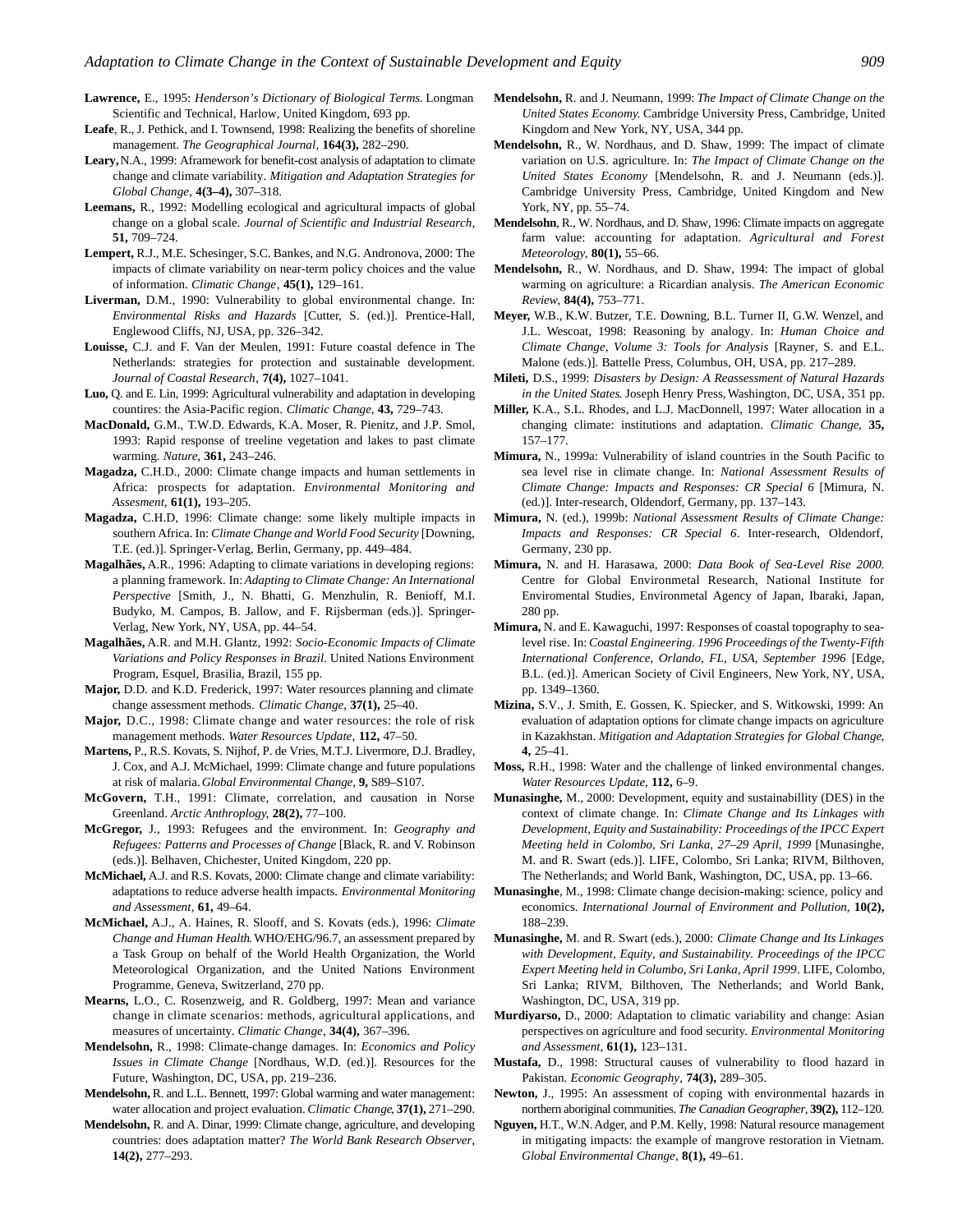- **Nicholls,** N. and S.P. Leatherman, 1995: The implications of accelerated sealevel rise for developing countries: a discussion. *Journal of Coastal Research*, **14,** 303–323.
- **O'Brian,** K. and D. Liverman, 1996: Climate change and variability in Mexico. In: *Climate Variability*, *Climate Change and Social Vulnerability in the Semi-Arid Tropics* [Ribot, J.C., A.R. Magalhães, and S.S. Panagides (eds.)]. Cambridge University Press, Cambridge, United Kingdom and New York, NY, USA, pp. 55–70.
- **Ominde,** S.H. and C. Juma, 1991: Stemming the tide: an action agenda. In: *A Change in the Weather: African Perpectives on Climate Change* [Ominde, S.H. and C. Juma (eds.)]. ACTS Press, Nairobi, Kenya, pp. 125–153.
- **O'Riordan,** T. and A. Jordan, 1999: Institutions, climate change and cultural theory: towards a common analytical framework. *Global Environmental Change*, **9,** 81–93.
- **Olsthoorn,** A.A., W.J. Maunder, and R.S.J. Tol, 1996: Tropical cyclones in the southwest Pacific: Impacts on Pacific island countries with particular reference to Fiji. In: *Climate Change and Extreme Events: Altered Risks*, *Socio-Economic Impacts and Policy Responses* [Downing, T.E., A . A . Olsthoorn, and R.S.J. Tol (eds.)]. Institute for Environmental Management, Vrije Universiteit, Amsterdam, The Netherlands, pp. 185–208.
- **Osokova,** T., N. Gorelkin, and V. Chub, 2000: Water resources of central Asia and adaptation measures for climate change. *Environmental Monitoring and Assessment*, **61(1),** 161–166.
- Parrish, R. and D.C. Funnell, 1999: Climate change in mountain regions: some possible consequences in the Moroccan High Atlas. *Global Environmental Change*, **9,** 45–58.
- Parry, M.L., 1986: Some implications of climatic change for human development. In: *Sustainable Development of the Biosphere* [Clark, W.C. and R.E. Munn (eds.)]. International Institute for Applied Systems Analysis, Laxenburg, Austria, pp. 378–406.
- **Parry,** M., C. Rosenzweig, A. Iglesias, G. Fischer, and M. Livermore, 1999: Climate change and world food security: a new assessment. *Global Environmental Change*, **9,** S51–S68.
- **Parry,** M., N. Arnell, M. Hulme, R. Nicholls, and M. Livermore, 1998: Adapting to the inevitable. *Nature*, **395,** 741–742.
- Patz, J.A., 1996: Health adaptation to climate change: need for far-sighted, integrated approaches. In: *Adapting to Climate Change: An International Perspective* [Smith, J., N. Bhatti, G. Menzhulin, R. Benioff, M.I. Budyko, M. Campos, B. Jallow, and F. Rijsberman (eds.)]. Springer-Verlag, New York, NY, USA, pp. 450–464.
- **Pelling,** M., 1998: Participation, social capital and vulnerability to urban flooding in Guyana. *Journal of International Development*, **10,** 469–486.
- **Pelling,** M., 1997: What determines vulnerability to floods; a case study in Georgetown, Guyana. *Environment and Urbanization*, **9(1),** 203–226.
- **Perez,** R.T., L.A. Amadore, and R.B. Feir, 1999: Climate change impacts and responses in the Philippines coastal sector. In: *National Assessment Results of Climate Change: Impacts and Responses: CR Special 6* [Mimura, N. (ed.)]. Inter-research, Oldendorf, Germany, pp. 97–107.
- **Pielke,** R.A., 1998: Rethinking the role of adaptation in climate policy. *Global Environmental Change*, **8(2),** 159–170.
- **Pittock,** B., 1999: The question of significance. *Nature*, **397,** 657–658.
- **Pittock,** B. and R.N. Jones, 2000: Adaptation to what and why? *Environmental Monitoring and Assessment*, **61(1),** 9–35.
- **Pittock,** B., R.J. Allan, K.J. Hennessy, K.L. McInnes, R. Suppia, K.J. Walsh, P.H. Whetton, H. McMaster, and R. Taplin, 1999: Climate change, climatic hazards and policy responses in Australia. In: *Climate, Change and Risk* [Downing, T.E., A.A. Olsthoorn, and R.S.J. Tol (eds.)]. Routledge, London, United Kingdom, pp. 19–59.
- **Primo,** L.H., 1996: Anticipated effects of climate change on commercial pelagic and artisanal coastal fisheries in the Federated States of Micronesia. In: *Adapting to Climate Change: An International Perspective* [Smith, J.B. (ed.).]. Springer-Verlag, New York, NY, USA, pp. 427–436.
- **Ramakrishnan,** P.S., 1999: Lessons from the Earth Summit: protecting and managing biodiversity in the Tropics. In: *Global Environmental Economics* [Dore, M.H.I. and T.D. Mount (eds.)]. Blackwell Publishers, Oxford, United Kingdom, pp. 240–264.
- **Ramakrishnan,** P.S., 1998: Sustainable development, climate change, and the tropical rain forest landscape. *Climatic Change*, **39,** 583–600.
- **Raper,** S.C.B., T.M.L. Wigley, and R.A. Warrick, 1996: Global sea level rise: past and future. In: *Sea Level Rise and Coastal Subsidence: Causes, Consequences and Strategies* [Milliman, J.D. and B.U. Haq (eds.)]. J. Kluwer Academic Publishers, Dordrecht, The Netherlands, pp. 11–45.
- **Rayner, S.** and E.L. Malone, 1999: Climate change, poverty and intragenerational equity: the national level. In: *Climate Change and Its Linkages with Development, Equity and Sustainability: Proceedings of the IPCC Expert Meeting held in Colombo, Sri Lanka, 27–29 April, 1999* [Munasinghe, M. and R. Swart (eds.)]. LIFE, Colombo, Sri Lanka; RIVM, Bilthoven, The Netherlands; and World Bank, Washington, DC, USA, pp. 215–242.
- **Rayner,** S. and E.L. Malone (eds.), 1998: *Human Choice and Climate Change Volume 3: The Tools for Policy Analysis*. Battelle Press, Columbus, OH, USA, 429 pp.
- **Reilly**, J., 1999: What does climate change mean for agriculture in developing countries? A comment on Mendelsohn and Dinar. *The World Bank Research Observer*, **14(2),** 295–305.
- **Reilly,** J., 1998: Comments: climate-change damages. In: *Economics and Policy Issues in Climate Change* [Nordhaus, W.D. (ed.)]. Resources for the Future, Washington, DC, USA, pp. 243–256.
- **Reilly,** J., 1995: Climate change and global agriculture: recent findings and issues. *American Journal of Agricultural Economics*, **77,** 727–733.
- **Reilly,** J. and D. Schimmelpfennig, 2000: Irreversibility, uncertainty, and learning: portraits of adaptation to long-term climate change. *Climatic Change*, **45(1),** 253–278.
- Reilly, J. and D. Schimmelpfennig, 1999: Agricultural impact assessment, vulnerability, and the scope for adaptation. *Climatic Change*, **43**, 745-788.
- **Reilly,** J., N. Hohmann, and S. Kane, 1994: Climate change and agricultural trade: who benefits, who loses? *Global Environmental Change,* **4(1),** 24–36.
- **Ribot,** J.C., A. Najam, and G. Watson, 1996: Climate variation, vulnerability and sustainable development in the semi-arid tropics. In: *Climate Variability, Climate Change and Social Vulnerability in the Semi-Arid Tropics* [Ribot, J.C., A.R. Magalhães, and S.S. Panagides (eds.)]. Cambridge University Press, Cambridge, United Kingdom and New York, NY, USA, pp. 13–54.
- **Rijsberman,** F.R. and A. van Velzen, 1996: Vulnerability and adaptation assessment of climate change and sea-level rise in the coastal zone: perspective from the Netherlands and Bangladesh. In: *Adapting to Climate Change: An International Perspective* [Smith, J., N. Bhatti, G. Menzhulin, R. Benioff, M.I. Budyko, M. Campos, B. Jallow, and F. Rijsberman (eds.)]. Springer-Verlag, New York, NY, USA, pp. 322–334.
- **Risbey,** J., M. Kandlikar, H. Dowlatabadi, and D. Graetz, 1999: Scale, context, and decision making in agricultural adaptation to climate variability and change. *Mitigation and Adaptation Strategies for Global Change*, **4,** 137–165.
- **Robinson,** J.B. and D. Herbert, 2000: Integrating climate change and sustainable development. In: *Climate Change and Its Linkages with Development, Equity and Sustainability: Proceedings of the IPCC Expert Meeting held in Colombo, Sri Lanka, 27–29 April, 1999* [Munasinghe, M. and R. Swart (eds.)]. LIFE, Colombo, Sri Lanka; RIVM, Bilthoven, The Netherlands; and World Bank, Washington, DC, USA, pp. 143–162.
- **Robock,** A., R.P. Turco, M.A. Harwell, T.P. Ackerman, R. Andressen, H.-S. Chang, and M.V.K. Sivakumar, 1993: Use of general circulation model output in the creation of climate change scenarios for impact analysis. *Climatic Change*, **23,** 293–355.
- **Rosenberg,** N.J., 1992: Adaptation of agriculture to climate change. *Climatic Change*, **21,** 385–405.
- **Rosenthal,** D.H., H.G. Gruenspecht, and E.A. Moran, 1995: Effects of global warming on energy use for space heating and cooling in the United States. *Energy Journal*, **16(2),** 77–96.
- **Rosenzweig,** C., 1994: Maize suffers a sea change. *Nature*, **370,** 175–176.
- **Rosenzweig,** C. and M.L. Parry, 1994: Potential impacts of climate change on world food supply. *Nature*, **367,** 133–139.
- **Rothman,** D.S., D. Demeritt, Q. Chiotti, and I. Burton, 1998: Costing climate change: the economics of adaptations and residual impacts for Canada. *Canada Country Study: Climate Impacts and Adaptation*, **8,** 1–29.
- **Rotmans, J., M. Hulme, and T.E. Downing, 1994: Climate change implications** for Europe: an application of the ESCAPE model. *Global Environmental Change*, **4(2),** 97–124.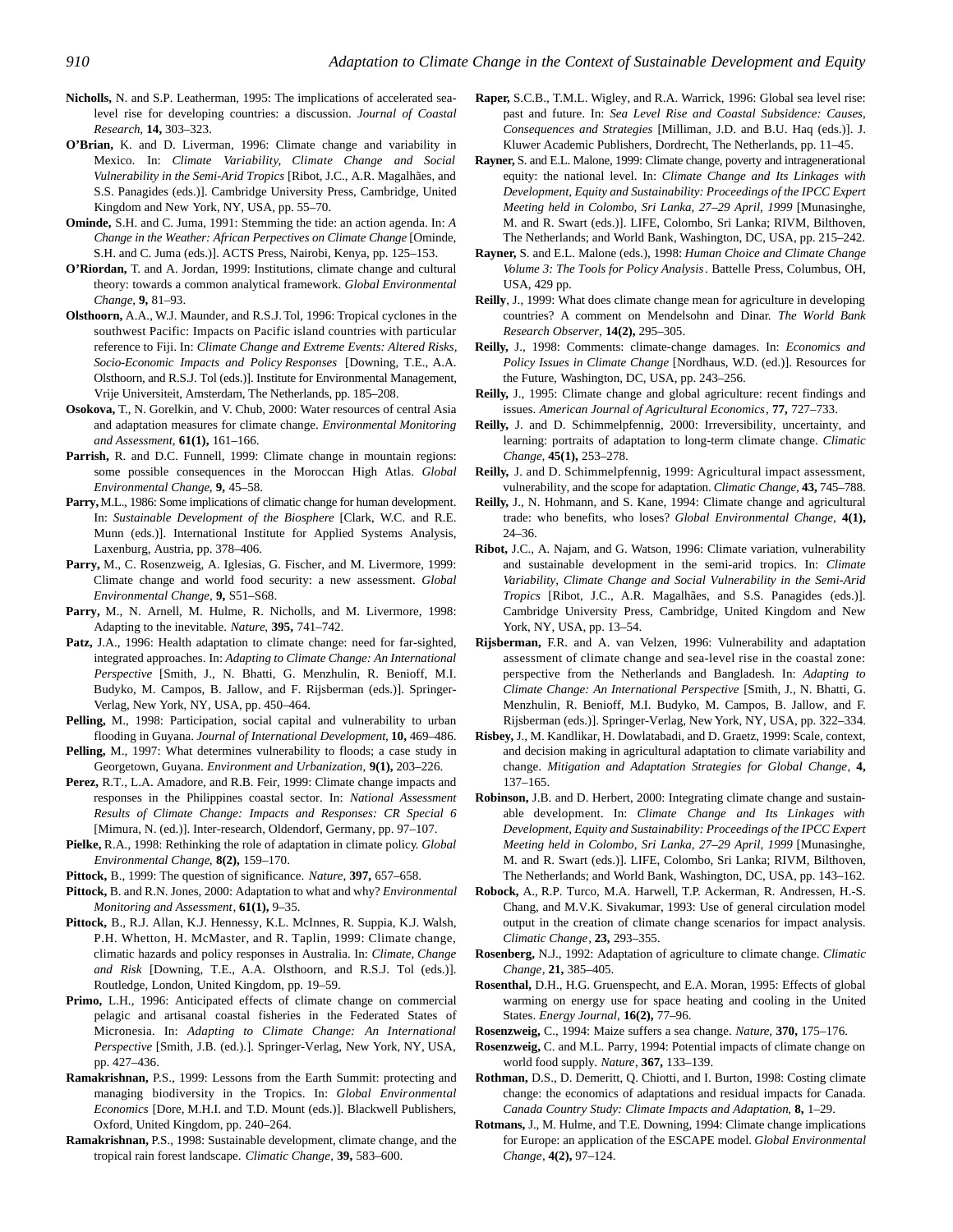- **Schelling,** T.C., 1992: Some economics of global warming. *The American Economic Review*, **82(1),** 1–14.
- **Scheraga,** J. and A. Grambsch, 1998: Risks, opportunities, and adaptation to climate change. *Climate Research*, **10**, 85–95.
- **Schimmelpfennig,** D., J. Lewandrowski, J.Reilly, M. Stigas, and I. Parry, 1996: *Agricultural Adaptation to Climate Change: Issues of Long Run Sustainability*. Agricultural Economic Report Number 740, U.S. Department of Agriculture, Washington, DC, USA, 53 pp.
- **Schneider,** S.H., 1997: Integrated assessment modeling of global climate change: transparent rational tool for policymaking or opaque screen hiding value-laden assumptions? *Environmental Modeling and Assessment,* **2(4),** 229–248.
- Schneider, S.H., W.E. Easterling, and L.O. Mearns, 2000: Adaptation: sensitivity to natural variability, agent assumptions and dynamic climate changes. *Climatic Change*, **45(1),** 203–221.
- **Smit**, B. (ed.), 1993: *Adaptation to Climatic Variability and Change: Report of the Task Force on Climate Adaptation*. Guelph, Environment Canada, 53 pp.
- **Smit,** B. and Y. Cai, 1996: Climate change and agriculture in China. *Global Environmental Change*, **6(3),** 205–214.
- **Smit,** B., R. Blain, and P. Keddie, 1997: Corn hybrid selection and climatic variability: gambling with nature? *The Canadian Geographer*, **42(1),** 429–438.
- **Smit,** B., D. McNabb, and J. Smithers, 1996: Agricultural adaptation to climate change. *Climatic Change*, **33,** 7–29.
- Smit, B., I. Burton, R.J.T. Klein, and R. Street, 1999: The science of adaptation: a framework for assessment. *Mitigation and Adaptation Strategies for Global Change*, **4,** 199–213.
- **Smit, B., I. Burton, R.J.T. Klein, and J. Wandel, 2000: An anatomy of adaptation** to climate change and variability. *Climatic Change*, **45,** 223–251.
- **Smith,** J.B., 1997: Setting priorities for adaptation to climate change. *Global Environmental Change*, **7(3),** 251–264.
- **Smith,** J.B. and S.S. Lenhart, 1996: Climate change adaptation policy options. *Climate Research*, **6(2),** 193–201.
- **Smith,** J.B., R.S.J. Tol, S. Ragland, and S. Fankhauser, 1998: *Proactive Adaptations to Climate Change: Three Case Studies on Infrastructure Investments*. IVM Discussion Paper D98/03, Institute for Environmental Studies, Vrije Universiteit, Amsterdam, The Netherlands, 14 pp.
- **Smith,** J.B., N. Bhatti, G. Menzhulin, R. Benioff, M.I. Budyko, M. Campos, B. Jallow, and F. Rijsberman (eds.), 1996: *Adapting to Climate Change: An International Perspective*. Springer- Verlag, New York, NY, USA, 475 pp.
- **Smith,** K., 1996: *Environmental Hazards: Assessing Risk and Reducing Disaster*. Routledge, London, United Kingdom, 389 pp.
- **Smith,** K.R., 1990: Risk transition and global warming. *Journal of Energy Engineering*, **116(3),** 178–188.
- **Smithers,** J. and B. Smit, 1997: Human adaptation to climatic variability and change. *Global Environmental Change*, **7(2),** 129–146.
- Sohngen, B. and R. Mendelsohn, 1998: Valuing the impact of large-scale ecological change in a market: the effect of climate change on U.S. timber. *The American Economic Review*, 88(4), 686-710.
- **Sprengers,** S.A., L.K. Slager, and H. Aiking, 1994: *Biodiversity and Climate Change Part 1: Establishment of Ecological Goals for the Climate Convention.* Vrije Universiteit, Amsterdam, The Netherlands, 172 pp.
- **Stakhiv,** E.Z., 1996: Managing water resources for climate change adaptation. In: *Adapting to Climate Change: An International Perspective* [Smith, J., N. Bhatti, G. Menzhulin, R. Benioff, M.I. Budyko, M. Campos, B. Jallow, and F. Rijsberman (eds.)]. Springer-Verlag, New York, NY, USA, pp. 243–264.
- **Stakhiv,** E.Z., 1994: Managing water resources for adaptation to climate change. *Engineering Risk in Natural Resources Management*, **275,** 379–393.
- Strzepek, K.M. and J.B. Smith (eds.), 1995: As Climate Changes, *International Impacts and Implications*. Cambridge University Press, Cambridge, United Kingdom and New York, NY, USA, 213 pp.
- **Stuczyinski,** T., G. Demidowicz, T. Deputat, T. Górski, S. Krazowicz, and J. Kus, 2000: Adaptation scenarios of agriculture in Poland to future climate changes. *Environmental Monitoring and Assessment*, 61(1), 133–144.
- **Teves,** N., G. Laos, S. Carrasco, C. San Roman, L. Pizarro, G. Cardenas, and A. Romero, 1996: Sea-level rise along the Lima Coastal Zone, Peru, as a result of global warming: environmental impacts and mitigation measures. In: *Adapting to Climate Change: An International Perspective* [Smith, J., N. Bhatti, G. Menzhulin, R. Benioff, M.I. Budyko, M. Campos, B. Jallow, and F. Rijsberman (eds.)]. Springer-Verlag, New York, NY, USA, pp. 283–298.
- Theu, J., G. Chavula, and C. Elias Malawi, 1996: How climate change adaptation options fit within the UNFCCC national communication and national development plans. In: *Adapting to Climate Change: An International Perspective* [Smith, J., N. Bhatti, G. Menzhulin, R. Benioff, M.I. Budyko, M. Campos, B. Jallow, and F. Rijsberman (eds.)]. Springer-Verlag, New York, NY, USA, pp. 97–104.
- **Tiglao,** R., 1992: Grinding to a halt. *Far East Economic Review*, **16,** 50.
- **Titus,** J.G., 1990: Strategies for adapting to the greenhouse effect. *APA Journal*, **56(3),** 311–323.
- **Tol,** R.S.J., 1998a: Comment: climate-change damages. In: *Economics and Policy Issues in Climate Change* [Nordhaus, W.D. (ed.)]. Resources for the Future, Washington, DC, USA, pp. 237–242.
- **Tol,** R.S.J., 1998b: Short-term decisions under long-term uncertainty. *Energy Economics*, **20,** 557–569.
- Tol, R.S.J. and S. Fankhauser, 1997: On the representation of impact in integrated assessment models of climate change. *Environmental Modeling and Assessment*, **3,** 63–74.
- **Tol,** R.S.J., S. Fankhauser, and J.B. Smith, 1998: The scope for adaptation to climate change: what can we learn from the impact literature? *Global Environmental Change*, **8(2),** 109–123.
- **Tol,** R.S.J., H.M.A. Jansen, R.J.T. Klein, and H. Verbruggen, 1996: Some economic considerations on the importance of proactive integrated coastal zone management. *Ocean and Coastal Management*, **32(1),** 39–55.
- **Tol,** R.S.J., N.M. van der Grijp, A.A. Olsthoorn, and P.E. van der Werff, 1999: *Adapting to Climate Change: A Case Study on Riverine Flood Risks in the Netherlands*. Societal and Institutional Response to Climate Change and Climate Hazards (SIRCH) Working Paper 5, Institute for Environmental Studies, Vrije Universiteit, Amsterdam, The Netherlands, 9 pp.
- **Toman,** M. and R. Bierbaum, 1996: An overview of adaptation to climate change. In: *Adapting to Climate Change: An International Perspective* [Smith, J., N. Bhatti, G. Menzhulin, R. Benioff, M.I. Budyko, M. Campos, B. Jallow, and F. Rijsberman (eds.)]. Springer-Verlag, New York, NY, USA, pp. 5–15.
- **Torry,** W.I., 1979: Anthropological studies in hazardous environments: past trends and new horizons. *Current Anthropology*, **20,** 517–540.
- **Torvanger,** A., 1998: Burden sharing and adaptation beyond Kyoto: a more systematic approach essential for global climate success. *Environment and Development Economics*, **3(406),** 406–409.
- **Toth,** F., 1999: Development, equity and sustainability concerns in climate change decisions. In: *Climate Change and Its Linkages with Development, Equity and Sustainability: Proceedings of the IPCC Expert Meeting held in Colombo, Sri Lanka, 27–29 April, 1999* [Munasinghe, M. and R. Swart (eds.)]. LIFE, Colombo, Sri Lanka; RIVM, Bilthoven, The Netherlands; and World Bank, Washington, DC, USA, pp. 263–288.
- Uitto, J., 1998: The geography of disaster vulnerability in megacities: a theoretical framework. *Applied Geography*, 18, 7-16.
- **UNEP,** 1998: *Handbook on Methods for Climate Impact Assessment and Adaptation Strategies, 2* [Feenstra, J., I. Burton, J. Smith, and R. Tol (eds.)]. United Nations Environment Program, Institute for Environmental Studies, Amsterdam, The Netherlands, 359 pp.
- **USNAS,** 1992: *Policy Implications of Greenhouse Warming: Mitigation, Adaptation, and the Science Base*. U.S. National Academies of Science and Engineering, Institute of Medicine, National Academy Press, Washington, DC, 944 pp.
- Wang'ati, F.J., 1996: The impact of climate variation and sustainable development in the Sudano-Sahelian region. In: *Climate Variability*, *Climate Change and Social Vulnerability in the Semi-Arid Tropics* [Ribot, J.C., A.R. Magalhães, and S.S. Panagides (eds.)]. Cambridge University Press, Cambridge, United Kingdom and New York, NY, USA, pp. 71–91.